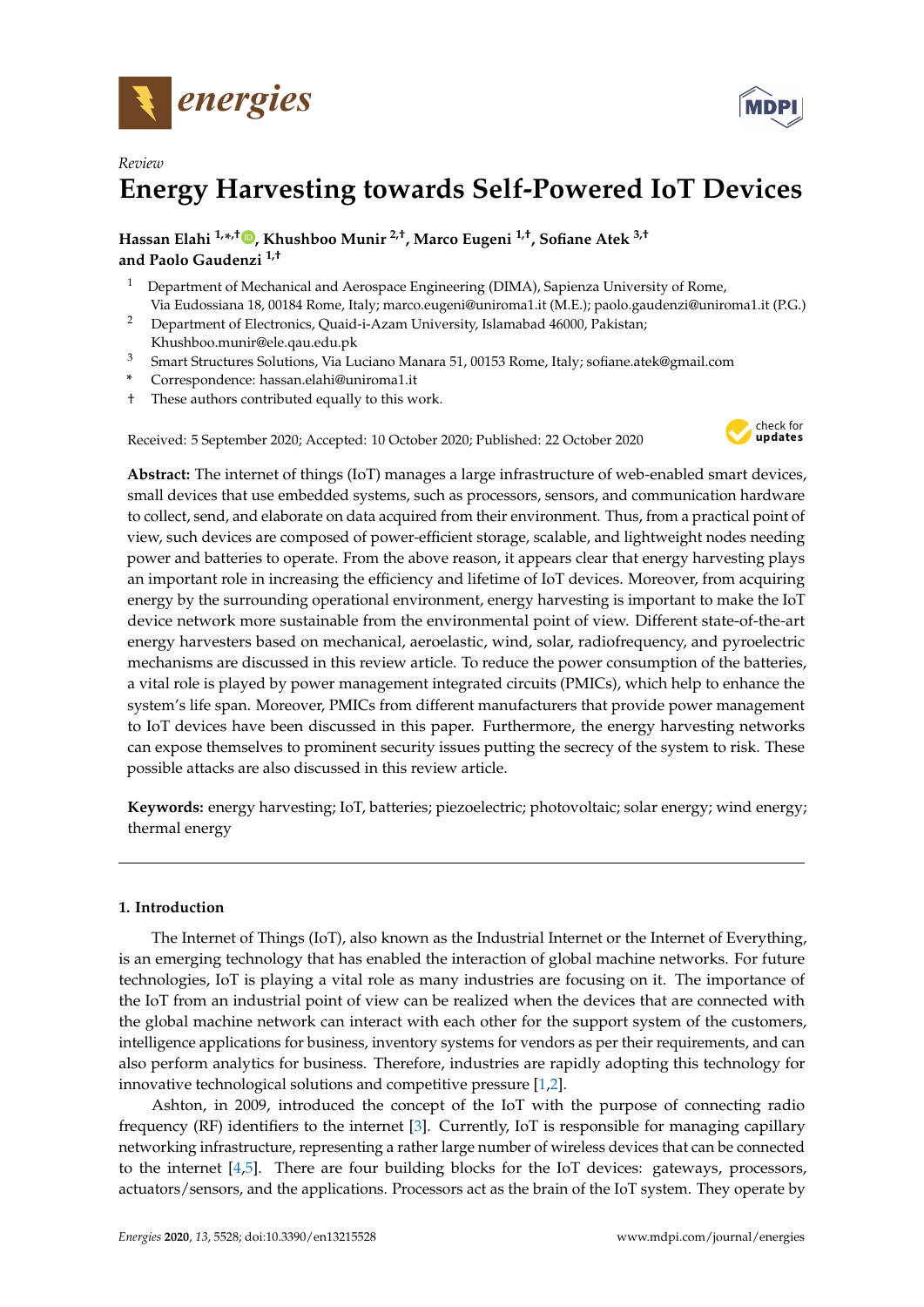processing the data fetched by the sensors. Gateways are responsible for transferring the processed data to a proper location. Bluetooth, WiFi, and low-power wide-area network (LPWAN) are the transport and communication standards for the IoT. Data are collected from its surroundings by sensors, whereas actuators/sensors give surrounding the processed data. The collected data have to be utilized by a proper application. The main applications of IoTs include traffic management, health care systems, environmental monitoring, and smart buildings. As the IoT is developing the wireless sensor nodes (WSNs), they have been applied to road traffic monitoring and environmental areas as well. For WSN devices the power sources are divided into two categories: renewable energy sources and nonrenewable energy sources. The renewable energy sources are thermal energy, mechanical energy, and radiant energy. Non-renewable energy sources are fuel cells and batteries. Renewable energy source harvesters possess the advantage of low volume, low weight, limited environmental impact, and long life. Among these energy sources, mechanical energy has been subdivided into the steady-state mechanical source, vibration, and intermittent mechanical sources [\[6\]](#page-21-5). Depending upon the vibration frequency, mass, and amplitude of the vibration source, the vibration energy can be extracted from it. The steady-state mechanical sources are water flow, and air currents. These sources are being used on a macro-scale for the generation of electrical power as in hydroelectric plants and on a small level. Intermittent mechanical sources might be cyclic in nature out of which the energy is available only for a part of the cycle. It includes the energy from human activities such as body motion and walking, or the vehicles passing over the energy harvesting device. Some environmental limitations make the replacement of batteries from WSN a difficult task. Besides this fact, batteries are very costly and also cause environmental pollution. Therefore, this urges researches to look for an alternative source of power. To harvest energy from the sustainable power supply, many sources such are mechanical motion, radiation, thermal gradient, and light can be used [\[7](#page-21-6)[,8\]](#page-21-7), which are usually renewable and clean sources of energy especially for WSN [\[9](#page-21-8)[,10\]](#page-21-9). The limitation of the energy associated with WSN makes it a bottleneck for WSN technologies. To overcome this limitation on WSN, there is a requirement to explore an efficient harvesting system with high performance for the WSN environment. For this, the researchers are showing great interest. An ideal energy harvester is to provide constant energy which is a very complicated task and is very difficult to achieve. This can be optimized by the management and energy storage.

For the past several years, IoT has been widely spread across the globe as the connected number devices with the internet may cross 50 billion by 2020 [\[11\]](#page-22-0). This review focuses on the innovative design and solutions for self-powered IoT devices. Energy harvesting based on a renewable source is a promising field that enables IoT devices to generate electrical energy by absorbing energy from the environment. This technology will overcome the replacement and maintenance of the batteries resulting in more reliable and long-lasting solutions [\[12\]](#page-22-1).

In this review article, the techniques for energy harvesting are elaborated in Section [2,](#page-1-0) for energy sensing in Section [3,](#page-10-0) transducers for energy harvesting in Section [4,](#page-10-1) power management of IoT devices in Section [5,](#page-11-0) storage of energy in Section [5.2,](#page-12-0) power management integrated circuits in Section [7,](#page-14-0) current solutions for energy harvesting for IoT devices in Section [8,](#page-15-0) threats and attacks on energy harvesting networks in Section [9,](#page-16-0) and security and energy trade-off in Section [10.](#page-18-0)

#### <span id="page-1-0"></span>**2. Energy Harvesting**

The process of conversion of ambient energy into electrical energy is known as Energy Harvesting (EH). Over the years, several techniques have been developed to utilize this concept for a number of different sources [\[13\]](#page-22-2). An EH system is a combination of several subsystems working in parallel, out of which power generation has a key role that is responsible for driving IoT devices. Energy harvesting for the low-power devices from sources like thermal, solar, wind, radiofrequency, sound, etc. has been performed efficiently over the last decade [\[13,](#page-22-2)[14\]](#page-22-3). A workflow of energy harvesting based on light, temperature, motion, electromechanical, and electromagnetic field are shown in Figure [1.](#page-2-0)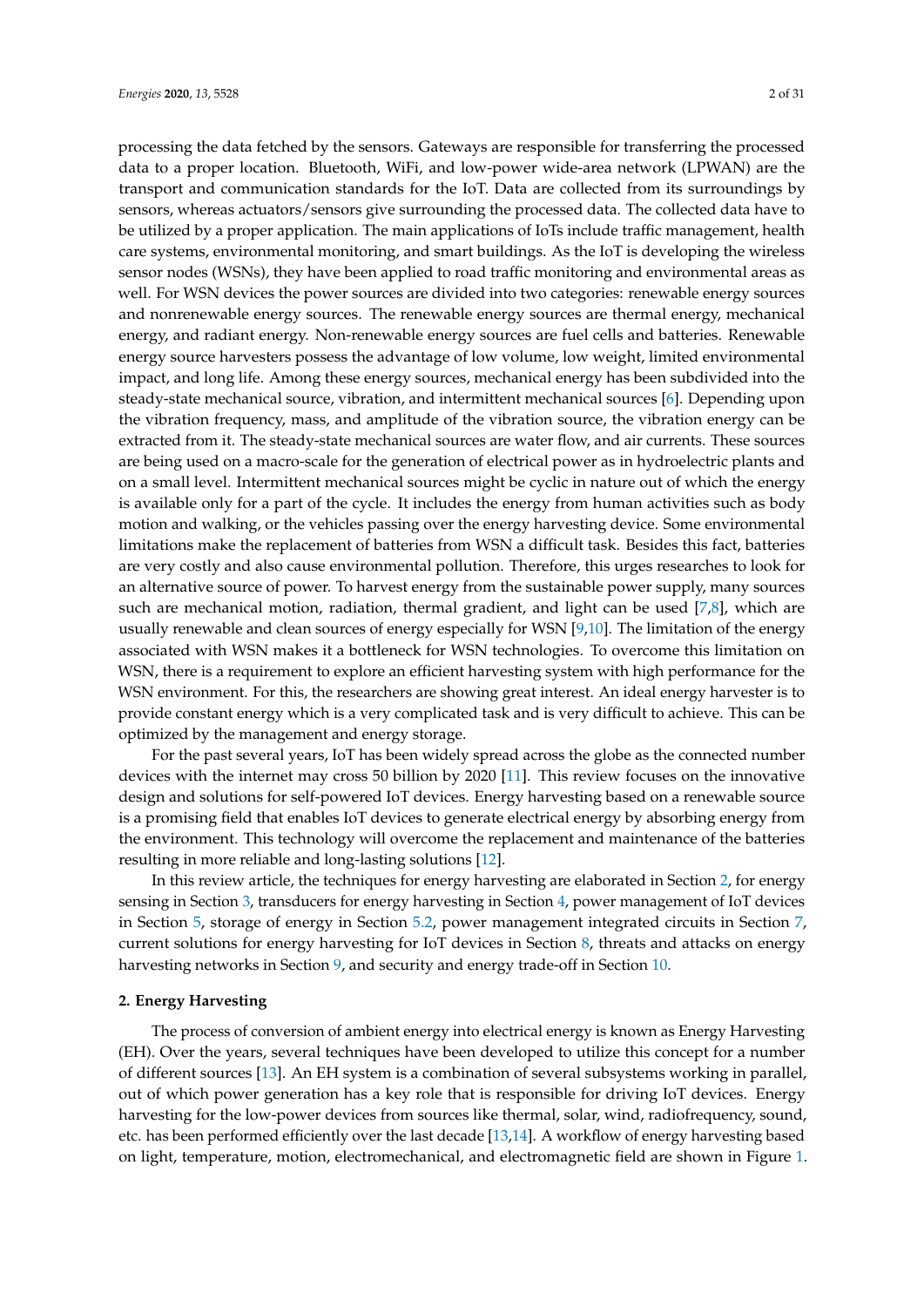<span id="page-2-0"></span>Different type of mechanisms for various energy harvesting techniques, i.e., from AC and DC sources are represented in Figure [2.](#page-2-1)



Figure 1. A workflow of energy harvesting.

<span id="page-2-1"></span>

**Figure 2.** Mechanism for various energy harvesting techniques.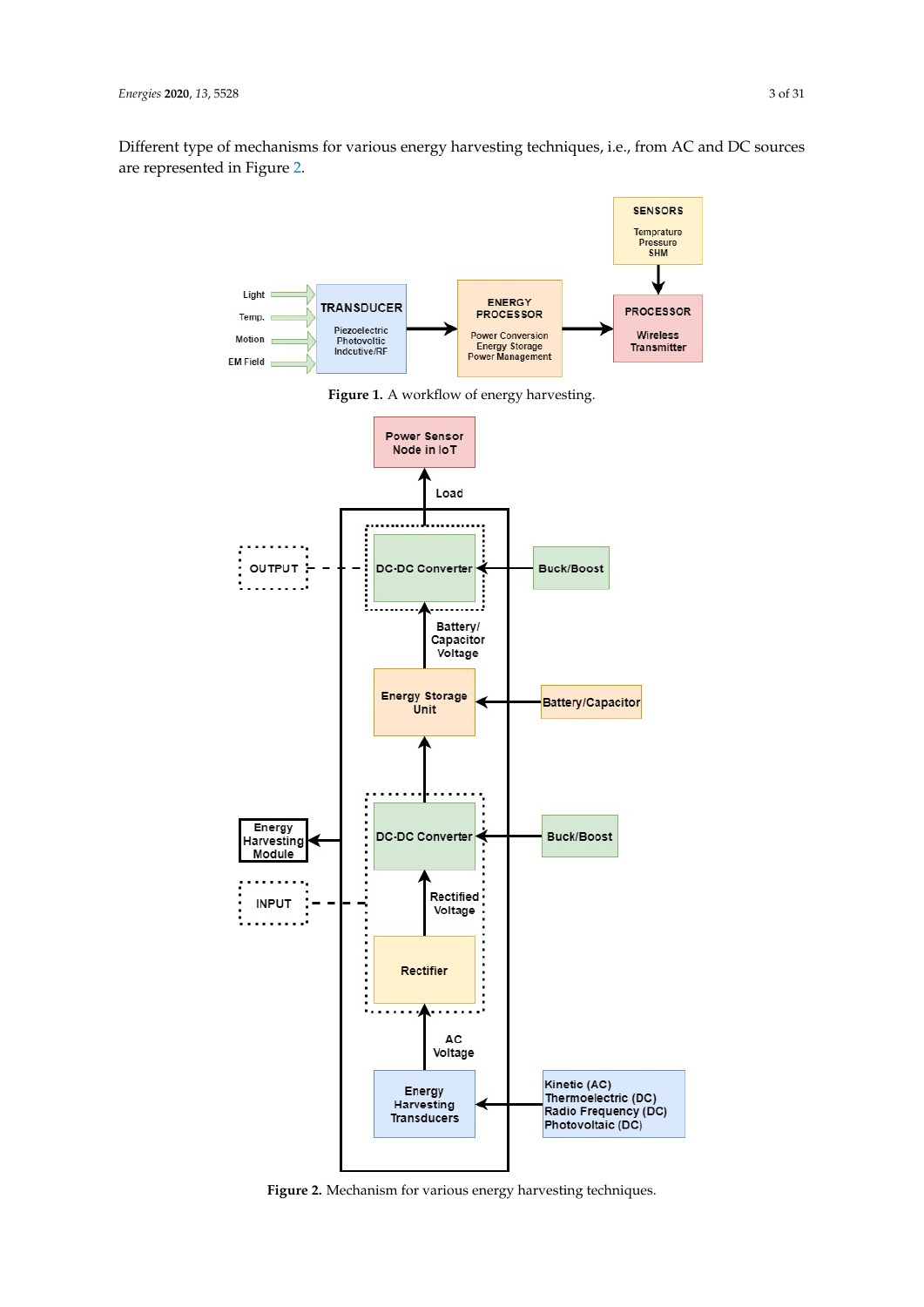There are the two classes for energy harvesting architectures which is shown in Figures [3](#page-3-0) and [4.](#page-3-1) Figure [3](#page-3-0) represents the harvest–store–use energy architecture and Figure [4](#page-3-1) represents the harvest–use energy architecture.

#### 2.1.1. Harvest–Store–Use Energy Harvesting Architecture

If the energy is present in the surroundings, then this architecture harvests that energy and stores it for future use [\[15\]](#page-22-4). The said architecture is shown in Figure [3,](#page-3-0) where a photovoltaic (PV) cell is considered as an example for the energy conversion mechanism. As the energy is harvested from the surrounding energy, the storage elements such as supercapacitors and rechargeable batteries need to be selected depending on the environmental conditions. In some devices for the event of primary storage exhaust, the secondary storage can be used. An example of such type of harvesting architecture is the solar energy harvester. The harvester is composed of voltage regulator, maximum power point tracking (MPPT) converter, and photovoltaic cell. One voltage regulator is used for the charging of the batteries and the other one is used for constant power provision for the IoT devices.

<span id="page-3-0"></span>

**Figure 3.** A conventional architecture of energy harvesting devices with the maximum power point tracking (MPPT) for storage.

## 2.1.2. Harvest–Use Energy Harvesting Architecture

The harvest–use architecture does not make use of the voltage converters and it eliminates the energy storage in the long-term; therefore, the disadvantages of the previous harvest technique are successfully removed [\[15\]](#page-22-4), thereby reducing the device cost, potentially resulting in increasing the efficiency of the system. The harvested energy through this technique is put to use directly to power the IoT devices as shown in Figure [4,](#page-3-1) where a PV cell is considered as an example for energy conversion mechanism.

<span id="page-3-1"></span>

**Figure 4.** A conventional architecture of energy harvesting devices with the direct utilization of energy to power Internet of Things (IoT) devices.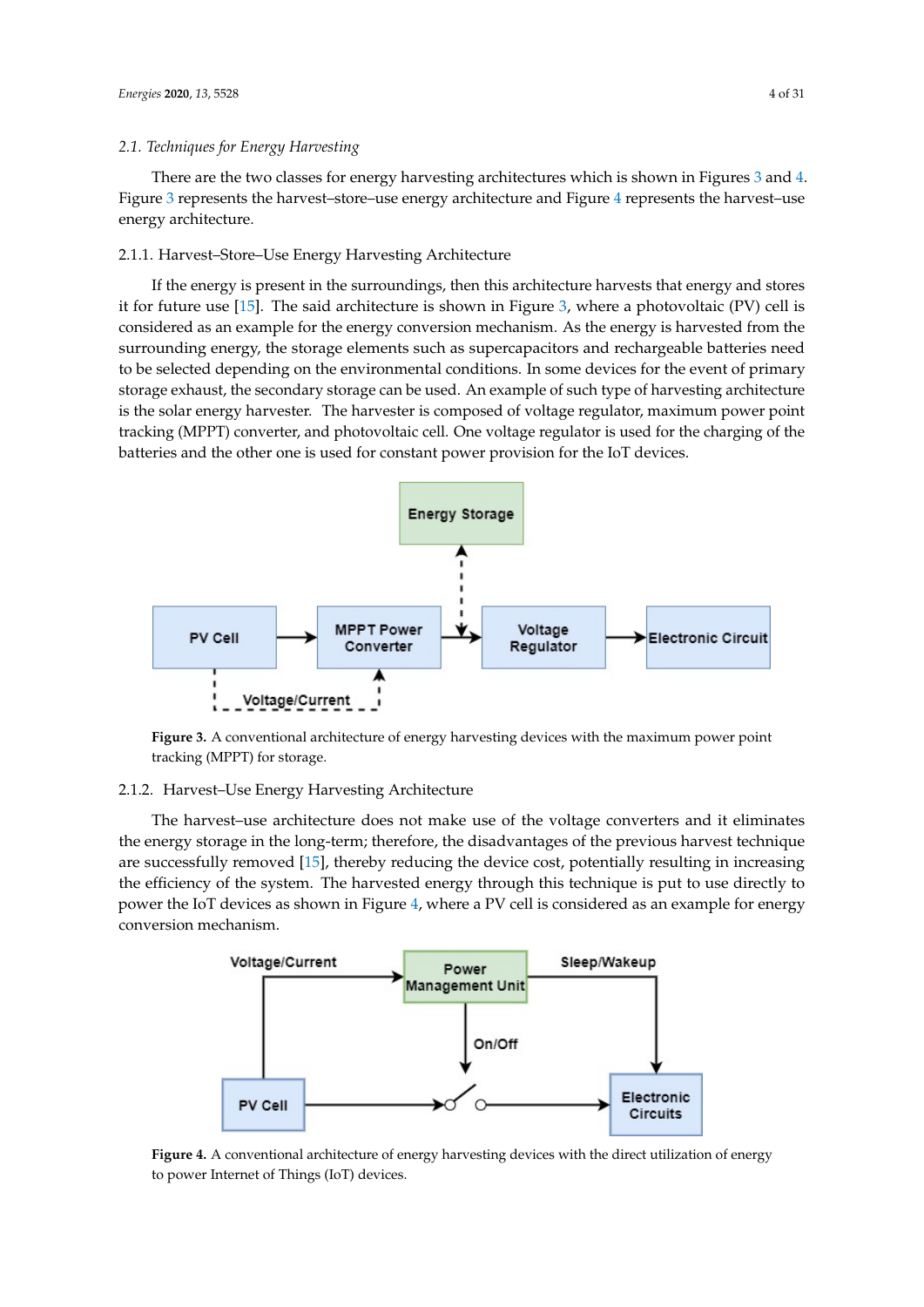A wide range of sensors is needed by IoTs for medical care, security, infrastructure monitoring, health monitoring, and environmental protection. Several issues involving batteries, such as costs, high maintenance, limited lifetime, and environmental issues, make them a poor solution for IoT [\[16–](#page-22-5)[18\]](#page-22-6). Some IoT devices need to be self-powered to work continuously during their lifetime. Nanogenerators were made by the Wang group from 2006; these can convert small amounts of mechanical energy into electric current [\[19\]](#page-22-7). The very first nanogenerators were based on the triboelectrification and piezoelectric effect. In 2017, Wang et al. [\[20\]](#page-22-8) presented the fundamental theory of nanogenerators starting from the Maxwell equations and discussed the similarities and differences between triboelectrification nanogenerators (TENG), piezoelectric nanogenerator (PENG), and classical electromagnetic generator. Nanogenerator's major applications as presented by him are self-powered sensors, blue energy, and micro/nano-power source. Piezoelectric energy harvesters due to high conversion efficiency and simple configuration have been researched intensively. Lin et al. [\[21\]](#page-22-9) used standard MEMSfabrication to develop a multi-cantilever piezoelectric generator. Magnetically assisted stencil printing (MASP) technique is reported by Medesi et al. [\[22\]](#page-22-10) for multilayer ceramic devices fabrication. Nanofibers based on piezoelectric polymers are useful for various sensors and energy harvesting [\[23](#page-22-11)[,24\]](#page-22-12). Wang group made an energy harvester with a biresonant structure of polyvinylidene fluoride (PVDF) films with two cantilevers [\[25\]](#page-22-13). This device, at a low operating frequency of 16 Hz, achieved 0.35 mW of power; an improvement in vibration-to-electricity efficiency of 40–81% was achieved. According to them, the biresonant piezoelectric PVDF energy harvester is capable of collecting more energy from random vibration sources. An energy harvester with PDMS/Ag/ZnO/Ag/PDMS layers was fabricated by the Balpande group [\[26\]](#page-22-14). Ag represents the plate electrodes and ZnO is a green piezoelectric material. The substrate was PDMS due to its low elastic modulus with capability of improving cantilever deflection. Good optical properties, biocompatibility, a better piezoelectric coupling coefficient, and low deposition temperature are the reasons for the selection of ZnO. 10.45 lW/mm $^3$  is the harvester's power density which is sufficient enough for the sensor nodes in WSN. Energy harvested from the undesirable mechanical vibration and abandoned heat can be used for low powered electronic devices [\[18,](#page-22-6)[27–](#page-22-15)[30\]](#page-22-16). Conversion of energy from the ambient environment into electrical energy is known as the vibration energy harvesting (VEH). Chen et al. [\[31\]](#page-22-17) proposed a system with a piezoelectric impact-induced vibration cantilever energy, high-efficiency power management circuit, and low power consumption. The harvester is promising for the conversion into high-frequency resonant output from low-frequency input which is generated from the passing vehicles over the speed bumps, to harvest low-frequency excitation. Commonly the energy harvesting is applied for micro-power sources but it can also be applied in the macro-power sources by means of the large harvester. With the help of a piezoelectric cantilever beam, an energy harvester was designed for the busy roadway by the Sung research group [\[32\]](#page-23-0). The main contribution of the piezoelectric energy harvesters towards MEMS in past three decades is represented in Figure [5](#page-5-0) [\[33\]](#page-23-1).

Forty-eight piezoelectric beam natural frequencies were tuned using road vibrational frequency and got the 736 IW power output and 8.19 mW/m<sup>2</sup> of power density. In the future, vibration energy can be used for street lamps, and for accident detection various sensors can be integrated with the street lamps. Using piezoelectric energy harvesting (PEH) vibration, motion capturing and acoustic energy can be converted into electrical output. Raindrop impact on the PEH was analyzed by Ilyas and Swingler [\[34\]](#page-23-2) in 2015. They discovered that one impact can result in energy below 90 nJ with 2.5 lW of power for one harvester unit. Harvester's reliability is crucial before putting it for real situation use. MEMS electrostatic vibration energy harvesters shock reliability was improved by Fujita et al. [\[35\]](#page-23-3) in 2014 with the shock-absorbing structures. A silicon mass–spring system was the base of the harvester. The reason for the failure of harvester under shock excitation was because of the impact between spring anchors. They introduced the shock-absorbing bumpers to improve shock resilience and to redirect the impact of the shock on the non-vital parts. Using various mechanical loads and under high cyclic electric fields, Wang's group, in 2009, examined the piezoelectric actuator's reliability [\[36\]](#page-23-4).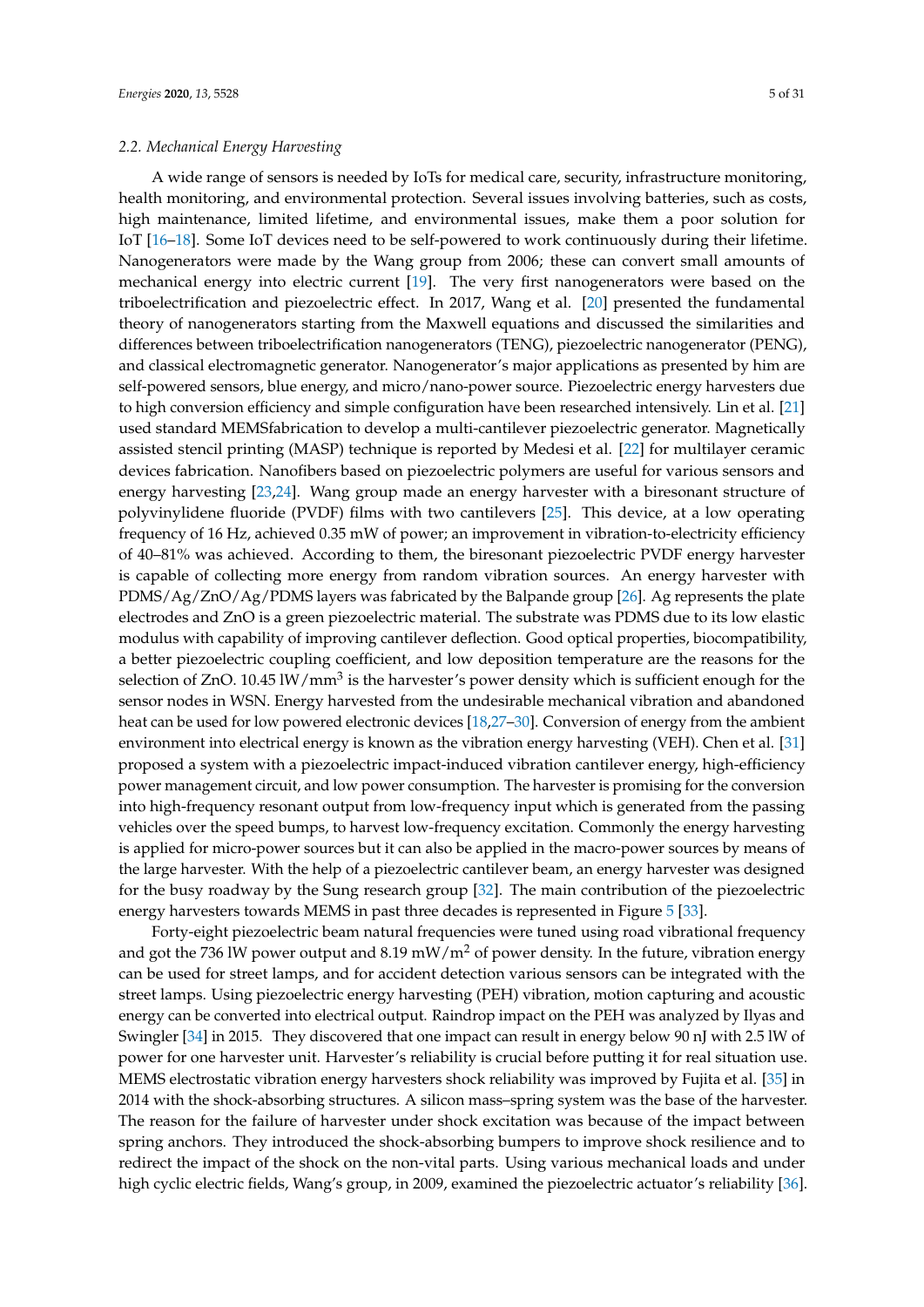The results showed by increasing the load cycles a monotonic decrease appeared in mechanical strain and charge density. This degradation was preload stress-dependent. Due to high stress or strain the macrofiber composite (MFC) fatigue failure for PEH was studied by Yang et al. [\[37\]](#page-23-5). The PEH under examination was made up of a cantilever beam and a patch at its fixed end made up of MFC. At high strain amplitude with 0.5 million cycles of testing, it was observed that there was a severe loss in the performance of the PEH. Voltage output degradation, natural frequency changes, and crack formation were the failures. A safe amplitude limit was said to 600 le for the reliable MFC performance. To meet the IoTs demands, portable self-power generation, and sustainable energy resources the triboelectric nanogenerators have been developed.

<span id="page-5-0"></span>

| Year    | <b>Piezo Devices</b>                      | <b>Designs</b>                                                                                            |
|---------|-------------------------------------------|-----------------------------------------------------------------------------------------------------------|
| 2005-10 | <b>Inkjet Printheads</b>                  | Common ink<br>chamber<br>Cover plate<br>PZT Substrate<br>Nozzle plate<br>(Channel + Actuator)             |
| 2010-15 | <b>BAW Filters</b>                        | Electrodes<br><b>Piezoelectric Layer</b><br>Air Gap<br>Substrate                                          |
| 2015-20 | <b>Microphones</b>                        | Diaphragm<br>piezo<br>√ crystal                                                                           |
| 2020-25 | <b>PMUT Gesture</b><br><b>Recognition</b> | Top electrode<br>Piezo layer<br>Bottom<br>electrode<br>Silicon<br>membrane<br>Silicon<br>wafer<br>-Ground |
| 2025-30 | <b>Micro Pumps</b>                        | Inlet<br>Outlet<br>Working chamber<br>Fieze disk<br>Membrane                                              |

**Figure 5.** Advancement in piezoelectric energy harvesting for MEMS.

Many researchers also focused on the harvesters for satellite structures, as in this way the harvested energy can power IoT devices to transmit the signal or data into the ground station. The piezoelectric harvesters are used for this purpose in reconnaissance satellites, as these types of satellites have a huge number of sensors. Therefore, energy harvesting is a critical and promising task in reconnaissance satellites to power IoT. Elahi et al. proposed an energy harvester model for the reconnaissance satellites that are efficient and can power microelectromechanical devices [\[38–](#page-23-6)[41\]](#page-23-7).

# *2.3. Aeroelastic Energy Harvesting*

From the last few years, many researchers are focusing on flow-induced structural vibrations as a source of energy harvesting for IoT [\[33](#page-23-1)[,42\]](#page-23-8). These types of harvesters are a perfect example of fluid–structure interaction, as these harvesters can absorb energy from the fluid flow in the form of structural vibrations and can transform it into useful electrical energy to power IoT devices. These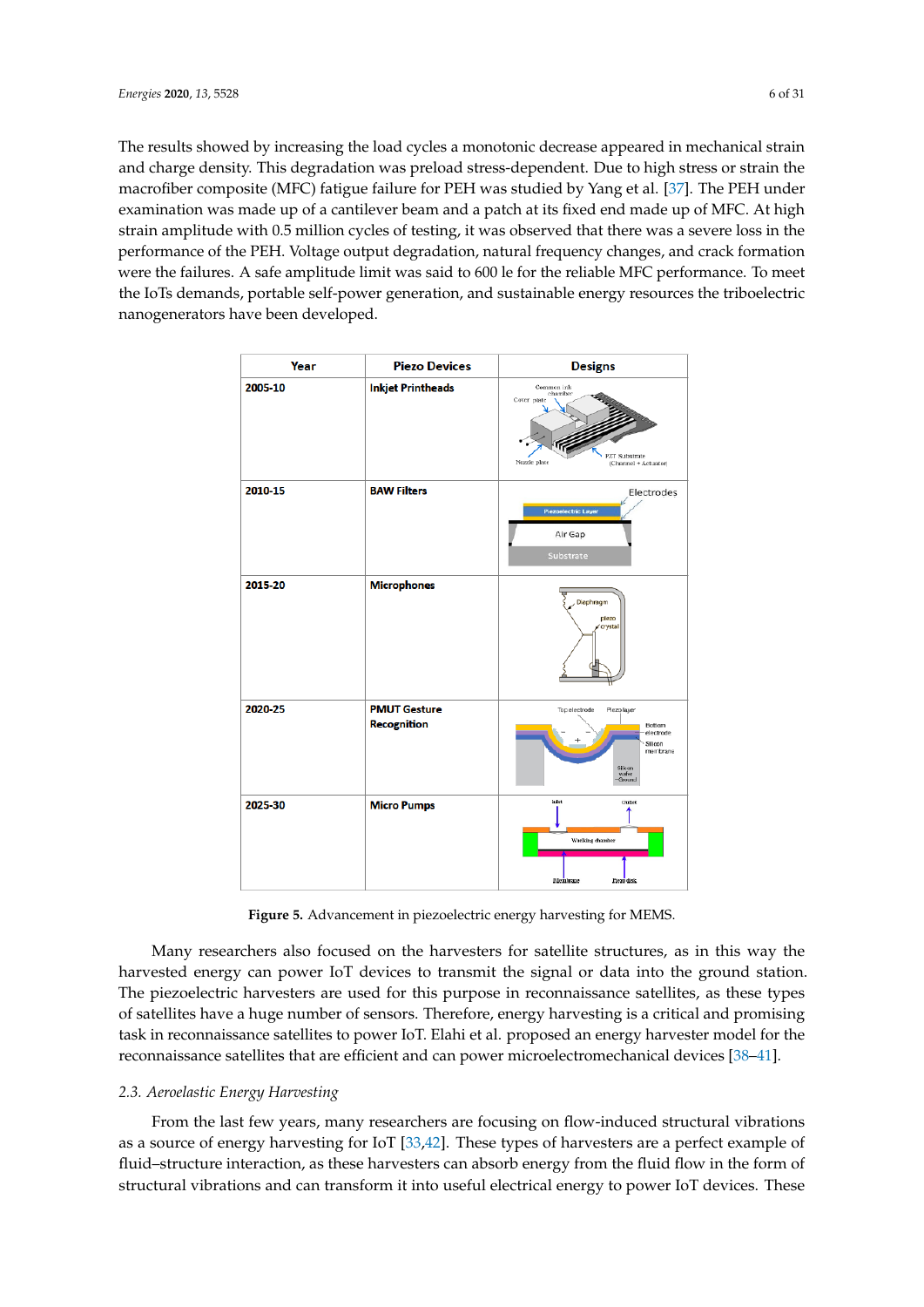harvesters have numerous applications in the field of aerospace engineering. The aerospace vehicle may stay away from the sun for months, that is why solar energy can not be a proper solution for this problem [\[43\]](#page-23-9). Conventional batteries have the disadvantage of being heavy and their maintenance cost is high and sometimes their maintenance is very difficult, i.e., in high altitude platforms [\[44,](#page-23-10)[45\]](#page-23-11). That is why there is a need for a smart structure in the aerospace vehicle that can harvest energy by absorbing the energy from surrounding and can be utilized to power wireless sensors and can transmit data to the ground station via TTC subsystem [\[38\]](#page-23-6).

Many researchers are working on piezoelectric aeroelastic energy harvesters based on the flutter phenomenon. In recent study by Elahi et al. the mathematical model is presented based on Theodorsen's classical aeroelastic model. The designed harvester is capable of powering IoT devices by using PZT-5A and BaTiO<sub>3</sub> materials. The behavior and amplitude of the limit cycle oscillations are also represented as an input to the IoT harvesting system. Moreover, the unsteady aerodynamic model is emphasized to predict the power harvesting for the IoT [\[46\]](#page-23-12). This work is further explored by presenting a numerical and experimental model for powering the IoT based on the flag-flutter mechanism. The presented harvester is capable of powering micro/nano IoT devices. Numerical and experimental campaigns were performed in a subsonic wind tunnel, in which harvester was subjected to the axial flow. Moreover, the critical velocity and bifurcation graph were predicted for the IoT harvesting phenomenon [\[47](#page-23-13)[,48\]](#page-23-14). The galloping based aeroelastic energy harvesting is also a promising field to drive IoT devices [\[49,](#page-23-15)[50\]](#page-23-16). The comparison of various fluid–interaction-based energy harvesters based on piezoelectric is represented in Table [1,](#page-6-0) which can be used to power IoT.

<span id="page-6-0"></span>

| Reference | Mechanism                 | PZT Type                  | Power (mW) |
|-----------|---------------------------|---------------------------|------------|
| [47, 48]  | Flutter                   | PIC-255                   | 1.12       |
| [51]      | Flutter                   | PIC-255                   | 10.8       |
| [46]      | Flutter                   | PZT-5A/BaTiO <sub>3</sub> | 0.55       |
| [52]      | Flutter                   | <b>PZT</b>                | 0.003      |
| $[53]$    | Flutter                   | PZT-5A4E                  | 0.0005     |
| [54]      | Flutter                   | PSI-5A4E                  | 0.2        |
| $[55]$    | Flutter                   | OP 10N                    | 2.2        |
| [56]      | Vortex induced vibrations | PZT                       | 23         |
| [57]      | Vortex induced vibrations | <b>PVDF</b>               | 0.004      |
| [58]      | Vortex induced vibrations | PZT-5A                    | 0.1        |
| [59]      | Galloping                 | PZT                       | 3.8        |
| [60]      | Galloping                 | PSI-5H4E                  | 50         |
| [61]      | Galloping                 | P-876.A12                 | 8.4        |
| [62]      | Galloping                 | MFC-M8514-P2              | 0.22       |

**Table 1.** Power comparison of various aeroelastic energy harvesters.

#### *2.4. Solar Energy Harvesting*

From past few years many photovoltaic materials have been used to achieve incremental gains in device performance. Example of such materials are organic photovoltaics (OPV), dye-sanitized solar cells (DSSC), crystalline silicons, etc. [\[63](#page-24-10)[,64\]](#page-24-11). Amorphous silicon and copper indium gallium selenide are considered as one of the best PVs giving high performance in outdoor conditions and low performance if used indoors [\[65](#page-24-12)[,66\]](#page-24-13). Autonomous IOT devices are powered by using the ambient PV cells which can support the on-device artificial intelligence [\[67\]](#page-24-14). With the help of photovoltaic cells, the sunlight is harvested into electrical energy [\[68\]](#page-24-15). Harvesters that are available in the market are discussed below.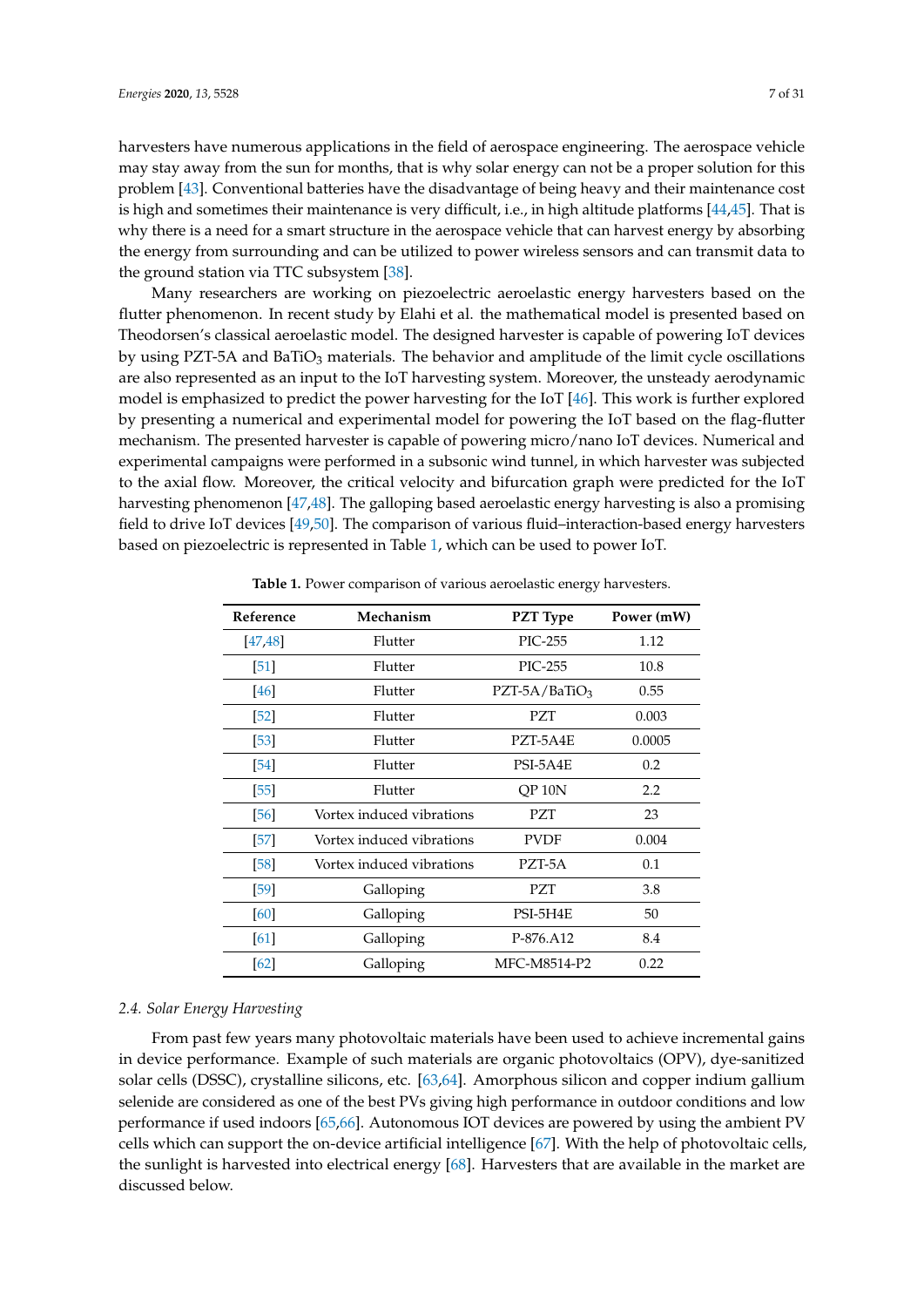## 2.4.1. Hydro Watch

Hydro watch harvester uses a maximum power point tracking system and TelosB platform [\[69\]](#page-24-16). It is a single source harvester with the main features of requiring no software control for the battery and has a simple circuit with two NiMH batteries. The efficiency of the generated energy is very high but the lifespan of NiMH batteries has limitations [\[69\]](#page-24-16).

## 2.4.2. Heliomote

This harvest also uses two NiMH batteries but with the Mica2 platform [\[70\]](#page-24-17). Monitoring and tracking the amount of extracted solar energy from the harvester can be easily done. Unlike the hydro watch, this system does not make use of the MPPT. It keeps the track of device's energy requirement as it is an energy management module [\[71](#page-24-18)[–73\]](#page-24-19).

# 2.4.3. Prometheus

Prometheus is capable of holding a large amount of energy for a longer period. This is the reason that solar energy harvester makes use of the TelosB platform to minimize the leakage current. Buffers stores the extracted energy. Supercapacitors here act as the primary buffers and are connected in the series. The lithium battery is used as the secondary storage battery. Prometheus requires software control and is a double storage solar energy harvester [\[74,](#page-24-20)[75\]](#page-25-0).

# 2.4.4. Fleck

This system is designed in such a way that it can work in the full sunlight only and uses two NiMH batteries. As the devices tend to remain in the ON state for the maximum amount of time therefore DC-DC converter is used for the powering of IoT devices. Using two supercapacitors fleck can be used for battery-less systems as the device can stay alive for 27 h using fleck [\[70\]](#page-24-17).

## 2.4.5. Everlast

A connection of the energy node of supercapacitor and solar with the harvester makes an Everlast. It is independent of batteries. The usage of supercapacitor increases the charging and discharging cycles which results in constant optimization of the output. A circuit containing a Buck converter and a switched-capacitor can do the effective charging of the supercapacitor. Twenty years is the lifespan of the Everlast [\[76\]](#page-25-1).

#### 2.4.6. Solar Biscuit

This harvester is very similar to the former but it is used in integrated mode with a supercapacitor. There is no need for the voltage regulator and the supercapacitor is attached directly to the cell [\[77\]](#page-25-2).

#### 2.4.7. Sun Flower

The composition includes a supercapacitor and four PIN photodiodes. In addition, a switching regulator is needed for the charging of the capacitor. It has unlimited lifetime [\[78\]](#page-25-3).

# 2.4.8. Ambimax

This harvester can make use of the wind energy if the solar energy is in the low amount or not available at all and is known as a multi-source energy harvester [\[79\]](#page-25-4). Just as previously discussed, this harvester also makes use of the supercapacitor for the storage of harvested energy. This also has primary and secondary buffers for energy storage. A hardware circuit is required for the controlling of the supercapacitors charging. Current flow is blocked by the switching regulator which is a place between the supercapacitor and the source resulting in the 12.5 times increase in the speed of the charging of supercapacitor in Ambimax harvester. This arrangement also improves the efficiency of the energy harvester.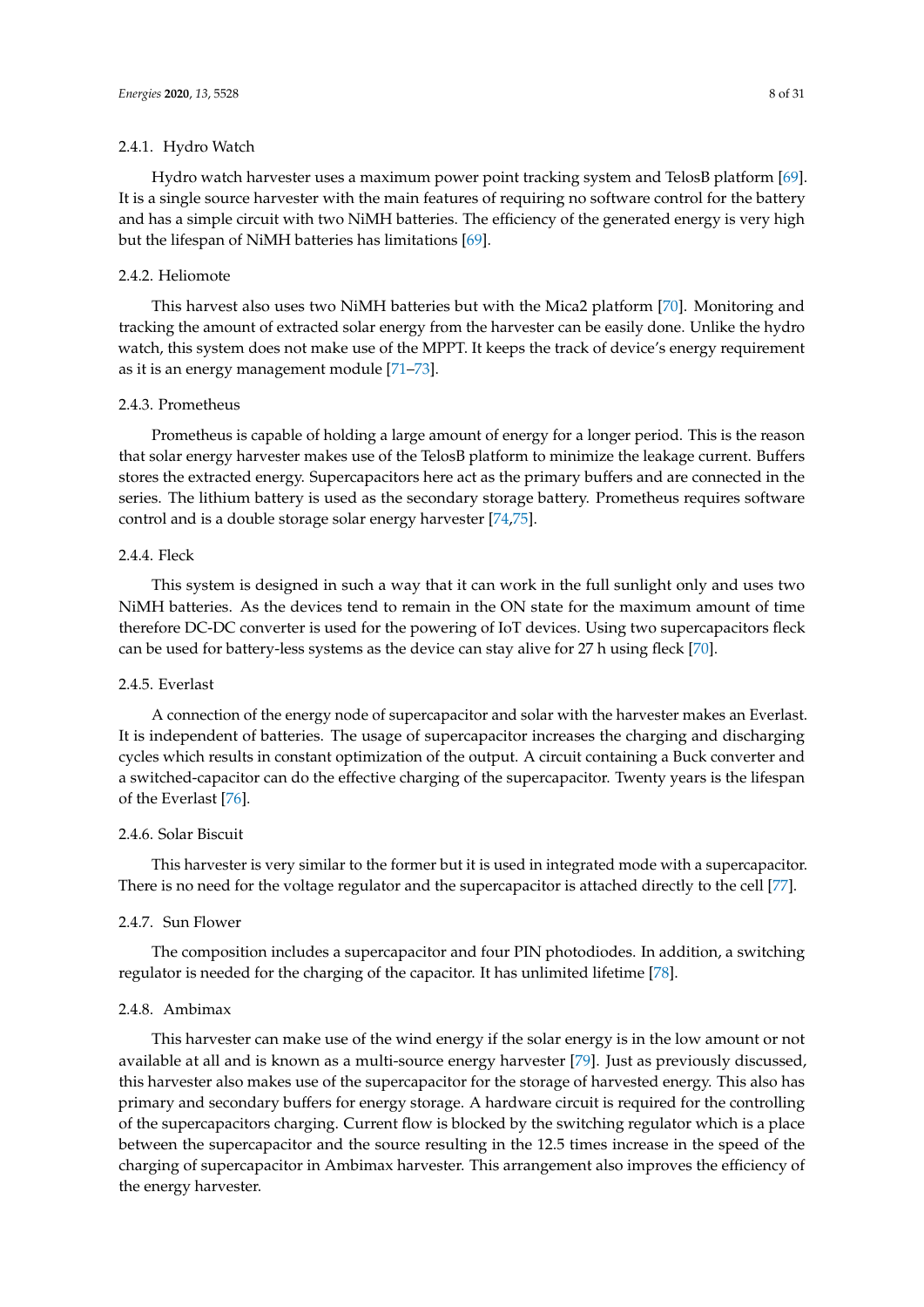# *2.5. Sound Energy Harvesting*

It is a widely distributed type of energy that is sustainable. Noise reduction and powering the nano- and microsensors by conversion of electrical energy from sound energy has much application in the areas such as environment monitoring, structure monitoring, and Internet of Things. During sound energy harvesting, a big loss in energy can be faced because of the inherent frequency and mismatch between common sound wave frequencies. The majority of the works utilizing the sound energy harvesters were focused on the piezoelectric effect based nanogenerators [\[80](#page-25-5)[,81\]](#page-25-6). They faced low output performance because of the small device bandwidth, and device inherent frequency and common sound frequency mismatch. For the harvesting form the mechanical vibration energy, a triboelectric effect-based TENG is made [\[82](#page-25-7)[,83\]](#page-25-8). Using a flat organic film, TENG acoustic energy can be harvested [\[84,](#page-25-9)[85\]](#page-25-10). The achieved power output was  $60.2$  mW/m<sup>2</sup> and the maximal current density was 1.6 mA/m<sup>2</sup>. To scavenge noise energy a bistable acoustic energy harvester was reported by the Qin group [\[86\]](#page-25-11). Fabrication of harvester was based on a piezoelectric cantilever beam with a flat plate. Dynamic acting is produced due to the effect of the incident and reflecting sound waves that force back and front of plates to oscillate. The harvester can generate a large output as it can reach to the coherence resonance. The obtained voltage is up to 60 mV at 95 dB. An acoustic energy harvester for the low-frequency bands was proposed by Yuan et al. [\[87\]](#page-25-12) with high efficiency. Harvester is composed of the affixed piezo disk with tunable Helmholtz resonator and flexible substrate. Sound pressure amplification is done by the resonator. With 100 dB sound pressure and optimal load, this harvester can generate 3.49 lW. Harvester's energy conversion efficiency can reach up to 38.4%. A sound driven TENG is fabricated by Cui et al. [\[88\]](#page-25-13) based on PVDF nanofibers and mesh membrane, which is stable in working between the bandwidth of 50–425 Hz; it has a charging rate of 61 lC/s with 0.45 mA.

#### *2.6. Wind Energy Harvesting*

New IoT devices such as remote sensors demand ultra-low power consumption or a self-powered function [\[89\]](#page-25-14). Self-sustained oscillations from the flexible piezoelectric membrane are used by Orrego et al. [\[90\]](#page-25-15) for the wind energy harvesting. Together with hydro energy, wind energy can be harvested [\[91\]](#page-25-16). There are two types of turbines for wind energy: vertical axis wind turbine (VAWT) and horizontal-axis wind turbine (HAWT). The former is for the condition in which there is a constant change in the wind direction and the later is for the constant wind direction. Azevedo and Santos [\[91\]](#page-25-16) and Wilson and Lissaman [\[92\]](#page-25-17) gave the theoretical power generated from the wind turbine as

$$
P_T = C_p P_0 = \frac{C_p \rho A v^3}{2} \tag{1}
$$

where  $P_0$  is the maximum power available from wind,  $C_p$  denoted turbines performance coefficient, q represents air density, turbines swept area is represented by *A*, and *v* is wind speed. Pelton and propeller turbines are widely sued for the generation of energy from the hydro energy source. A Pelton turbine is used for the high heads with a low flow of water, whereas the Propeller turbine is for the low heads. Power of the hydro system *P<sup>T</sup>* is given as [\[91](#page-25-16)[,93\]](#page-25-18)

$$
P_T = \rho g Q H \tag{2}
$$

where *g* is gravitational acceleration, *ρ* is water density, the turbine flow rate is given by *Q*, and *H* is the effective height of the head.

#### *2.7. Radio Frequency Energy Harvesting*

Radio frequency energy harvesting is also of great interest; apart from the energy harvesting using other sources such as vibration, thermoelectric effect, wind, and solar, which can be used for the recharging of the IoT devices, but are unreliable due to the variations in the amount of energy. The RF-based energy harvested signals can carry the information along with the production of energy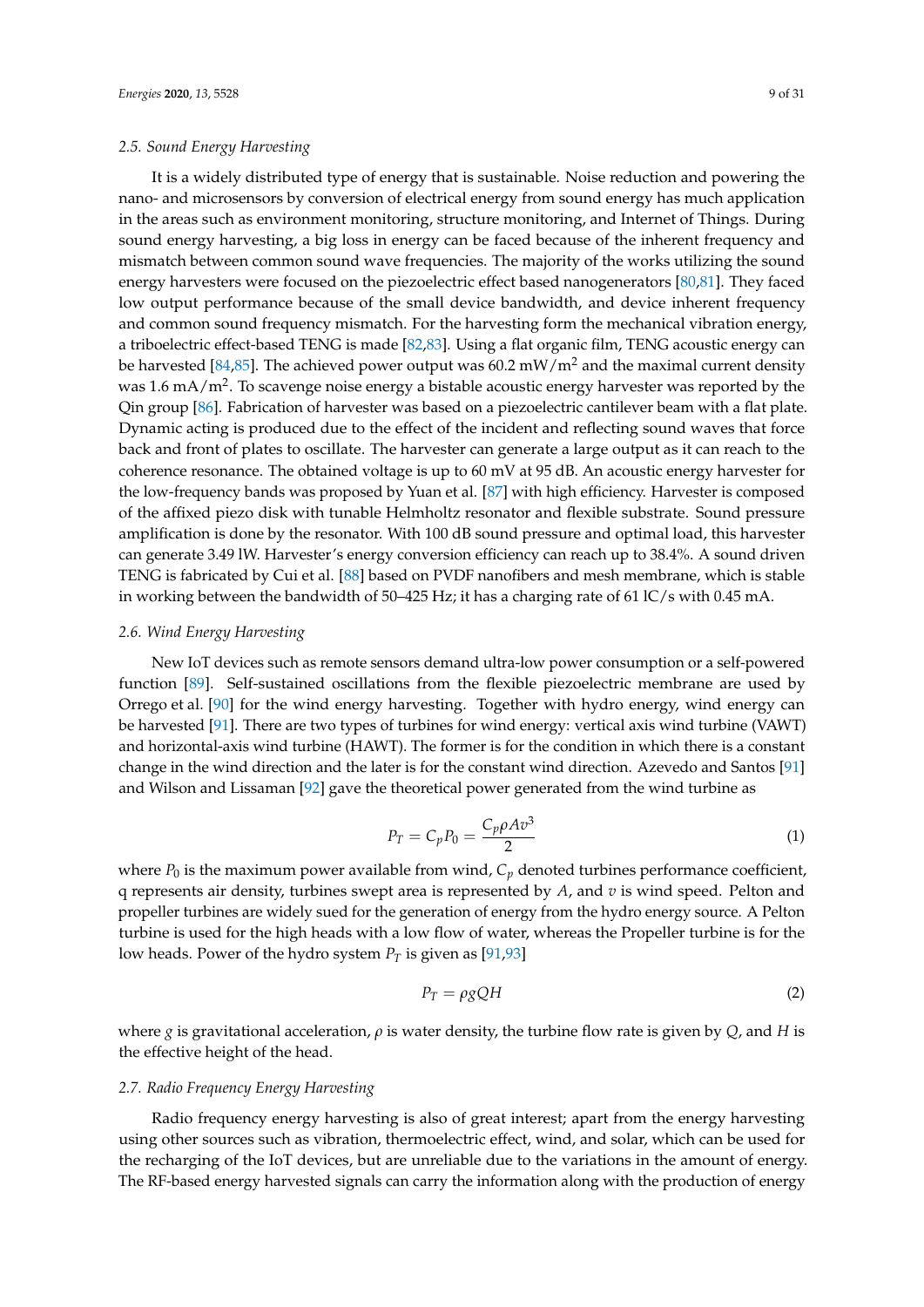and can also process that information simultaneously [\[94,](#page-25-19)[95\]](#page-25-20). This is specifically for the powering up of the IoT devices.

A two-way amplify and forward relay network was analyzed by Shah et al. [\[96\]](#page-25-21) with wireless harvesting capabilities. Using the received RF signal relay node harvests the energy first. Then relay amplifies and forwards the information so received to the destination. The monitoring of high voltage electrical equipment can be done by an RF energy powered temperature sensor which was presented by the Xiao group [\[97\]](#page-25-22). It consists of a dual-channel reader and various sensor nodes. This system can withstand for 60 s a short burst with 25 kV electric discharge. This energy harvester is a low cost for surface acoustic wave (SAW) sensor.

#### *2.8. Thermal Energy*

Thermal energy, main source "heat" and temperature variation. Two techniques are being used for harvesting energy from a thermal source, first is pyroelectric and the other is thermoelectric.

The Seebeck effect is used by the thermoelectric technique to convert the difference in temperature into usable energy form directly. 5–8% efficiency of harvesting is achievable by the thermoelectric technique of harvesting. The thermoelectric devices are used in terrestrial and space applications. Many studied the harvesting energy through thermoelectric source [\[98](#page-26-0)[–100\]](#page-26-1)

In pyroelectric energy harvesting, the waste heat energy is converted into electrical energy for the battery-free IoT-based portable devices and wireless sensors. It can convert temperature fluctuations into electrical energy and this reason makes is more attractive for harvesting energy from the waste heat. PMnN-PMS-PZT ceramic's output voltage and pyroelectric energy are increased by Wang et al. [\[101\]](#page-26-2) they used solid-state reaction and modified  $Zr/Ti$  ratio to achieve this. The composition of  $Zi/Ti$ to 95/5 (Zr95) was found to be with the best performance as demonstrated by the authors. Zr95 ceramic's achieved 25.7 lW output power. As compared to the traditional pyroelectric ceramics this Zr95 had 5957  $\rm lc/m<sup>2</sup>$  as a pyroelectric coefficient, which was two to three times higher than the others. Furthermore, silicon is efficient thermoelectrically and is economically attractive having CMOS compatibility but the high thermal conductivity is its biggest disadvantage. Thermo-converter model was formed by Haras et al. [\[102\]](#page-26-3) using thin-film lateral architecture in which thermal conductivity is reduced by using the confinement effect.  $7 W/cm<sup>2</sup>$  of power density is achieved by them and they also mentioned about the usage of 10mm thick silicon can result in 10 times high efficiency. The comparison of power densities from various sources of energies are represented in Table [2.](#page-9-0)

<span id="page-9-0"></span>

| Reference           | Source                   | <b>Power Density</b>                        |
|---------------------|--------------------------|---------------------------------------------|
| $[103]$             | Mechanical/Piezoelectric | [0.11–7.31] mW $g^2$ /cm <sup>3</sup>       |
| [7, 104]            | Radiofrequency           | $1.2 \times 10^{-5}$ –15 mW/cm <sup>2</sup> |
| $\lceil 105 \rceil$ | Solar                    | $[0.006-15]$ mW/cm <sup>2</sup>             |
| $\lceil 105 \rceil$ | Thermoelectrical         | [15–60] $\mu$ W/cm <sup>3</sup>             |
| [106, 107]          | Wind                     | $[0.065 - 28.5]$ mW/cm <sup>2</sup>         |

**Table 2.** Power density of various sources.

#### *2.9. Energy Autonomous IOT Nodes*

The authors in [\[67\]](#page-24-14) formed solar cells based on dye-sensitization. Solar energy was used by Ram et al. [\[108,](#page-26-9)[109\]](#page-26-10) for the energy harvesting and for the powering of IoT end node devices. Power managements in integrated circuits and its control mechanism was discussed by Avalur wt al. [\[110\]](#page-26-11). The energy management of the harvested energy was explained by Bediar et al. [\[111\]](#page-26-12)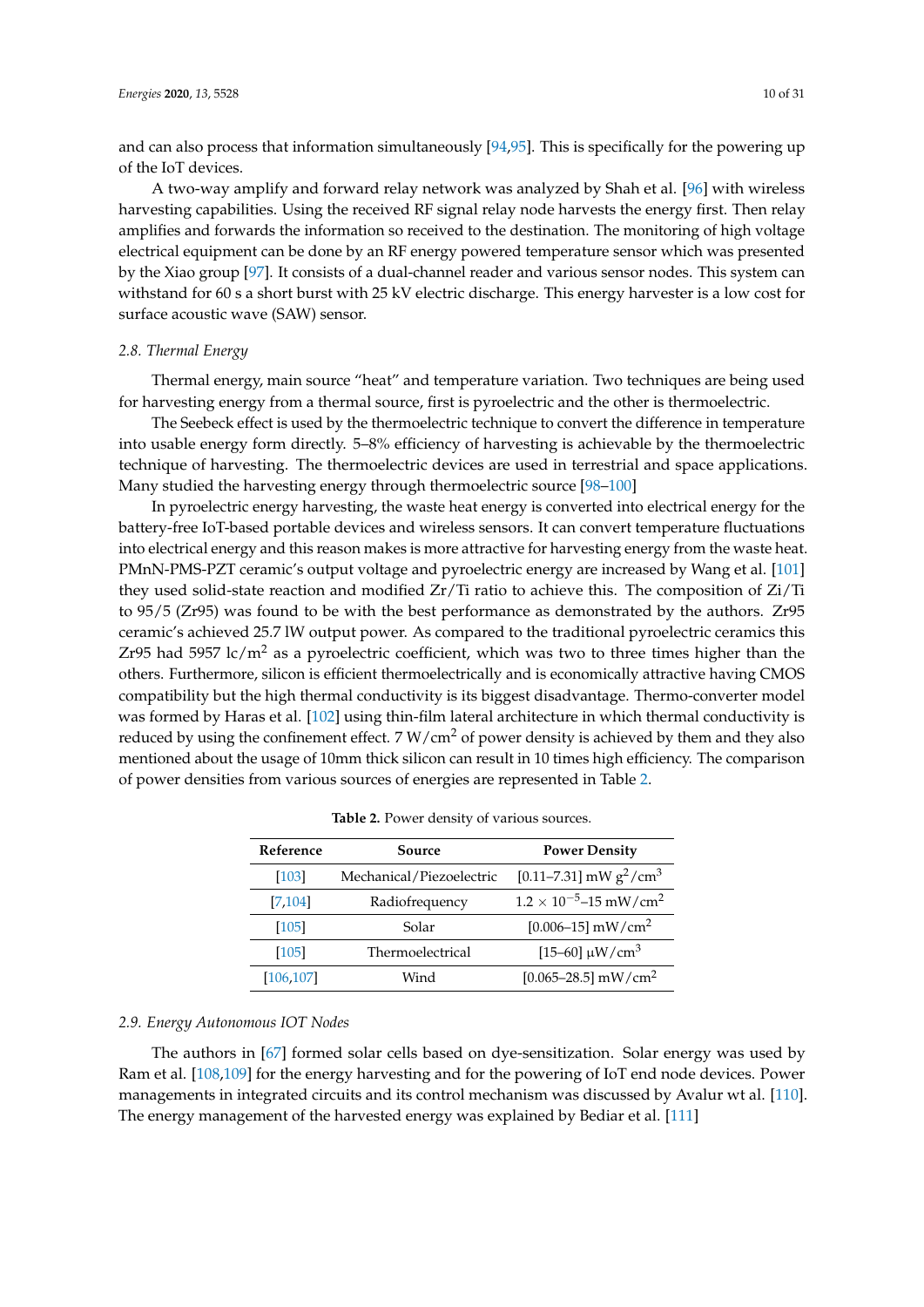# <span id="page-10-0"></span>**3. Energy Sensing**

Sandhu et al. [\[112\]](#page-26-13) explored in the transport mode application the energy positive sensing concept. Before feeding the energy harvested signal it has to be digitized. For this purpose, Analog-to-Digital Converter (ADC) is needed which consumes the Signal Acquisition Power (SAP) of the digitization of the harvested signal. This SAP can be either higher or lower than the power harvested and it is dependent on the characteristics of the transducer and the application environment. Acquisition Power Ratio (APR) is given as follows.

$$
APR = \frac{P_{har}}{P_{acq}}\tag{3}
$$

Senors modes are divided into three categories depending on the amount of the energy harvested. Energy negative sensing (if *APR* < 1) requires external source support to power nodes for the digitization because the harvested energy is lower in amount than the required energy for digitization. Energy positive sensing (if *APR* > 1) is the one in which harvested energy is higher than the energy required for signal acquisition and is important in emerging fields. Energy neutral sensing (if *APR* = 1) has a very less practical value as it lies on the boundary between energy positive and negative sensing. The different type of signals from energy harvesting technique is represented in Figure [6.](#page-10-2)

<span id="page-10-2"></span>

**Figure 6.** Types of signals from energy harvesting.

# <span id="page-10-1"></span>**4. Transducers for Energy Harvesting**

Transformation into electric energy from other energy sources requires transducers. Each energy harvester has a unique transducer for the conversion into electric energy depending upon its electric characteristics. It includes Piezoelectric generators, Photovoltaic cells (PV), Radio frequency, Thermoelectric generators (TEG), and many others. Energy sources for IoT applications into different sources as given in Table [3.](#page-11-1)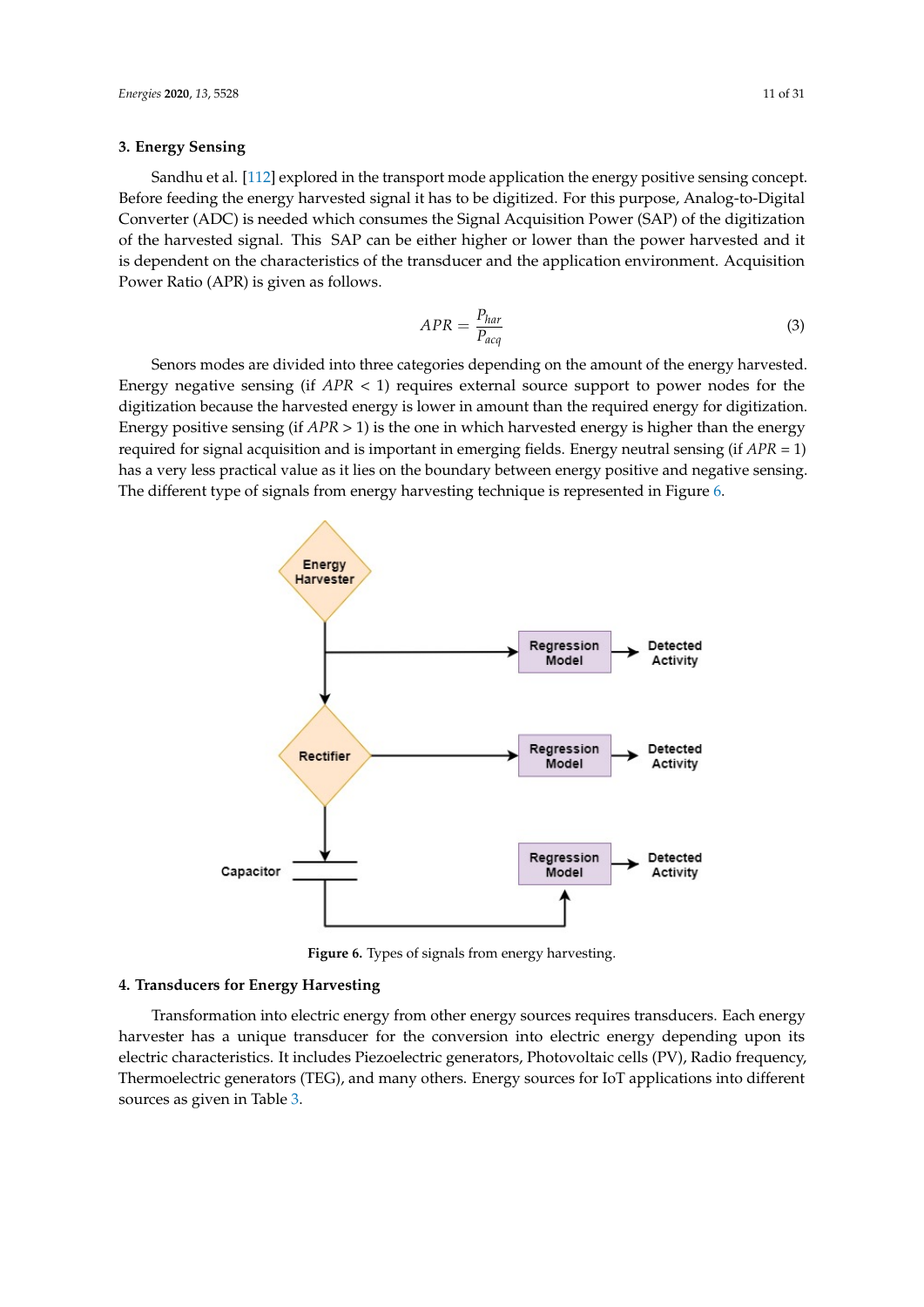<span id="page-11-1"></span>

| Reference | Given Source (S.)       | Mechanism            | <b>Source Power</b>                          | <b>Harvested Power</b>    |
|-----------|-------------------------|----------------------|----------------------------------------------|---------------------------|
| $[33]$    | Lab                     | Mechanical Vibration | $10 \text{ m/s}^2$ (at 1 KHz)/0.8m (at 1 Hz) | $80 \mu W/cm^2$           |
| $[113]$   | Human                   | Motion/Vibration     | $1 \text{ m/s}^2$ (at 50 Hz)/0.5m (at 1 Hz)  | $4 \mu W/cm^2$            |
| $[113]$   | Industrial              | Motion/Vibration     | $10 \text{ m/s}^2$ (at 1 kHz)/1 m (at 5 Hz)  | $100 \mu W/cm^2$          |
| $[113]$   | Human                   | Thermal Energy       | $20 \text{ mW/cm}^2$                         | $30 \mu W/cm^2$           |
| $[113]$   | Industrial              | Thermal Energy       | $100 \text{ mW/cm}^2$                        | $1-10$ mW/cm <sup>2</sup> |
| $[113]$   | Indoor                  | Ambient Light        | $0.1$ mW/cm <sup>2</sup>                     | $10 \mu W/cm^2$           |
| $[113]$   | Outdoor                 | Ambient Light        | $100 \text{ mW/cm}^2$                        | 10m W/cm <sup>2</sup>     |
| $[113]$   | <b>GSM Base Station</b> | Radio Frequency      | $0.3 \mu W/cm^2$                             | $0.1 \mu W/cm^2$          |

**Table 3.** Energy sources for IoT applications.

Configuration of the power generation element is very important depending upon the specified energy source for the design of IoT devices. The selection of the efficient energy harvesting transducer is very crucial for the proficient energy harvest from the source available. Depending upon these specifications, several harvesting architectures have been proposed to maximize the harvested energy for example algorithm MPPT for extraction from solar energy [\[114](#page-26-15)[,115\]](#page-26-16). There is research ongoing aiming at the maximization for conversion energy efficiency for piezo-thermomechanical, thermoelectric, and piezo-thermofluidic generators [\[116\]](#page-26-17).

#### <span id="page-11-0"></span>**5. Management of Power**

Management of energy is the most demanding and challenging research component which is responsible for taking care of the efficiency of harvested power and for the provision of energy management solutions to avoid the minimal level loss. The best procedure for harvest transformation is to make the element responsible for power management without overlooking the principle of harvest. Previous works have tried their best to form solutions such as System on Chip (SoC) [\[117\]](#page-27-0), techniques for management of power, and power integrated circuits (PICs) [\[118–](#page-27-1)[121\]](#page-27-2). Undoubtedly, it is a critical challenge that has to be addressed for EH systems and IoTs. There has to be a balance between consumption and generation of the power of the device. As the harvest source is highly dependent on the ratio of consumption and is discontinuous and independent of the fact that consumption ratio is more or less than the generated power. Henceforth the modes of operation can be customized accordingly to be either continuous or discontinuous.

## *5.1. Consumption of Power for IoT Devices*

The approximation of consumption of power for a particular IoT device is mandatory for the operation. Therefore, the relation of power consumption with generated power must be developed and estimated. Two scenarios can be possible either the consumed power is less than the generated power or it can be more than generated power. If this is the case then the modes of operation have to be carefully organized to maintain a balance between both powers (generated and consumed). Active mode, sleep state, and stand by having to be measured for IoT devices. Both cases are shown in Figure [7.](#page-12-1)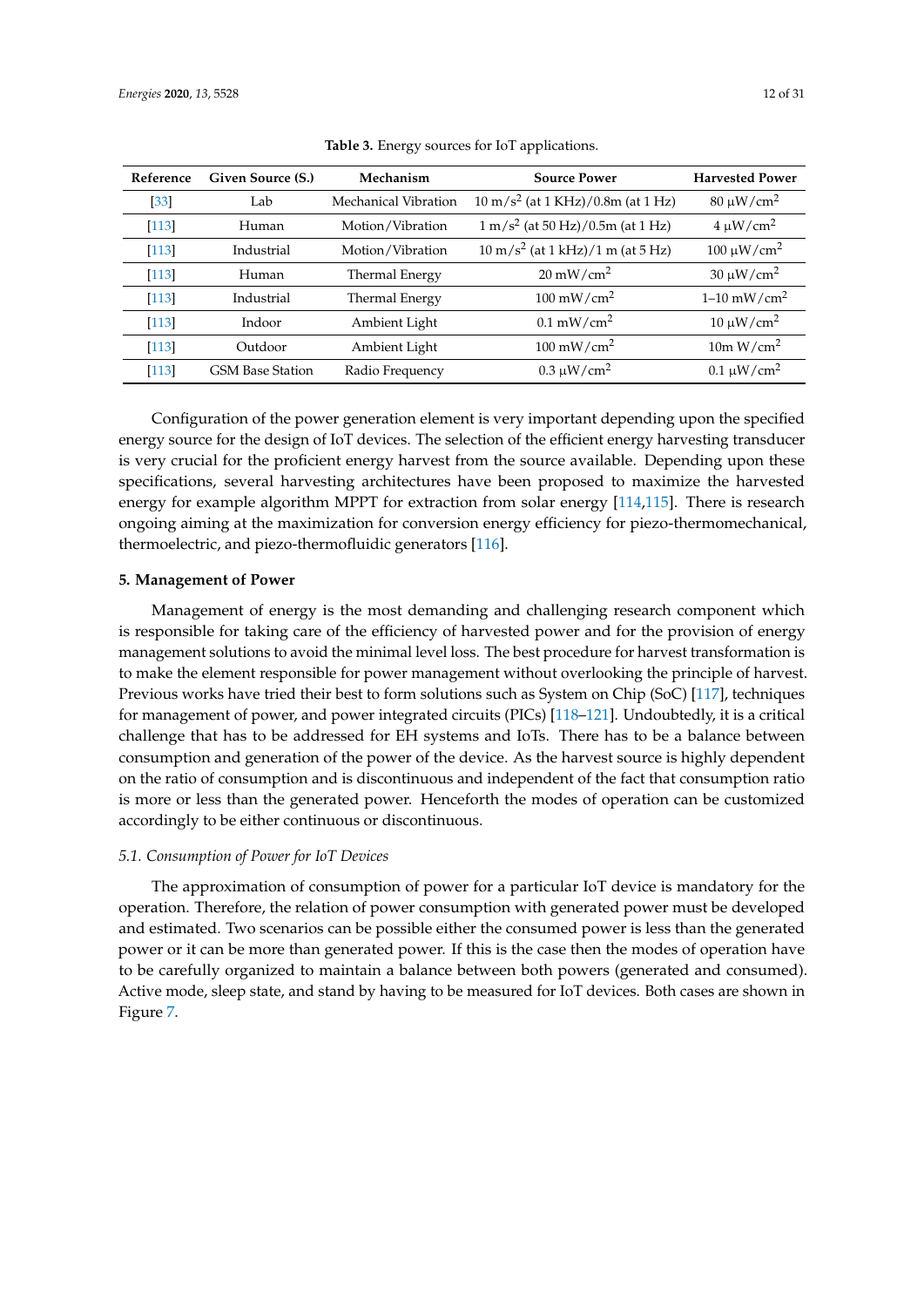<span id="page-12-1"></span>

**Figure 7.** Power Management: (**a**) Continuous operation mode. (**b**) Discontinuous operation mode.

## <span id="page-12-0"></span>*5.2. Measurement of Power for IoT Devices*

In the market, several devices are available commercially for the testing of measurement of parameters needed to design a model for any IoT device. Systems requirements and functionality of the devices differentiate them from each other. On the other hand, lab-based devices are also available which might be bulky in some cases and can be expensive at the very same time. However, sensor nodes by single current energy information can also be provided by the energy monitors which are available online [\[122\]](#page-27-3). A strategy that is more complex than the online energy monitors is embedded power loggers. These take the log of the embedded sensor node's consumption [\[123\]](#page-27-4). Another approach is tested buds profiling which is not the energy harvesting but is used for external high-level protocols such as communication protocols [\[124\]](#page-27-5).

# **6. Storage of Energy**

Conversion of the energy from the form in which storage is difficult (e.g., electrical energy) to the form where it can be stored easily (e.g., electrochemical) describes the term energy storage. This stored energy can be converted back into the form for direct use. Several ranges of energy storage devices are made with different properties such as power, capacity, and charge/discharge rates. If the selected energy storage device has to satisfy a set of requirements that are related to adequate capacity, small size, and low surrounding environmental impact. Storage energy technology affects directly the cost, size, and node's operating life [\[125\]](#page-27-6).

#### *6.1. Energy Storage Batteries*

Size, cycling, lifetime, weight, quick charging, and discharging are the key factors that affect the choice of battery. The role of batteries is not only to supply energy to the system but also to store the harvested energy. This helps in storing the energy for the incidences when energy cannot be directly extracted from the surrounding. Specifications of the battery which are important include energy density, storage technology, internal resistance, self-discharge, depth of discharge, and tolerance to overcharging. An example can be battery selection for different climatic conditions (e.g., arctic regions vs. tropical) [\[126\]](#page-27-7). The pros and cons of energy storage devices are represented in Table [4.](#page-13-0)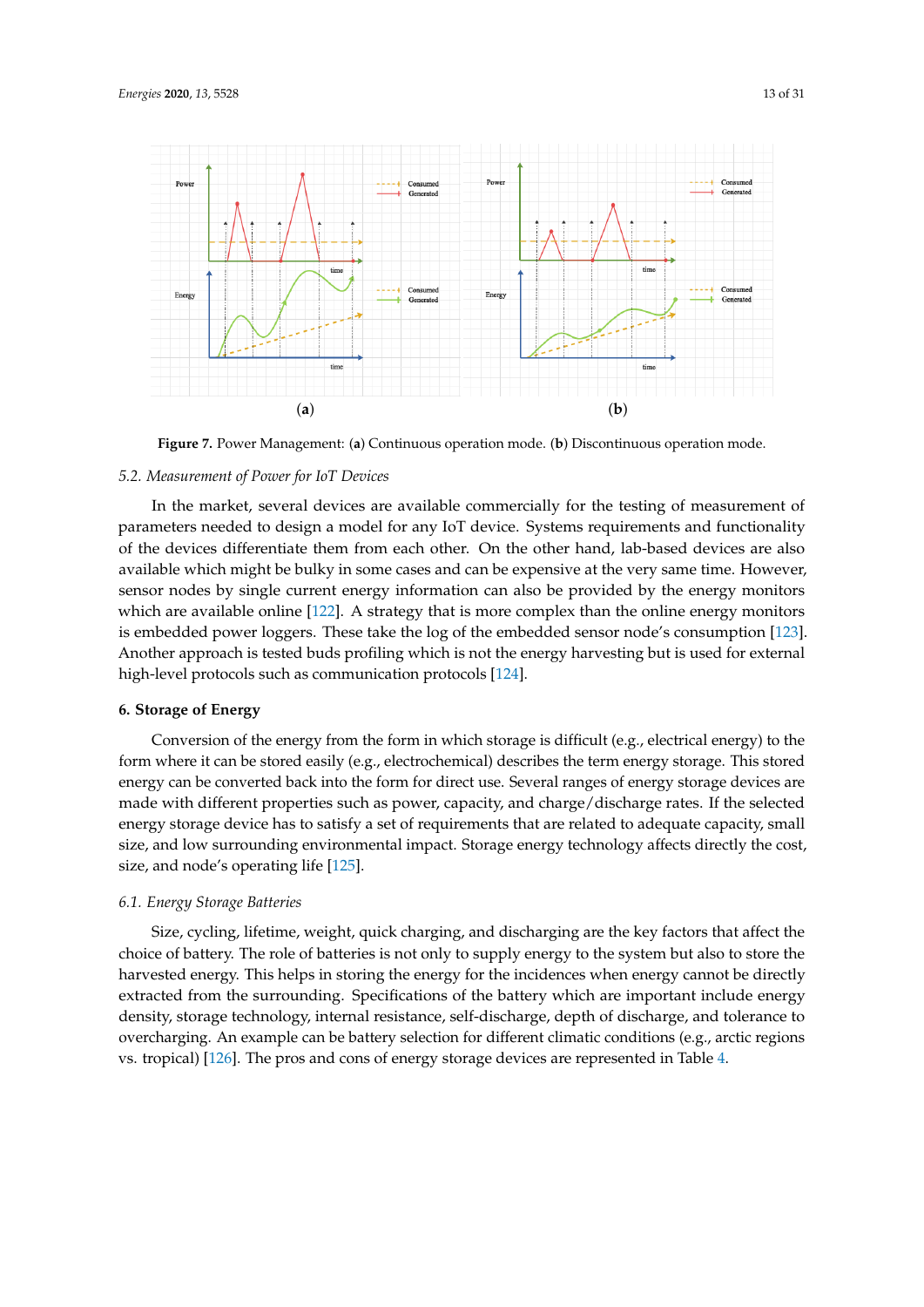<span id="page-13-0"></span>

| <b>Batteries</b>                           | Tech. Pros.                                                                                               | Tech. Cons.                                                                          |
|--------------------------------------------|-----------------------------------------------------------------------------------------------------------|--------------------------------------------------------------------------------------|
| Fuel Cell                                  | Clean, Reliable and Portable                                                                              | Very expensive                                                                       |
| Rechargeable                               | Rechargeable                                                                                              | Limitations of<br>the cycle of charge-discharge.<br>Feasibility with energy harvest. |
| Non-Rechargeable<br>midrulehline Printable | Cost convenient<br>Thin and flexible, Easy to fabricate,<br>cell customized (size, capacity, and voltage) | Replacement ecology<br>40-50 degrees can damage the battery                          |
| Solid State                                | Easy IC integration, Thin and flexible                                                                    | Power density is low                                                                 |
| Supercapacitors                            | charge-discharge cycle is unlimited                                                                       | Undergoes self-discharge.                                                            |

|  |  |  | Table 4. Energy storage devices [127-129]. |  |  |  |
|--|--|--|--------------------------------------------|--|--|--|
|--|--|--|--------------------------------------------|--|--|--|

There are primary batteries and secondary batteries. Non-rechargeable batteries are the primary batteries. Their advantages include temperature stability and high capacity. When their lifetime ends they need to be replaced, which is their main disadvantage, another disadvantage is periodic maintenance. They are categorized into alkaline and acidic batteries. Alkaline-based batteries have better performance whereas acidic ones are less expensive and more dependable. Other than these the batteries composed of lithium-ion do not give a good performance in the cold temperatures as their internal resistance increase in such weather conditions, leading to the capacity loss, and vice versa for the opposite weather conditions, but in this condition, the battery life shortens and may also cause permanent damage. The efficiency of battery storage is estimated to be in the range of 60–80% which depends on their electrochemistry and operational cycle [\[130\]](#page-27-10). The parameters for energy storage batteries are represented in Table [5.](#page-13-1)

<span id="page-13-1"></span>

| <b>Battery Type</b> | Capacity (Ah) | Rated Voltage (V) | Temperature $(^{\circ}C)$ | Specific Energy (Wh/Kg) | Cycling Capacity (-) |
|---------------------|---------------|-------------------|---------------------------|-------------------------|----------------------|
| Fuel Cell           | 2             | 2.2               | $-20 - 1100$              | $30 - 80$               | 500-2000             |
| Lead-Acid           | 1.3           | $\overline{2}$    | $-20 - 60$                | $30 - 50$               | 500-1000             |
| Li poly-carbon      | $0.025 - 5$   | 3                 | $-20 - 60$                | $100 - 250$             |                      |
| NiCd                | 1.1           | 1.2               | $-40 - 70$                | $50 - 60$               | 10,000-20,000        |
| MnO <sub>2</sub> Li | $0.03 - 5$    | 3                 | $-20 - 60$                | 280                     | 1000-2000            |
| Li-Ion              | 0.74          | 3.6               | $-30-45$                  | $75 - 200$              | 1000-100.000         |
| LiSoCl <sub>2</sub> | $0.025 - 40$  | 3.6               | $-40 - 85$                | 350                     |                      |
| MnO <sub>2</sub>    | 0.617         | 1.65              | $-20 - 60$                | $300 - 610$             |                      |
| <b>NiMH</b>         | 2.5           | 1.2               | $-20 - 40$                | $60 - 70$               | 1000-20,000          |
| LiO <sub>2</sub> S  | $0.025 - 40$  | 3                 | $-60 - 85$                | 500-700                 |                      |

**Table 5.** Parameters of energy storage devices [\[75,](#page-25-0)[131–](#page-27-11)[135\]](#page-27-12).

Rechargeable batteries are secondary batteries that are limited by their cycling capacity despite the availability of many different charge/recharge cycles. Energy density (Wh/kg) Maximum density of stored energy per unit mass which differs from battery's chemistry. Battery Capacity Amount of energy that can be stored in a cell at full charge.

Many electrochemical batteries have a lifetime of the order of hundreds of thousands of charging/discharging cycles. Electrodes chemical corrosion decreases battery capacity. Therefore the operating temperature and charging/discharging cycle greatly influence the battery lifetime [\[136\]](#page-27-13). Parameters of some of the batteries are shown in Table [2.](#page-9-0)

## *6.2. Supercapacitors*

Supercapacitors have high power density as compared to the common capacitors and the batteries. Their construction is either by pseudocapacitors or by the electrochemical double-layer capacitors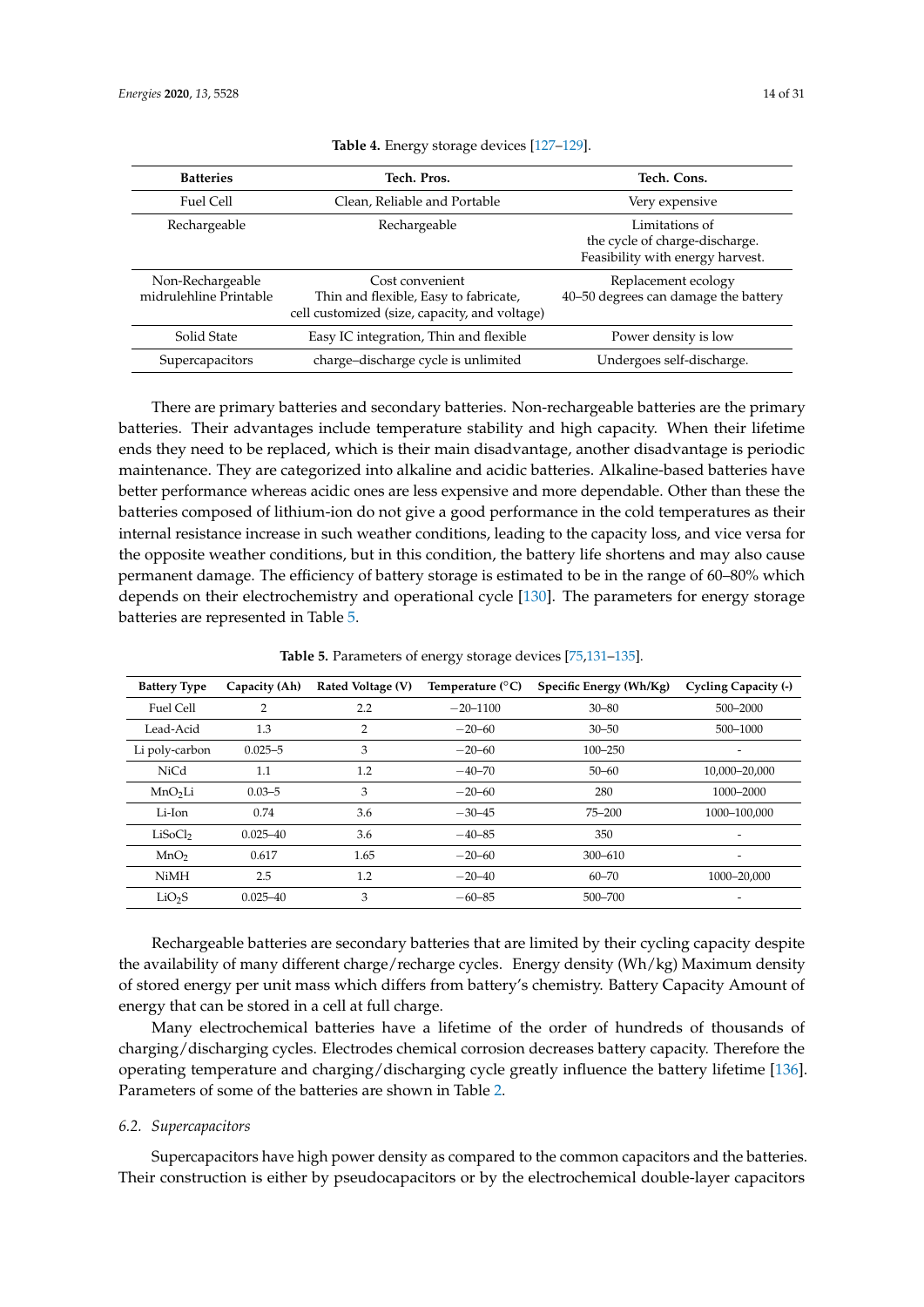(EDLCs) [\[137\]](#page-28-0). Electrochemical is the basic work principle of the ultracapacitor such as EDLC. In between the thinner electrolytic dielectrics and the high surface, area electrodes have situated the charge. Dielectric materials breakdown parameters give the maximum operating voltage. There is a safety margin in their rated voltage in order to prevent the electrolyte decomposition and short circuit [\[125,](#page-27-6)[138\]](#page-28-1). Even though the pseudocapacitors have low power density than the EDLC devices, still they can provide high energy density and specific capacitance [\[137\]](#page-28-0).

The advantages of the supercapacitors as compared to the rechargeable batteries are as follows. 1. Without the reduction of storage capacity and performance decrease they have large number of charge/discharge cycles: e.g., around 500,000 to 1,000,000 [\[125,](#page-27-6)[139\]](#page-28-2). Fast charging process with high efficiency of charging and discharging up to 98% [\[125\]](#page-27-6). EDLC supercapacitors and pseudocapacitors both have a wide range of temperature conditions under which they can work from −40 ◦C to +65  $\degree$ C [\[139\]](#page-28-2). There is a self-discharge problem associated with supercapacitors [\[140\]](#page-28-3).

## *6.3. State-of-Charge Estimation*

Another very important task is the estimation of accurate state-of-the-charge (SoC) for energy storage applications. It is also a very complex task as there can be many factors to cause aging of the stored energy. These factors include loss of charge acceptance of the electrodes active material, electrolytes physical properties changes, and current conductors corrosion [\[141\]](#page-28-4). Therefore monitoring of the state-of-Health (SoH) id a very important parameter to be measured to state the physical condition of the battery [\[142\]](#page-28-5). Operational parameters like transmission periods and measurements are set-up by the estimation of SoC for the effective operation of EWSN [\[143\]](#page-28-6). Many reviews have describes common SoC estimation methods [\[141,](#page-28-4)[144,](#page-28-7)[145\]](#page-28-8).

**Coulomb Counting** Ampere-hour counting or Coulomb counting is the most common primary battery management circuit used in the modern electronics embedded designs with energy storage. They named the corresponding electrical circuit as "gas gauge" [\[145\]](#page-28-8), which is based on the simple voltage measurement across the circuit with the resistor connected to the series of loads.

**Impedance spectroscopy** This method is very commonly used to measure the electrochemical process which includes the internal resistance measurement, to determine SoH and SoC [\[141\]](#page-28-4). The remaining capacity can be determined by a discharge test which is the most reliable method. As this test is time-consuming and can only be operative offline hence it is not practical [\[141\]](#page-28-4). Therefore, it can only help in estimating the energy storage capacity at the very beginning of the life-cycle.

## <span id="page-14-0"></span>**7. Power Management Integrated Circuit (PMIC)**

Power consumption for the IoT devices can be reduced if a proper and efficient power management integrated circuit is used (selection may depend on the necessary parameters of the designer). Selection of energy transducer, estimated power calculation related to the generation values and power consumption, these constraints must be fulfilled for the PMIC. Many PMICs are already developed which can provide a completed solution for energy harvesting go the IoT application some of them are going to be discussed below.

#### *7.1. E-PEAS (AEM 10940)*

It harvests the energy from the dc power source via the PV cells and has the power to store energy in the battery. This design is explicitly for wearable devices, home automation, and geolocation. It can harvest the power up to 50 mW. Using the boost converter the power can be transferred from the source to any other storage element. Over-discharge and over-voltage protection operation are inserted in this to prevent the damage to the device [\[146\]](#page-28-9).

#### *7.2. Cypress (S6AE10xA)*

This IC harvest energy from the solar source for the IoT devices with the solar cells as small as 1 cm<sup>2</sup>. Its start-up power and quiescent current are at the micro- and nano-levels. The application of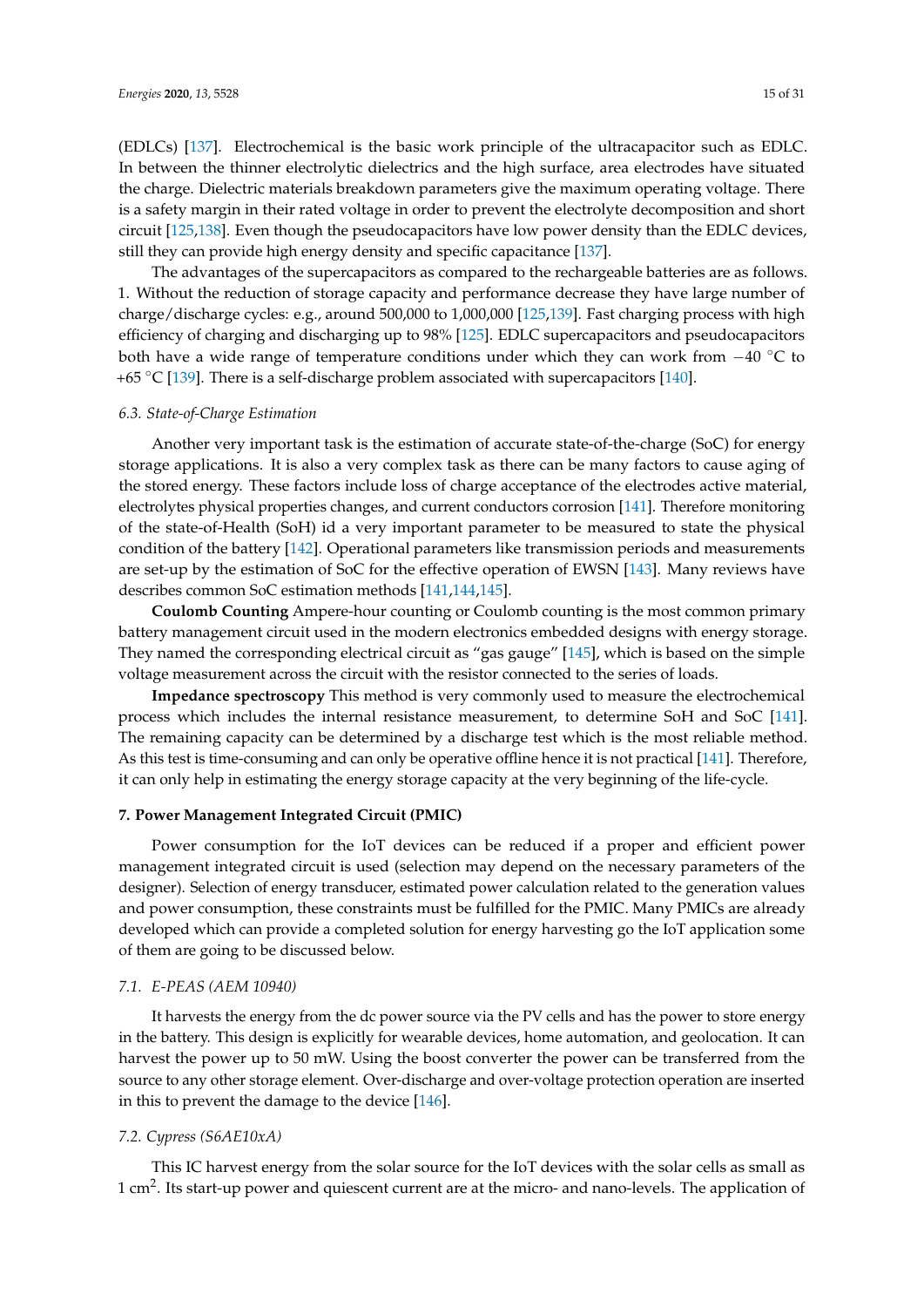this system would be used for the wireless sensor network system for the smart building monitoring, smart homes monitoring, agriculture sector, or the industrial sector [\[147\]](#page-28-10).

#### *7.3. Texas Instruments (Bq251120)*

This PMIC is designed by the Texas Instruments for the IoT devices which are wearable and have low quiescent current. Other than this they have made a variety of other PMICs. This PMIC has the capability of high integration, it shuts off the switches for the reduction in battery drain. It also features the I2C capability allowing the user to change the parameter or control them as per the output consideration of the module [\[148\]](#page-28-11).

## *7.4. Maxim Integrated (MAX14720)*

This IC is for the IoT devices in which size and energy efficiency are crucial. It can operate from a primary cell from 1.8 V because of the battery seal. The battery's shelf life can be enhanced by disconnecting it from the initial power set-up. The diagnostic approach of the system reduces the space and bill of material. Its application is in fitness and medical devices [\[149\]](#page-28-12).

# *7.5. STMicroelectronis (SPV1050)*

These PMICs harvest energy from thermoelectric generators and solar cells and are specifically designed for wireless sensor nodes. It is capable of operating up to 400 mW which makes it highly efficient for the management of power. It has a maximum power point tracker (MPPT) due to which it can extract the maximum level of harvest energy. It is flexible in terms of battery chemistry adjustment such as NiCd, supercapacitor, thin-film solid-state, and lithium-ion/polymer. Its applications are smart-lighting, smart-homes, fitness devices, and wearable [\[150\]](#page-28-13).

# <span id="page-15-0"></span>**8. Current Solutions for Energy Harvesting for IoT Devices**

## *8.1. Harvesting Energy for IoT Products through Light Energy*

# 8.1.1. Wireless Solar Tag (Sol Chip SCC-S433)

This solution is based on solar power and is a maintenance free wireless sensor that can be used for various applications. It is capable of connecting to the different wireless sensors and can be connected to the cloud. Due to its feature of built-in energy storage, it does not require any battery. It utilizes a 433 Mhz radio license-free connection and can go up to 1500 m. Its applications include smart cities (with subsystem application such as smart waste, smart parking systems, occupancy sensor), Precision Agriculture (i.e., soil moisture, air humidity, light radiation), Smart Grid (power grid monitoring, water infrastructure monitoring), Environmental Monitoring, and Surveillance [\[151\]](#page-28-14).

#### 8.1.2. Wibicom's ENVIRO

This is a photovoltaic cell with a circular shape and an antenna that senses the data related to the environment such as temperature, humidity, pressure, and acceleration. It can operate the sensor, and Bluetooth LE radio, with the power up to 13 mW. The transmission range is about 100 m. The most important feature of it is that it can operate without getting solar power to about two months [\[152\]](#page-28-15).

# *8.2. Harvesting Energy for IoT Products through Vibrational Energy*

#### ReVibe

It converts the vibrational energy into the alternative current by the needed predictive maintenance. Two modules of the harvester are in ReVibe which is when attached to the vibrational energy can power quite a few sensors. For the steady vibrational energy ranging from 15 to 100 Hz, it can generate 150 mW of power. 40 mW can be produced by another model D [\[153\]](#page-28-16).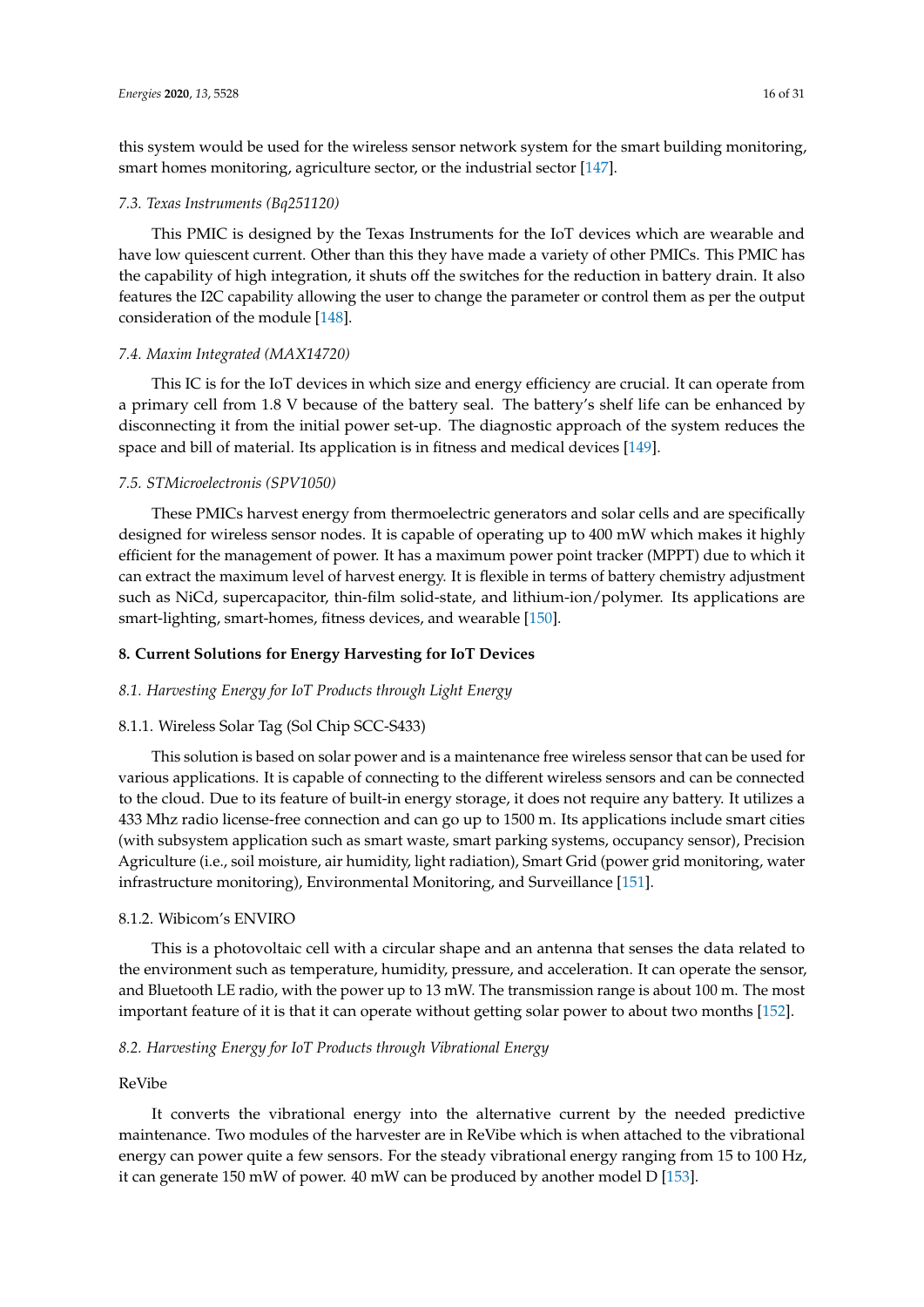# *8.3. Harvesting Energy for IoT Products through Radiofrequency*

#### Tego RFID Tags

Through the RFID tags, energy is harvested into DC voltage from ambient radio frequency energy. The processor chip of RFID requires 4 mW of power. The device is composed of a writable, antenna, readable, and the data encryption to any kind of asset. The range of operation for the chip is 5 to 10 feet. Its application is on the highways, i.e., they are installed after every 300 feet on the road to monitor the temperature of the bridge [\[149\]](#page-28-12).

# <span id="page-16-0"></span>**9. Threats and Attacks on Energy Harvesting Networks**

Wireless networks and devices which use energy harvesting are exposed to the attacks on different protocol stack layers. These attacks extend far beyond the eavesdropping and can risk the overall network availability, reliability, and dependability. The literature describes different attacks each with specific tools and technologies for the target. A summary of these attacks is given in Table [6.](#page-17-0) It shows the vulnerability and threats of corresponding attacks. The security in energy harvesting techniques is represented in Figure [8.](#page-16-1)

<span id="page-16-1"></span>

**Figure 8.** Security in energy harvesting techniques.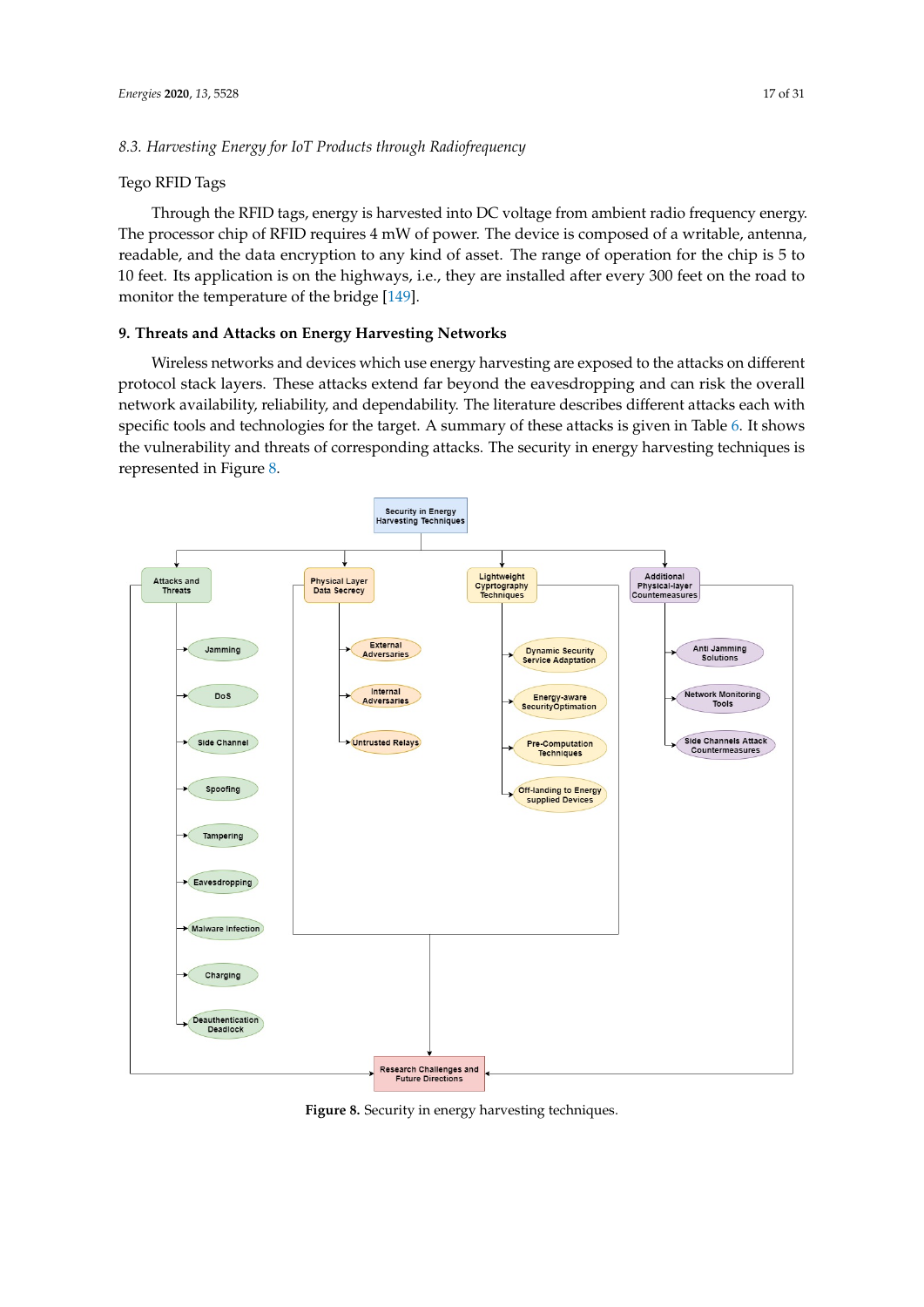<span id="page-17-0"></span>

| References    | <b>Attack Class</b> | <b>Attack Name</b>                                                           | Threat                                               | Vulnerability                                    |
|---------------|---------------------|------------------------------------------------------------------------------|------------------------------------------------------|--------------------------------------------------|
| $[154]$       | <b>CREP</b>         | Energy cooperation cheating                                                  | Acquisition of passive information<br>Data leakage   | No Encryption                                    |
| $[155 - 157]$ | Eavesdropping       | Sniffing Information (Unauthorized)                                          | Acquisition of passive information<br>Data leakage   | No Encryption                                    |
| $[158]$       | DoS                 | Flooding                                                                     | Quick battery exhaustion                             | No Anti-malware<br>No Intrusion detection system |
| $[159 - 166]$ | DoS                 | Jamming                                                                      | Interruption of service<br>Degradation of throughput | No Anti-jamming solutions                        |
| $[167 - 169]$ | DoS                 | Stealthy Collision                                                           | Energy depletion<br>batteries exhaustion             | No centralized<br>coordination entities          |
| [170, 171]    | Side Channel        | Electromagnetic leaks,<br>Power Consumption,<br>Timing,<br>Powering Leakages | Sensitive data<br>leakage                            | No tamper-resistant<br>solutions                 |
| $[172]$       | Side Channel        | Back-scattered<br><b>RF</b> Reflection                                       | Sensitive data<br>leakage                            | No physical<br>shielding mechanisms              |
| [173]         | Spoofing            | Pilot Signal<br>Spoofing                                                     | Unauthorized delivering<br>of messages and energy    | No messages<br>authentication                    |

#### **Table 6.** Overview of attacks affecting energy harvesting networks.

# *9.1. Eavesdropping*

Usually, radio frequency energy harvester networks contain no built-in mechanism for encryption, which compromises the information to the eavesdropping attack [\[155–](#page-28-18)[157\]](#page-28-19). This radio frequency EH produces less energy compared to other EH sources, therefore these are not suitable for the encryption techniques. This is the motivation for the research products for the physical layer security to enable the data secrecy to some extent and application of a suitable technique of cryptography, especially for the devices with reduced availability of energy.

## *9.2. Denial of Service*

#### 9.2.1. Energy-Depletion Attack

The simplest attack is the use of an energy-depletion attack to make the energy harvesting device believe the exhaust of energy. Therefore, the energy depletion attack in which a bogus packet is sent to the wireless powered by the adversary is considered as a form of denial of service [\[174\]](#page-29-8). To reject these packets devices needs to analyze the bogus packets and operations to do so requires energy thereby leading to the quick drain of the battery of the device. Therefore, no energy will be left to undergo further operations of networks node.

# 9.2.2. Flooding Attack

Flooding attack is another example of DoS and in [\[158\]](#page-28-20) the authors discussed it in detail. Several scenarios of adversary attack were considered such as (A) malware introduction to increase the transmission power of legitimate devices of WSN (this also increases the consumption of energy), (B) Increasing the noise on communication channel by using jamming techniques, it forces the transmission power increment for the nodes and therefore increasing the consumption energy. (C) Forcing the size of the re-transmitted packet to be increased by exploiting the weaknesses of some aggregation scheme of traffic.

# 9.2.3. Beamforming Vector Poisoning Attacks

When physical-layer security is increased by using the beamforming technique by the transmission devices then Beamforming Vector Poisoning attack can be launched by the attacker. The attacker injects the malicious signal on the same frequency which was used of legitimate communications [\[156\]](#page-28-21). Destructive interference is produced by this with the main link of communication, resulting in the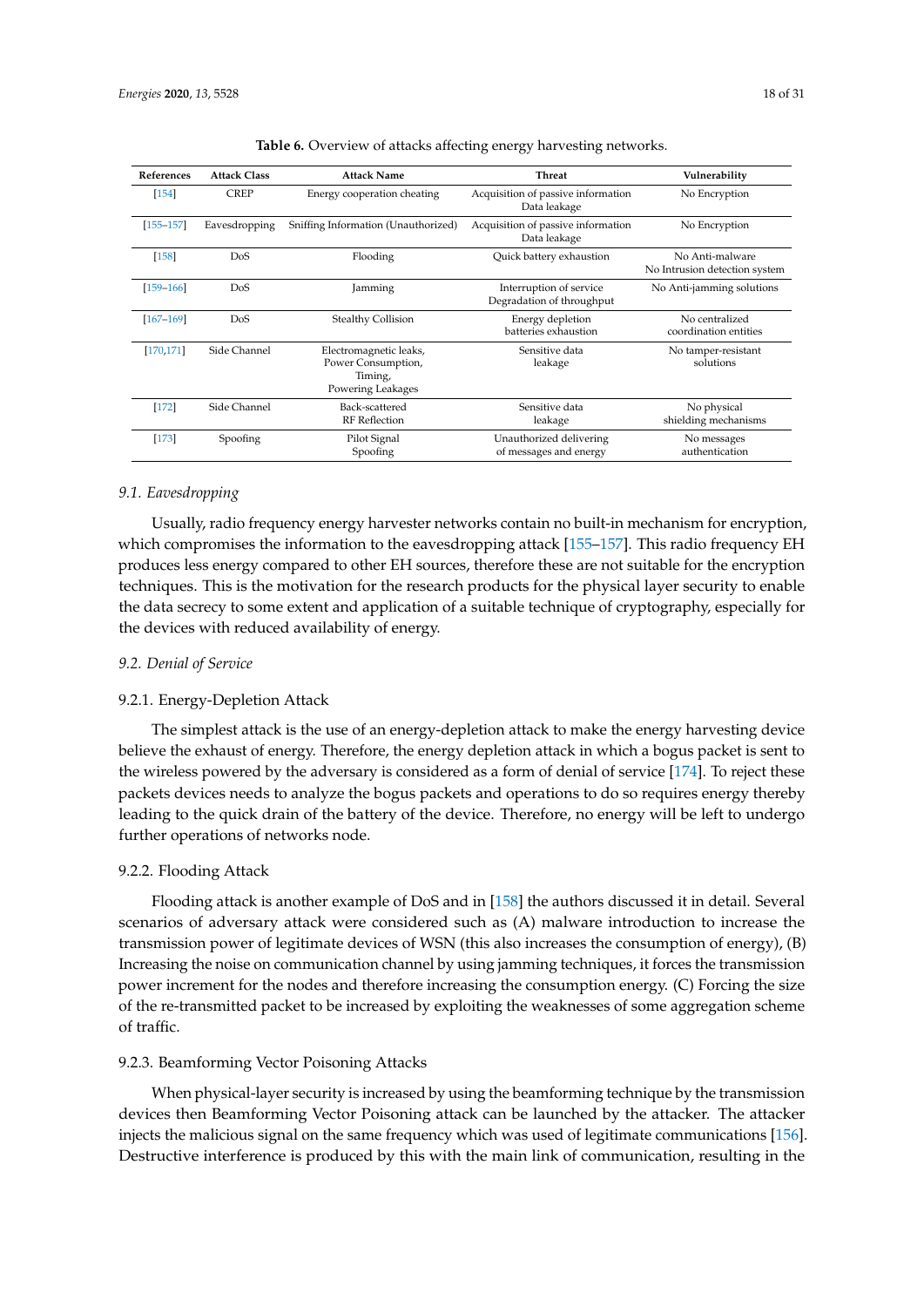reduction of energy which the nodes were supposed to use for the information decoding or energy charge.

#### *9.3. Side-Channel*

Adversary gains information such as private data or secret keys using side-channel attacks by the leverage of features such are magnetic leaks, electromagnetic, energy consumption, and timing information of the physical layer. These side-channel attacks as said by authors in [\[170,](#page-29-4)[171\]](#page-29-5) are a great threat to energy harvesting networks. For example, a secret key computed by a node can be stolen by correlating electromagnetic leaks that are generated during the operation of cryptography with instantaneous consumption energy.

# *9.4. Spoofing/Replay*

There is no authentication of the signals enabling ABCNs as discussed by [\[172](#page-29-6)[,173\]](#page-29-7) therefore attacker can replay these and it can be spoofed easily. In [\[173\]](#page-29-7), the author describes this attack in WBAN, whereas in [\[172\]](#page-29-6), the authors describe a technique with a side-channel attack in which inside of the network the adversary deploys a powerful malware software. This malware is mainly tasked with the extraction of the victim's sensitive information and then leverage the WiFi Network Interface Card (NIC). Therefore, the wireless devices are forced for the backscattering of surrounding radio frequency signals. It gives side-channel a safe way out and transmits the information stealthily.

# *9.5. Device Tampering*

For the intermittent computing systems (EH device), a side-channel attack for energy is presented in [\[175\]](#page-29-9). These devices save programs state as checkpoints during the period of power loss into non-volatile memory. Therefore, when the power is restored the system recovers the state of computation using those checkpoints. This power interruption can be exploited as an attack vector by the malicious adversaries, so as to achieve the following.

- 1. Reading of the data on the checkpoint.
- 2. Checkpoint tampering after system restoration.
- 3. Checkpoint replay attack execution.

Here the same checkpoint is infinitely restored by the execution of the same code section.

## <span id="page-18-0"></span>**10. Security and Energy Trade-Off**

The objective of energy and security are often in contrast. For approaching high secrecy rate a large amount of energy is required especially it should be higher than the optimal energy so required from source. This configuration becomes non-optimal for energy efficiency. A sub-optimal secrecy rate can be achieved if the harvesting energy is maximized and the power consumption on the source is minimized. Therefore hybrid security energy metrics have been introduced by [\[176](#page-29-10)[–178\]](#page-29-11) to the trade-off between the availability of energy and security. By considering the overall energy of the source from radio frequency energy harvester scenario, the network is configured in such a way that the trade-off is guaranteed at the same time the usability, reliability constraints, and network lifetime.

The overall comparison of energy harvesting sensors for IoT is represented in Table [7.](#page-19-0)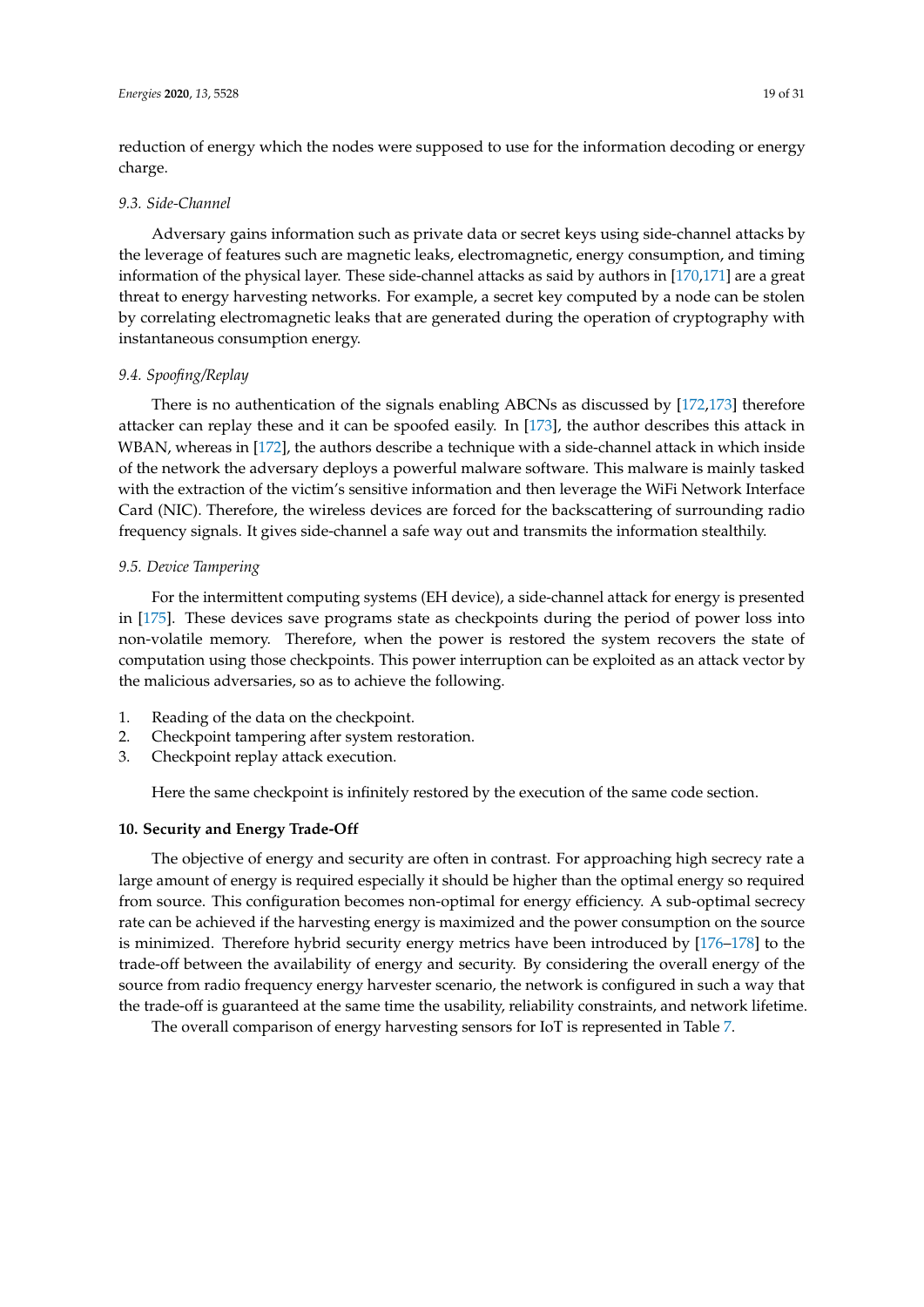<span id="page-19-0"></span>

| Reference             | Source                    | Method                                | Merit                                                                       | <b>Power Density</b>                                                                 | Weakness                                   | Applications                                                                           |
|-----------------------|---------------------------|---------------------------------------|-----------------------------------------------------------------------------|--------------------------------------------------------------------------------------|--------------------------------------------|----------------------------------------------------------------------------------------|
| [42]<br>$[33]$        | Aeroelastic<br>energy     | <b>FSI</b><br>and Piezoelectric       | High efficiency<br>Controllable                                             | $0.6 \text{ kW/cm}^2$<br>[48]                                                        | Material can<br>break                      | Aerospace<br>vehicle                                                                   |
| [32, 179]<br>$[180]$  | Mechanical<br>energy      | Electromagnetic,<br>and Piezoelectric | High efficiency<br>Controllable                                             | $0.819 \text{ lW/cm}^2$<br>$[32]$                                                    | Material can<br>break                      | PEH, road<br>buffers, TENG                                                             |
| $[181]$<br>$[182]$    | Light<br>Energy           | Photovoltaic                          | Predictable,<br>Mature                                                      | [181] 5–100 mW/cm <sup>2</sup> (solar)<br>[182] 0.5–1000 lW/cm <sup>2</sup> (Indoor) | Expensive, light not<br>steadily available | Biometric, Agriculture,<br>monitoring, ZNE<br>building, indoor<br>and portable devices |
| [90, 183]<br>$[184]$  | Wind<br>energy            | Piezo<br>turbine                      | Low wind speed<br>can work                                                  | [90] $4-50$ lW/cm <sup>2</sup>                                                       | Wind not<br>steadily available             | Agriculture                                                                            |
| [85, 185]<br>[87]     | Sound<br>energy           | coherence<br>resonance                | Clean,<br>sustainable                                                       | $[85]$ 6.02 lW/cm <sup>2</sup>                                                       | Big energy loss,<br>highly variable        | Structure monitoring,<br>environment monitoring                                        |
| [96, 97]<br>$[186]$   | Radio frequency<br>energy | Rectenna                              | Continuous available,<br>carry and process<br>information<br>simultaneously | [186] 0.01–0.3 lW/cm <sup>2</sup>                                                    | Efficiency decrease<br>with distance       | Sensor, Nuclear,<br>wirelessly powering                                                |
| [101, 187]<br>$[188]$ | Pyroelectric<br>energy    | Pyroelectricity                       | waste heat<br>Can be used                                                   | [187] 48.57 lW/cm <sup>2</sup>                                                       | Low efficiency                             | waste energy<br>Plants                                                                 |

| Table 7. Comparison of energy harvesting sources |  |  |
|--------------------------------------------------|--|--|
|--------------------------------------------------|--|--|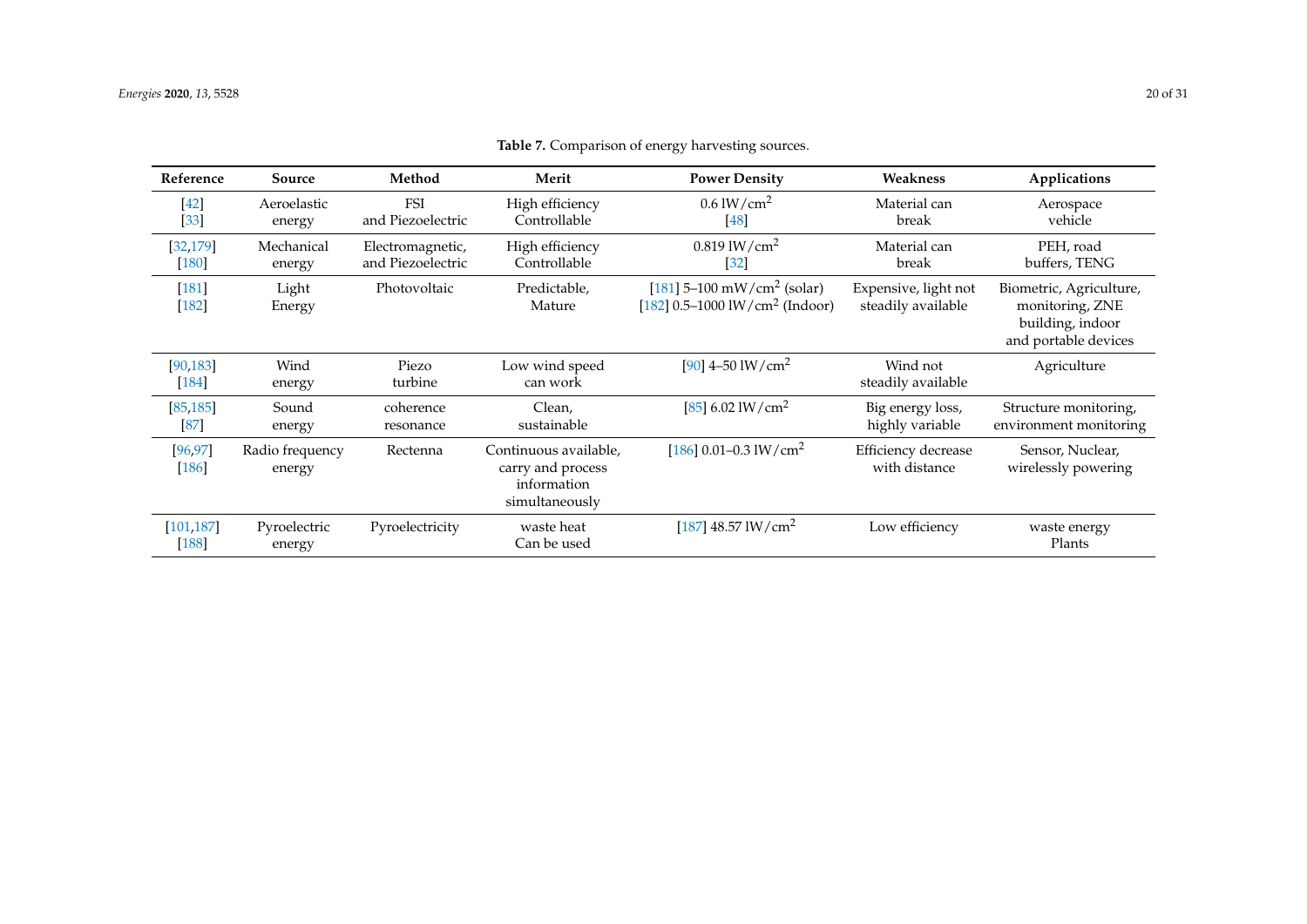# **11. Concluding Remarks**

Harvesting energy plays an important role in increasing the efficiency and lifetime of IoT devices. Energy harvesting systems have some limitations such as unavailability of the energy source from which energy is supposed to be harvested, low amount of harvested energy, inefficiency of the harvesting system, etc. To overcome these limitations, some efforts have been done and new models for harvesting energy have been formed which are discussed in this review concerning the energy source of the harvest. Energy can be harvested from different energy sources such as solar energy, wind energy, mechanical energy, radio frequency energy, and many others they are summarized in Table [7.](#page-19-0) In addition to other limitations, one of the critical problems arises with battery storage is power management. To reduce the power consumption of the batteries a vital role is played by power management integrated circuits, which helps to enhance the systems life span. PMICs from different manufacturers, that provide power management to IoT devices have been discussed in this paper. As the use of traditional battery comes with the disadvantage of a short lifetime, regular replacement, and environmental pollution. This limits the WSN's performance, its lifetime, and its capacity because of the regular replacement on the depletion of the battery. Furthermore, the presence of a hazardous environment and some specific sensors makes it very difficult to replace the battery. The advancement in the nanotechnology urges the self-powering source to make high performance nanosystems. At micro- and nano-levels, the energy harvesting is very promising technique, therefore management strategies and efficient energy storage have to be provided to sustain the power. Furthermore, the energy harvesting networks expose themselves to prominent security issues putting the secrecy of the system to risk. These possible attacks are also discussed in this review.

IoT devices have been playing a very important role in medical health care systems, gas sensing, infrastructure monitoring, defense technology, aerospace industry, and environmental detection. Moreover, the IoT has applications in wearable and flexible devices as well.

As nanofabrication technology is advancing, it might be possible in the future for the IoT devices to reach a more compact and become the Internet of Nano-Things (IoNT). These IoNT will require energy harvesting and management at the nano level bringing up another big field of research for the future.

**Author Contributions:** All the authors contributed equally in this manuscript. All authors have read and agreed to the published version of the manuscript.

**Funding:** This research received no external funding. The APC is funded by MDPI Energies Journal for the Best Paper Award 2018. The link for the funding is [https://www.mdpi.com/journal/energies/awards.pdf/0/pdf\\_7\\_](https://www.mdpi.com/journal/energies/awards.pdf/0/pdf_7_2018_4_award.pdf) [2018\\_4\\_award.pdf.](https://www.mdpi.com/journal/energies/awards.pdf/0/pdf_7_2018_4_award.pdf)

**Acknowledgments:** The authors want to acknowledge MDPI Energies Journal for awarding our paper entitled "A Review on Mechanisms for Piezoelectric-Based Energy Harvesters" <https://doi.org/10.3390/en11071850> as the Best Paper Award 2018 and the payment of APC for our submitted manuscript.

**Conflicts of Interest:** The authors declare no conflicts of interest. The funders had no role in the design of the study; in the collection, analyses, or interpretation of data; in the writing of the manuscript; or in the decision to publish the results.

## **Abbreviations**

The following abbreviations are used in this manuscript:

- *A* Turbines swept area
- *ADC* Analog-to-Digital Converter
- *APR* Acquisition Power Ratio
- *Cp* Turbine performance coefficient
- *EH* Energy Harvesting
- *g* Gravitational acceleration
- *H* Effective height of turbine head
- *HAWT* Horizontal Axis Wind Turbine
- *IoT* Internet of Things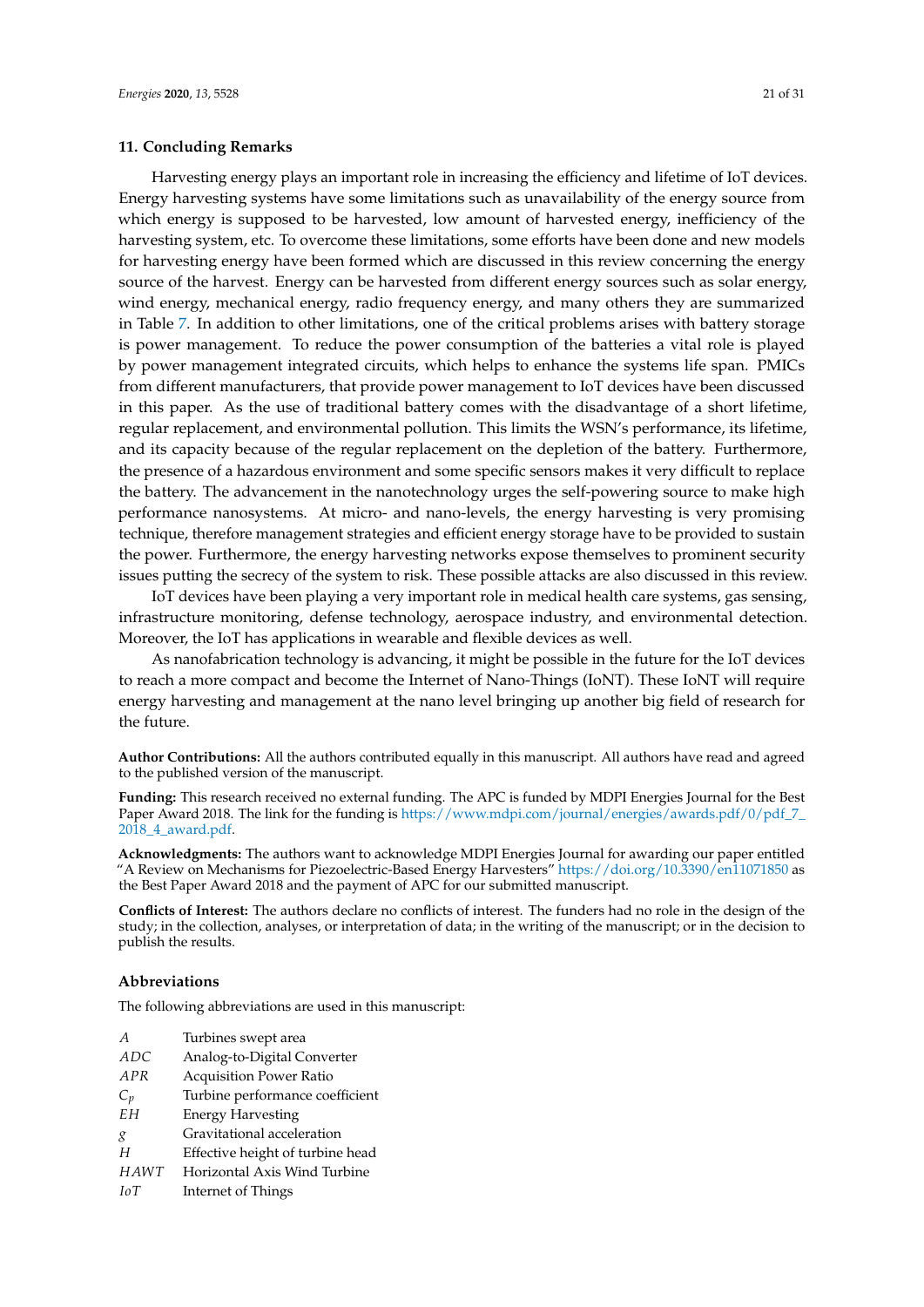| <b>LCOs</b>           | Limit Cycle Oscillations                    |
|-----------------------|---------------------------------------------|
| <b>LPWAN</b>          | Low-Power Wide-Area Network                 |
| MASP                  | Magnetically Assisted Stencil Printing      |
| <b>MEMS</b>           | Microelectromechanical systems              |
| <b>MFC</b>            | Macro Fiber Composite                       |
| <b>MPPT</b>           | Maximum Power Point Tracking                |
| $P_0$                 | Maximum power available from wind           |
| $P_T$                 | Power of the hydro system                   |
| PAEH                  | Piezoelectric Aeroelastic Energy Harvesting |
| PEH                   | Piezoelectric Energy Harvesting             |
| PENG                  | Piezoelectric Nanogenerator                 |
| PICs                  | Power Integrated Circuits                   |
| <b>PMIC</b>           | Power Management Integrated Circuits        |
| <b>PVC</b>            | Photovoltaic Cell                           |
| PZT                   | Piezoelectric                               |
| q                     | Air density                                 |
| Q                     | Turbine flow rate                           |
| RF                    | Radio Frequency                             |
| SAP                   | <b>Signal Acquisition Power</b>             |
| SoC                   | System on Chip                              |
| <b>TEG</b>            | Thermoelectric Generator                    |
| <b>TENG</b>           | Triboelectrification Nanogenerators         |
| $\overline{\upsilon}$ | Wind speed                                  |
| VAWT                  | Vertical Axis Wind Turbine                  |
| VEH                   | Vibration Energy Harvesting                 |
| <b>WSNs</b>           | Wireless Sensor Nodes                       |
| $\rho$                | Density of water                            |

# **References**

- <span id="page-21-0"></span>1. Lee, I.; Lee, K. The Internet of Things (IoT): Applications, investments, and challenges for enterprises. *Bus. Horiz.* **2015**, *58*, 431–440.
- <span id="page-21-1"></span>2. Gubbi, J.; Buyya, R.; Marusic, S.; Palaniswami, M. Internet of Things (IoT): A vision, architectural elements, and future directions. *Future Gener. Comput. Syst.* **2013**, *29*, 1645–1660.
- <span id="page-21-2"></span>3. Ashton, K. That 'internet of things' thing. *RFID J.* **2009**, *22*, 97–114.
- <span id="page-21-3"></span>4. Hersent, O.; Boswarthick, D.; Elloumi, O. *The Internet of Things: Key Applications and Protocols*; John Wiley & Sons: Sussex, UK, 2011.
- <span id="page-21-4"></span>5. Palattella, M.R.; Accettura, N.; Vilajosana, X.; Watteyne, T.; Grieco, L.A.; Boggia, G.; Dohler, M. Standardized protocol stack for the internet of (important) things. *IEEE Commun. Surv. Tutor.* **2012**, *15*, 1389–1406.
- <span id="page-21-5"></span>6. Gilbert, J.M.; Balouchi, F. Comparison of energy harvesting systems for wireless sensor networks. *Int. J. Autom. Comput.* **2008**, *5*, 334–347.
- <span id="page-21-6"></span>7. Kim, S.; Vyas, R.; Bito, J.; Niotaki, K.; Collado, A.; Georgiadis, A.; Tentzeris, M.M. Ambient RF energy-harvesting technologies for self-sustainable standalone wireless sensor platforms. *Proc. IEEE* **2014**, *102*, 1649–1666.
- <span id="page-21-7"></span>8. Mitcheson, P.D.; Yeatman, E.M.; Rao, G.K.; Holmes, A.S.; Green, T.C. Energy harvesting from human and machine motion for wireless electronic devices. *Proc. IEEE* **2008**, *96*, 1457–1486.
- <span id="page-21-8"></span>9. Botteron, C.; Briand, D.; Mishra, B.; Tasselli, G.; Janphuang, P.; Haug, F.J.; Skrivervik, A.; Lockhart, R.; Robert, C.; de Rooij, N.F.; et al. A low-cost UWB sensor node powered by a piezoelectric harvester or solar cells. *Sens. Actuators A Phys.* **2016**, *239*, 127–136.
- <span id="page-21-9"></span>10. Gusarov, B.; Gusarova, E.; Viala, B.; Gimeno, L.; Boisseau, S.; Cugat, O.; Vandelle, E.; Louison, B. Thermal energy harvesting by piezoelectric PVDF polymer coupled with shape memory alloy. *Sens. Actuators A Phys.* **2016**, *243*, 175–181.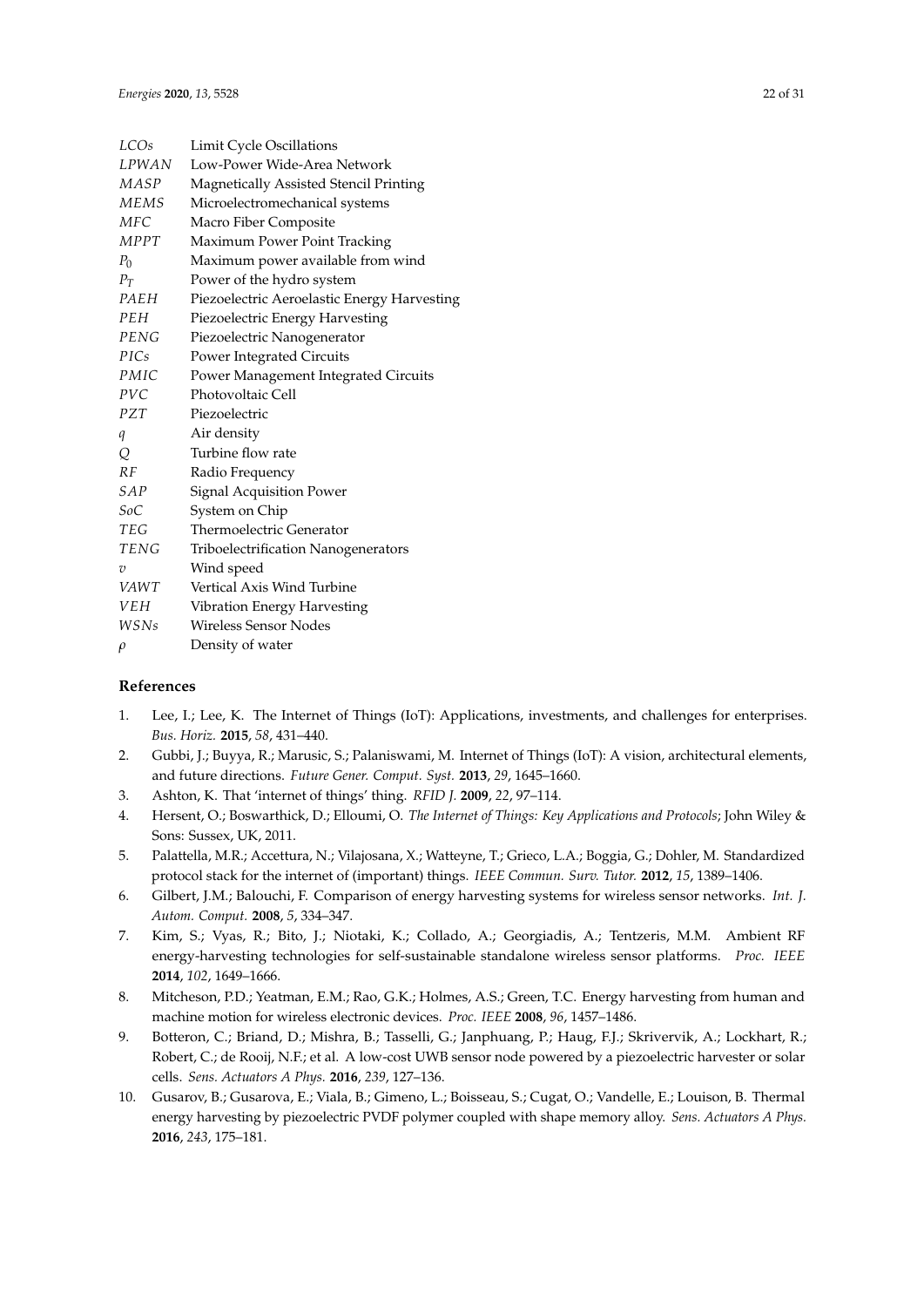- <span id="page-22-0"></span>11. Evans, D. The internet of things: How the next evolution of the internet is changing everything. *CISCO White Pap.* **2011**, *1*, 1–11.
- <span id="page-22-1"></span>12. Lee, H.G.; Chang, N. Powering the IoT: Storage-less and converter-less energy harvesting. In Proceedings of the 20th Asia and South Pacific Design Automation Conference, 19-22 Jan 2015; pp. 124–129, Chiba, Japan.
- <span id="page-22-2"></span>13. Gaudenzi, P. *Smart Structures: Physical Behaviour, Mathematical Modelling and Applications*; John Wiley & Sons: Hoboken, NJ, USA, 2009.
- <span id="page-22-3"></span>14. Lu, C.; Raghunathan, V.; Roy, K. Micro-scale energy harvesting: A system design perspective. In Proceedings of the 2010 15th Asia and South Pacific Design Automation Conference (ASP-DAC), Taipei, Taiwan, 18–21 January 2010; pp. 89–94.
- <span id="page-22-4"></span>15. Yuan, F.; Zhang, Q.; Jin, S.; Zhu, H. Optimal harvest-use-store strategy for energy harvesting wireless systems. *IEEE Trans. Wirel. Commun.* **2014**, *14*, 698–710.
- <span id="page-22-5"></span>16. Butt, Z.; Pasha, R.A.; Qayyum, F.; Anjum, Z.; Ahmad, N.; Elahi, H. Generation of electrical energy using lead zirconate titanate (PZT-5A) piezoelectric material: Analytical, numerical and experimental verifications. *J. Mech. Sci. Technol.* **2016**, *30*, 3553–3558.
- 17. Khan, M.U.; Butt, Z.; Elahi, H.; Asghar, W.; Abbas, Z.; Shoaib, M.; Bashir, M.A. Deflection of coupled elasticity–electrostatic bimorph PVDF material: theoretical, FEM and experimental verification. *Microsyst. Technol.* **2019**, *25*, 3235–3242.
- <span id="page-22-6"></span>18. Ali, A.; Pasha, R.A.; Elahi, H.; Sheeraz, M.A.; Bibi, S.; Hassan, Z.U.; Eugeni, M.; Gaudenzi, P. Investigation of Deformation in Bimorph Piezoelectric Actuator: Analytical, Numerical and Experimental Approach. *Integr. Ferroelectr.* **2019**, *201*, 94–109.
- <span id="page-22-7"></span>19. Wang, Z.L.; Song, J. Piezoelectric nanogenerators based on zinc oxide nanowire arrays. *Science* **2006**, *312*, 242–246.
- <span id="page-22-8"></span>20. Wang, Y.; Yang, Y.; Wang, Z.L. Triboelectric nanogenerators as flexible power sources. *NPJ Flex. Electron.* **2017**, *1*, 1–10.
- <span id="page-22-9"></span>21. Lin, S.; Lee, B.; Wu, W.; Lee, C. Multi-cantilever piezoelectric MEMS generator in energy harvesting. In Proceedings of the 2009 IEEE International Ultrasonics Symposium, Rome, Italy, 20–23 September 2009; pp. 755–758.
- <span id="page-22-10"></span>22. Medesi, A.J.; Hagedorn, F.; Schepperle, M.; Megnin, C.; Hanemann, T. The co-casting process: A new manufacturing process for ceramic multilayer devices. *Sens. Actuators A Phys.* **2016**, *251*, 266–275.
- <span id="page-22-11"></span>23. Persano, L.; Dagdeviren, C.; Su, Y.; Zhang, Y.; Girardo, S.; Pisignano, D.; Huang, Y.; Rogers, J.A. High performance piezoelectric devices based on aligned arrays of nanofibers of poly (vinylidenefluoride-co-trifluoroethylene). *Nat. Commun.* **2013**, *4*, 1–10.
- <span id="page-22-12"></span>24. Wang, Y.; Zheng, J.; Ren, G.; Zhang, P.; Xu, C. A flexible piezoelectric force sensor based on PVDF fabrics. *Smart Mater. Struct.* **2011**, *20*, 045009.
- <span id="page-22-13"></span>25. Li, S.; Crovetto, A.; Peng, Z.; Zhang, A.; Hansen, O.; Wang, M.; Li, X.; Wang, F. Bi-resonant structure with piezoelectric PVDF films for energy harvesting from random vibration sources at low frequency. *Sens. Actuators A Phys.* **2016**, *247*, 547–554.
- <span id="page-22-14"></span>26. Balpande, S.S.; Pande, R.S.; Patrikar, R.M. Design and low cost fabrication of green vibration energy harvester. *Sens. Actuators A Phys.* **2016**, *251*, 134–141.
- <span id="page-22-15"></span>27. Swati, R.; Elahi, H.; Wen, L.; Khan, A.; Shad, S.; Mughal, M.R. Investigation of tensile and in-plane shear properties of carbon fiber reinforced composites with and without piezoelectric patches for micro-crack propagation using extended finite element method. *Microsyst. Technol.* **2019**, *25*, 2361–2370.
- 28. Swati, R.; Wen, L.; Elahi, H.; Khan, A.; Shad, S. Extended finite element method (XFEM) analysis of fiber reinforced composites for prediction of micro-crack propagation and delaminations in progressive damage: A review. *Microsyst. Technol.* **2019**, *25*, 747–763.
- 29. Elahi, H.; Israr, A.; Swati, R.; Khan, H.; Tamoor, A. Stability of piezoelectric material for suspension applications. In Proceedings of the 2017 Fifth International Conference on Aerospace Science & Engineering (ICASE), Islamabad, Pakistan, 14–16 November 2017; pp. 1–5.
- <span id="page-22-16"></span>30. Butt, Z.; Rahman, S.U.; Pasha, R.A.; Mehmood, S.; Abbas, S.; Elahi, H. Characterizing barium titanate piezoelectric material using the finite element method. *Trans. Electr. Electron. Mater.* **2017**, *18*, 163–168.
- <span id="page-22-17"></span>31. Chen, N.; Jung, H.J.; Jabbar, H.; Sung, T.H.; Wei, T. A piezoelectric impact-induced vibration cantilever energy harvester from speed bump with a low-power power management circuit. *Sens. Actuators A Phys.* **2017**, *254*, 134–144.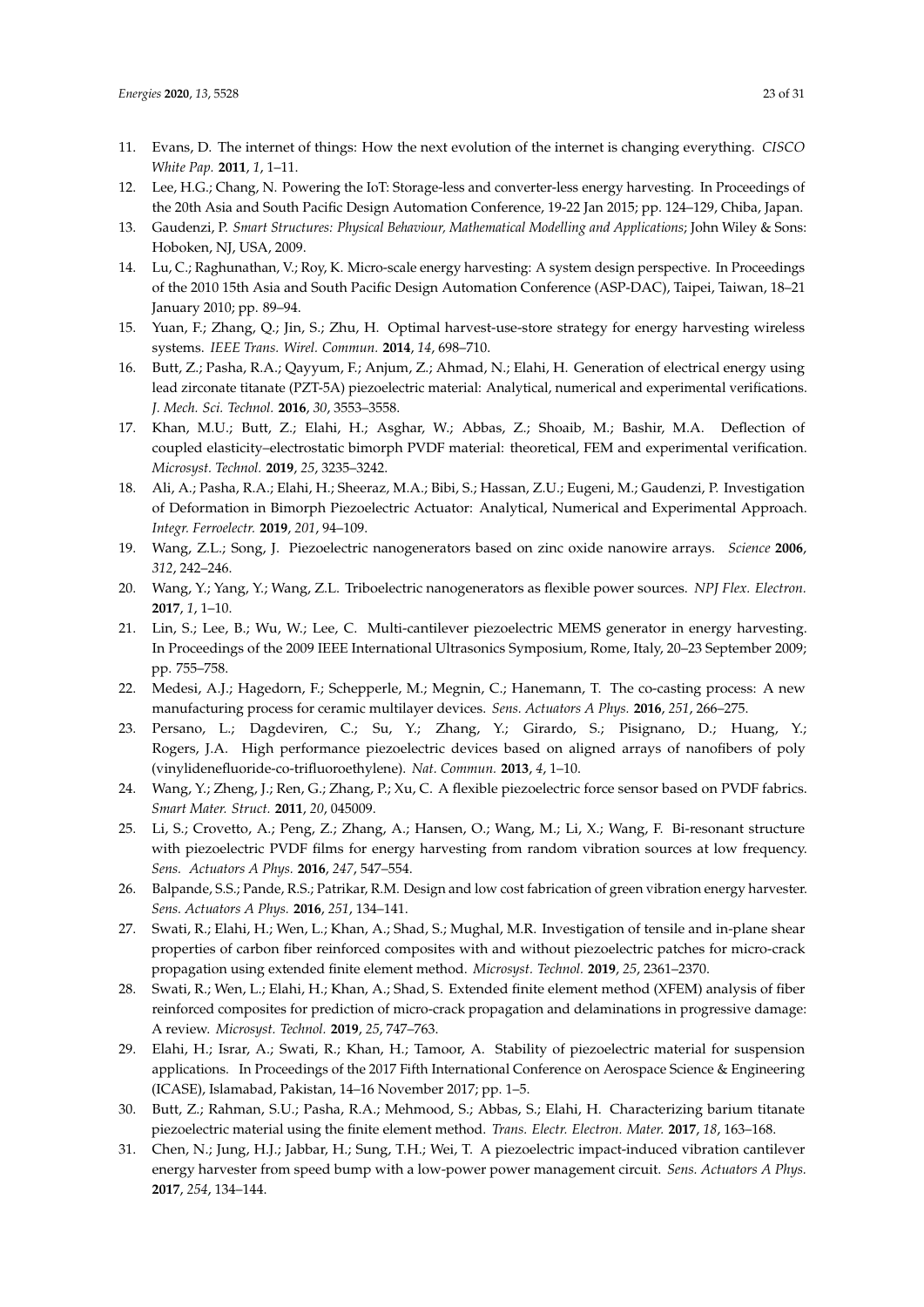- <span id="page-23-21"></span><span id="page-23-20"></span><span id="page-23-0"></span>32. Song, Y.; Yang, C.H.; Hong, S.K.; Hwang, S.J.; Kim, J.H.; Choi, J.Y.; Ryu, S.K.; Sung, T.H. Road energy harvester designed as a macro-power source using the piezoelectric effect. *Int. J. Hydrog. Energy* **2016**, *41*, 12563–12568.
- <span id="page-23-19"></span><span id="page-23-1"></span>33. Elahi, H.; Eugeni, M.; Gaudenzi, P. A review on mechanisms for piezoelectric-based energy harvesters. *Energies* **2018**, *11*, 1850.
- <span id="page-23-2"></span>34. Ilyas, M.A.; Swingler, J. Piezoelectric energy harvesting from raindrop impacts. *Energy* **2015**, *90*, 796–806.
- <span id="page-23-3"></span>35. Fujita, T.; Renaud, M.; Goedbloed, M.; de Nooijer, C.; Altena, G.; Elfrink, R.; van Schaijk, R. Reliability improvement of vibration energy harvester with shock absorbing structures. *Procedia Eng.* **2014**, *87*, 1206–1209.
- <span id="page-23-4"></span>36. Wang, H.; Wereszczak, A.A.; Lin, H.T. Fatigue response of a PZT multilayer actuator under high-field electric cycling with mechanical preload. *J. Appl. Phys.* **2009**, *105*, 014112.
- <span id="page-23-5"></span>37. Upadrashta, D.; Yang, Y. Experimental investigation of performance reliability of macro fiber composite for piezoelectric energy harvesting applications. *Sens. Actuators A Phys.* **2016**, *244*, 223–232.
- <span id="page-23-6"></span>38. Elahi, H.; Eugeni, M.; Gaudenzi, P.; Qayyum, F.; Swati, R.F.; Khan, H.M. Response of piezoelectric materials on thermomechanical shocking and electrical shocking for aerospace applications. *Microsyst. Technol.* **2018**, *24*, 3791–3798.
- 39. Elahi, H.; Butt, Z.; Eugnei, M.; Gaudenzi, P.; Israr, A. Effects of variable resistance on smart structures of cubic reconnaissance satellites in various thermal and frequency shocking conditions. *J. Mech. Sci. Technol.* **2017**, *31*, 4151–4157.
- 40. Elahi, H.; Eugeni, M.; Gaudenzi, P.; Gul, M.; Swati, R.F. Piezoelectric thermo electromechanical energy harvester for reconnaissance satellite structure. *Microsyst. Technol.* **2019**, *25*, 665–672.
- <span id="page-23-7"></span>41. Elahi, H.; Eugeni, M.; Gaudenzi, P. Electromechanical degradation of piezoelectric patches. In *Analysis and Modelling of Advanced Structures and Smart Systems*; Springer: Berlin, Germany, 2018; pp. 35–44.
- <span id="page-23-8"></span>42. Elahi, H. The investigation on structural health monitoring of aerospace structures via piezoelectric aeroelastic energy harvesting. *Microsyst. Technol.* **2020**, 1–9. doi:10.1007/s00542-020-05017-y.
- <span id="page-23-9"></span>43. Memmolo, V.; Elahi, H.; Eugeni, M.; Monaco, E.; Ricci, F.; Pasquali, M.; Gaudenzi, P. Experimental and numerical investigation of PZT response in composite structures with variable degradation levels. *J. Mater. Eng. Perform.* **2019**, *28*, 3239–3246.
- <span id="page-23-10"></span>44. Rehman, W.U.; Nawaz, H.; Wang, S.; Wang, X.; Luo, Y.; Yun, X.; Iqbal, M.N.; Zaheer, M.A.; Azhar, I.; Elahi, H. Trajectory based motion synchronization in a dissimilar redundant actuation system for a large civil aircraft. In Proceedings of the 2017 29th Chinese Control And Decision Conference (CCDC), Chongqing, China, 17 July 2017; pp. 5010–5015.
- <span id="page-23-11"></span>45. Rehman, W.U.; Jiang, G.; Wang, Y.; Iqbal, N.; Rehman, S.U.; Bibi, S.; Elahi, H. A New Type of Aerostatic Thrust Bearing Controlled by High-speed Pneumatic Valve and a Novel Pressure Transducer. *Int. J. Automot. Mech. Eng.* **2019**, *16*, 7430–7446.
- <span id="page-23-12"></span>46. Elahi, H.; Eugeni, M.; Gaudenzi, P. Design and performance evaluation of a piezoelectric aeroelastic energy harvester based on the limit cycle oscillation phenomenon. *Acta Astronaut.* **2019**, *157*, 233–240.
- <span id="page-23-13"></span>47. Eugeni, M.; Elahi, H.; Fune, F.; Lampani, L.; Mastroddi, F.; Romano, G.P.; Gaudenzi, P. Numerical and experimental investigation of piezoelectric energy harvester based on flag-flutter. *Aerosp. Sci. Technol.* **2020**, *97*, 105634.
- <span id="page-23-14"></span>48. Eugeni, M.; Elahi, H.; Fune, F.; Lampani, L.; Mastroddi, F.; Romano, G.P.; Gaudenzi, P. Experimental Evaluation of Piezoelectric Energy Harvester Based on Flag-Flutter. In *Proceedings of the Conference of the Italian Association of Theoretical and Applied Mechanics*; Springer: Berlin, Germany, 2019; pp. 807–816.
- <span id="page-23-15"></span>49. Wang, J.; Zhou, S.; Zhang, Z.; Yurchenko, D. High-performance piezoelectric wind energy harvester with Y-shaped attachments. *Energy Convers. Manag.* **2019**, *181*, 645–652.
- <span id="page-23-16"></span>50. Yang, K.; Wang, J.; Yurchenko, D. A double-beam piezo-magneto-elastic wind energy harvester for improving the galloping-based energy harvesting. *Appl. Phys. Lett.* **2019**, *115*, 193901.
- <span id="page-23-17"></span>51. Elahi, H.; Munir, K.; Eugeni, M.; Abrar, M.; Khan, A.; Arshad, A.; Gaudenzi, P. A review on applications of piezoelectric materials in aerospace industry *Integr. Ferroelectr.* **2020**, *211*, 25–44.
- <span id="page-23-18"></span>52. Tsushima, N.; Su, W. Flutter suppression for highly flexible wings using passive and active piezoelectric effects. *Aerosp. Sci. Technol.* **2017**, *65*, 78–89.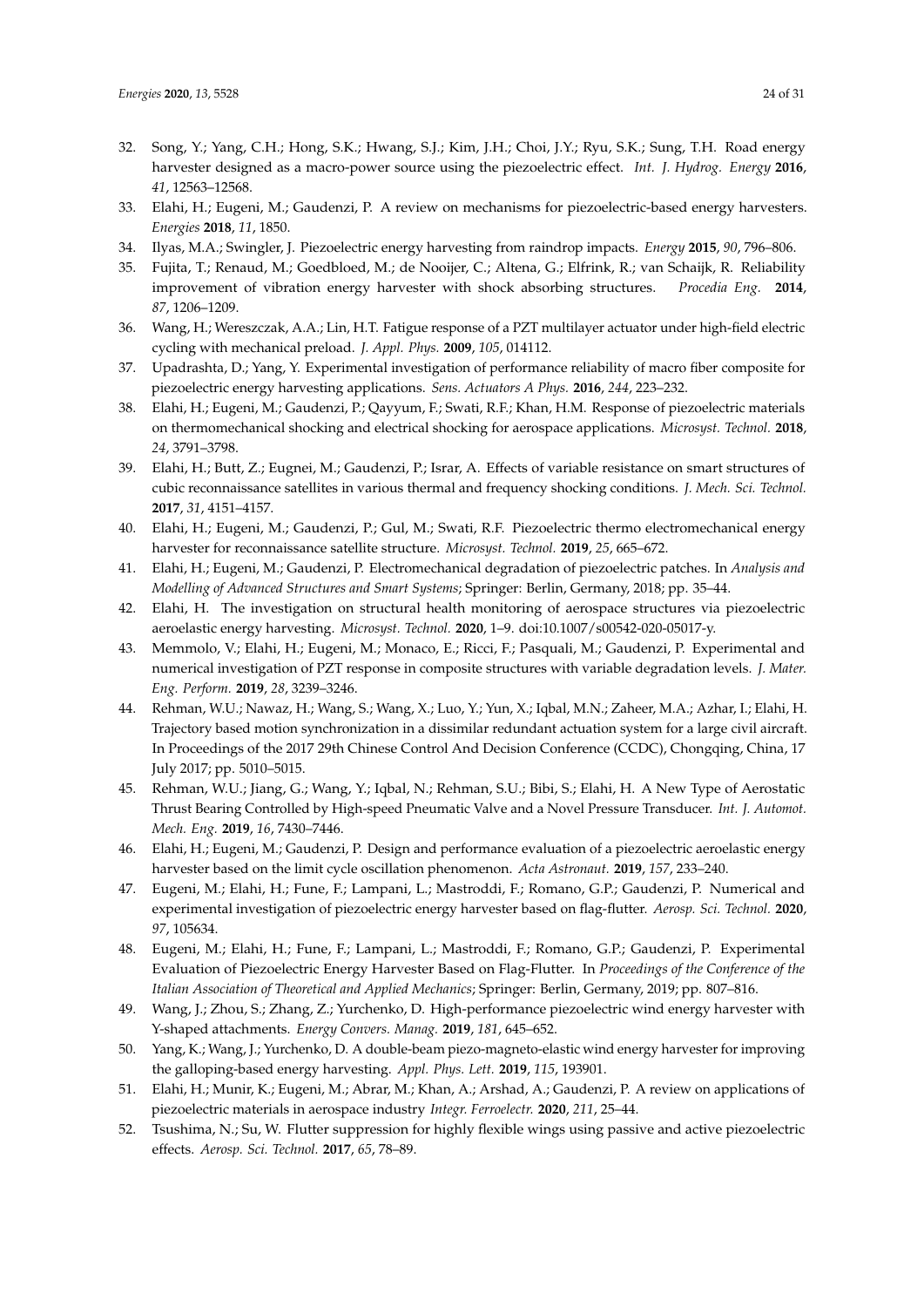- <span id="page-24-0"></span>53. Elahi, H.; Eugeni, M.; Lampani, L.; Gaudenzi, P. Modeling and design of a nonlinear aeroelastic energy harvester. *Integr. Ferroelectr.* **2020**, *211*, 132–151.
- <span id="page-24-1"></span>54. Bryant, M.; Garcia, E. Modeling and testing of a novel aeroelastic flutter energy harvester. *J. Vib. Acoust.* **2011**, *133*, 011010.
- <span id="page-24-2"></span>55. Abdelkefi, A.; Vasconcellos, R.; Nayfeh, A.H.; Hajj, M.R. An analytical and experimental investigation into limit-cycle oscillations of an aeroelastic system. *Nonlinear Dyn.* **2013**, *71*, 159–173.
- <span id="page-24-3"></span>56. Naseer, R.; Dai, H.; Abdelkefi, A.; Wang, L. Piezomagnetoelastic energy harvesting from vortex-induced vibrations using monostable characteristics. *Appl. Energy* **2017**, *203*, 142–153.
- <span id="page-24-4"></span>57. Akaydin, H.D.; Elvin, N.; Andreopoulos, Y. Energy harvesting from highly unsteady fluid flows using piezoelectric materials. *J. Intell. Mater. Syst. Struct.* **2010**, *21*, 1263–1278.
- <span id="page-24-5"></span>58. Akaydin, H.; Elvin, N.; Andreopoulos, Y. The performance of a self-excited fluidic energy harvester. *Smart Mater. Struct.* **2012**, *21*, 025007.
- <span id="page-24-6"></span>59. Yan, Z.; Sun, W.; Tan, T.; Huang, W. Nonlinear analysis of galloping piezoelectric energy harvesters with inductive-resistive circuits for boundaries of analytical solutions. *Commun. Nonlinear Sci. Numer. Simul.* **2018**, *62*, 90–116.
- <span id="page-24-7"></span>60. Sirohi, J.; Mahadik, R. Harvesting wind energy using a galloping piezoelectric beam. *J. Vib. Acoust.* **2012**, *134*, 011009.
- <span id="page-24-8"></span>61. Yang, Y.; Zhao, L.; Tang, L. Comparative study of tip cross-sections for efficient galloping energy harvesting. *Appl. Phys. Lett.* **2013**, *102*, 064105.
- <span id="page-24-9"></span>62. Daqaq, M.F. Characterizing the response of galloping energy harvesters using actual wind statistics. *J. Sound Vib.* **2015**, *357*, 365–376.
- <span id="page-24-10"></span>63. Kim, S.; Jahandar, M.; Jeong, J.H.; Lim, D.C. Recent progress in solar cell technology for low-light indoor applications. *Curr. Altern. Energy* **2019**, *3*, 3–17.
- <span id="page-24-11"></span>64. Pierro, M.; Moser, D.; Perez, R.; Cornaro, C. The value of PV power forecast and the paradox of the "single pricing" scheme: the Italian case study. *Energies* **2020**, *13*, 3945.
- <span id="page-24-12"></span>65. Tsvetkov, N.; Larina, L.; Ku Kang, J.; Shevaleevskiy, O. Sol-Gel Processed TiO2 Nanotube Photoelectrodes for Dye-Sensitized Solar Cells with Enhanced Photovoltaic Performance. *Nanomaterials* **2020**, *10*, 296.
- <span id="page-24-13"></span>66. Ozden, T.; Akinoglu, B. Preliminary investigations on two different procedures to calculate the efficiency and performance ratio of PV modules. *Int. J. Environ. Sci. Technol.* **2019**, *16*, 5171–5176.
- <span id="page-24-14"></span>67. Michaels, H.; Rinderle, M.; Freitag, R.; Benesperi, I.; Edvinsson, T.; Socher, R.; Gagliardi, A.; Freitag, M. Dye-sensitized solar cells under ambient light powering machine learning: towards autonomous smart sensors for the internet of things. *Chem. Sci.* **2020**, *11*, 2895–2906.
- <span id="page-24-15"></span>68. Elahi, H.; Tamoor, A.; Basit, A.; Israr, A.; Swati, R.F.; Ahmad, S.; Ghafoor, U.; Shaban, M. Design and performance analysis of hybrid solar powered geyser in Islamabad, Pakistan. *Therm. Sci.* **2018**, *24*, 757–766.
- <span id="page-24-16"></span>69. Polastre, J.; Szewczyk, R.; Culler, D. Telos: Enabling ultra-low power wireless research. In Proceedings of the IPSN 2005. Fourth International Symposium on Information Processing in Sensor Networks, Boise, ID, USA, 15 April 2005; pp 364–369.
- <span id="page-24-17"></span>70. Corke, P.; Valencia, P.; Sikka, P.; Wark, T.; Overs, L. Long-duration solar-powered wireless sensor networks. In Proceedings of the 4th Workshop on Embedded Networked Sensors, Cork, Ireland, 25–26 June 2007; pp. 33–37, doi:10.1145/1278972.1278980.
- <span id="page-24-18"></span>71. Lin, K.; Yu, J.; Hsu, J.; Zahedi, S.; Lee, D.; Friedman, J.; Kansal, A.; Raghunathan, V.; Srivastava, M. Heliomote: enabling long-lived sensor networks through solar energy harvesting. In Proceedings of the 3rd International Conference on Embedded Networked Sensor Systems, San Diego, CA, USA, 2–4 Novemver 2005; pp. 309–309.
- 72. Raghunathan, V.; Kansal, A.; Hsu, J.; Friedman, J.; Srivastava, M. Design considerations for solar energy harvesting wireless embedded systems. In Proceedings of the Fourth International Symposium on Information Processing in Sensor Networks (IPSN 2005), Boise, ID, USA, 15 April 2005; pp. 457–462.
- <span id="page-24-19"></span>73. Li, H.; Zhang, G.; Ma, R.; You, Z. Design and experimental evaluation on an advanced multisource energy harvesting system for wireless sensor nodes. *Sci. World J.* **2014**, *2014*, doi:10.1155/2014/671280.
- <span id="page-24-20"></span>74. Kansal, A.; Hsu, J.; Zahedi, S.; Srivastava, M.B. Power management in energy harvesting sensor networks. *ACM Trans. Embed. Comput. Syst. (TECS)* **2007**, *6*, doi: 10.1145/1274858.1274870.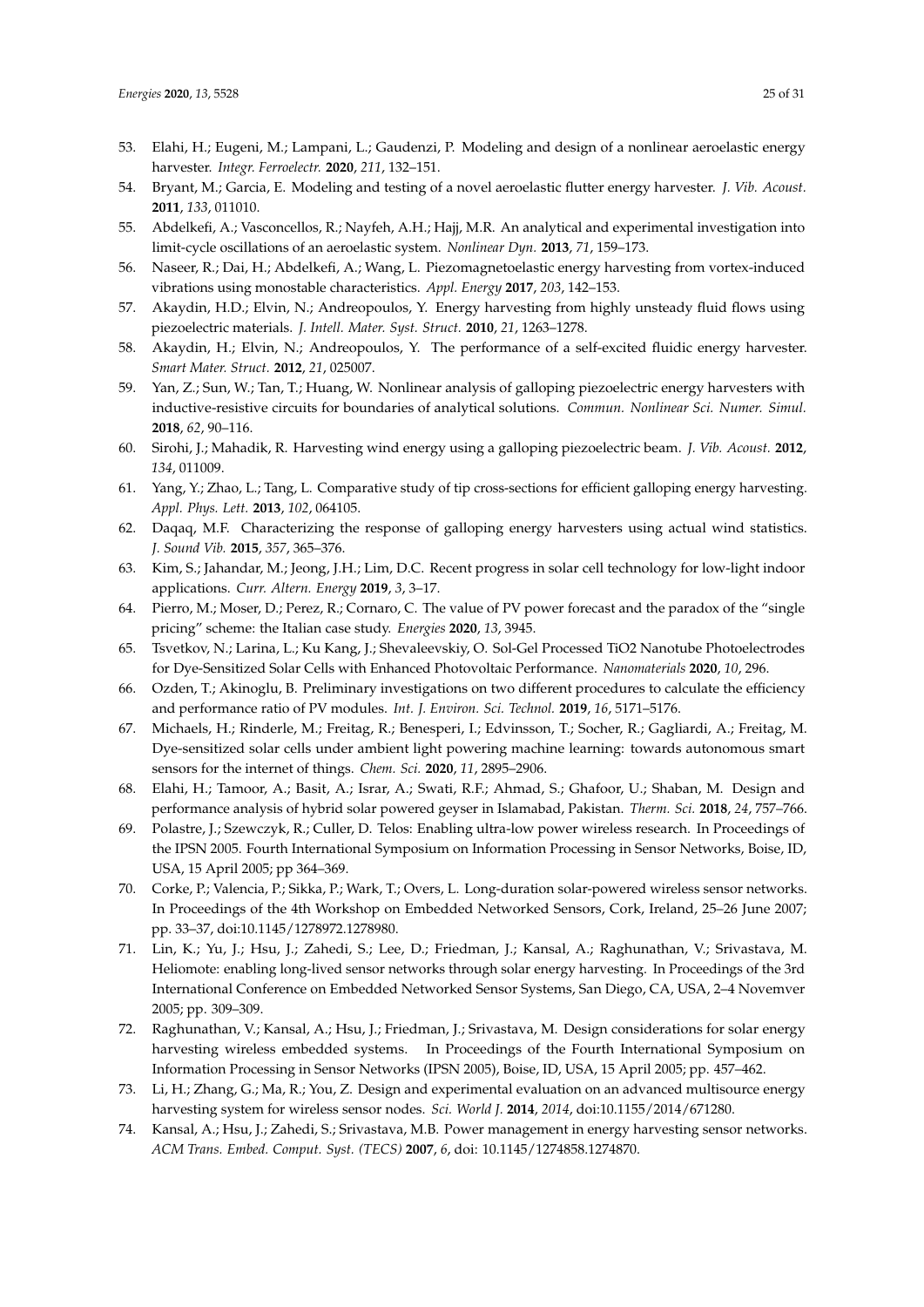- <span id="page-25-0"></span>75. Taneja, J.; Jeong, J.; Culler, D. Design, modeling, and capacity planning for micro-solar power sensor networks. In Proceedings of the 2008 International Conference on Information Processing in Sensor Networks (IPSN 2008), St. Louis, MO, USA, 22–24 April 2008; pp. 407–418.
- <span id="page-25-1"></span>76. Simjee, F.; Chou, P.H. Everlast: Long-life, supercapacitor-operated wireless sensor node. In Proceedings of the 2006 International Symposium on Low Power Electronics and Design, 2006; pp. 197–202, doi:10.1145/1165573.1165619.
- <span id="page-25-24"></span><span id="page-25-2"></span>77. Minami, M.; Morito, T.; Morikawa, H.; Aoyama, T. Solar biscuit: A battery-less wireless sensor network system for environmental monitoring applications. In *The 2nd International Workshop on Networked Sensing Systems*; Association for Computing Machinery: New York, NY, USA, 2005.
- <span id="page-25-3"></span>78. Stanley-Marbell, P.; Marculescu, D. Sunflower: Full-system, embedded microarchitecture evaluation. In *International Conference on High-Performance Embedded Architectures and Compilers*; Springer: Berlin/Heidelberg, Germany, 2007; pp. 168–182.
- <span id="page-25-25"></span><span id="page-25-4"></span>79. Prasad, R.V.; Devasenapathy, S.; Rao, V.S.; Vazifehdan, J. Reincarnation in the ambiance: Devices and networks with energy harvesting. *IEEE Commun. Surv. Tutor.* **2013**, *16*, 195–213.
- <span id="page-25-5"></span>80. Cha, S.; Kim, S.M.; Kim, H.; Ku, J.; Sohn, J.I.; Park, Y.J.; Song, B.G.; Jung, M.H.; Lee, E.K.; Choi, B.L.; et al. Porous PVDF as effective sonic wave driven nanogenerators. *Nano Lett.* **2011**, *11*, 5142–5147.
- <span id="page-25-6"></span>81. Kim, K.H.; Kumar, B.; Lee, K.Y.; Park, H.K.; Lee, J.H.; Lee, H.H.; Jun, H.; Lee, D.; Kim, S.W. Piezoelectric two-dimensional nanosheets/anionic layer heterojunction for efficient direct current power generation. *Sci. Rep.* **2013**, *3*, 1–6.
- <span id="page-25-23"></span><span id="page-25-7"></span>82. Yang, W.; Chen, J.; Zhu, G.; Wen, X.; Bai, P.; Su, Y.; Lin, Y.; Wang, Z. Harvesting vibration energy by a triple-cantilever based triboelectric nanogenerator. *Nano Res.* **2013**, *6*, 880–886.
- <span id="page-25-8"></span>83. Chen, J.; Zhu, G.; Yang, W.; Jing, Q.; Bai, P.; Yang, Y.; Hou, T.C.; Wang, Z.L. Harmonic-resonator-based triboelectric nanogenerator as a sustainable power source and a self-powered active vibration sensor. *Adv. Mater.* **2013**, *25*, 6094–6099.
- <span id="page-25-9"></span>84. Yang, J.; Chen, J.; Liu, Y.; Yang, W.; Su, Y.; Wang, Z.L. Triboelectrification-based organic film nanogenerator for acoustic energy harvesting and self-powered active acoustic sensing. *ACS Nano* **2014**, *8*, 2649–2657.
- <span id="page-25-10"></span>85. Yuan, M.; Cheng, L.; Xu, Q.; Wu, W.; Bai, S.; Gu, L.; Wang, Z.; Lu, J.; Li, H.; Qin, Y.; et al. Biocompatible Nanogenerators through High Piezoelectric Coefficient 0.5 Ba (Zr0.2Ti0.8) O3-0.5 (Ba0.7Ca0.3) TiO3 Nanowires for In-Vivo Applications. *Adv. Mater.* **2014**, *26*, 7432–7437.
- <span id="page-25-11"></span>86. Zhou, Z.; Qin, W.; Zhu, P. Harvesting acoustic energy by coherence resonance of a bi-stable piezoelectric harvester. *Energy* **2017**, *126*, 527–534.
- <span id="page-25-12"></span>87. Yuan, M.; Cao, Z.; Luo, J.; Zhang, J.; Chang, C. An efficient low-frequency acoustic energy harvester. *Sens. Actuators A Phys.* **2017**, *264*, 84–89.
- <span id="page-25-13"></span>88. Cui, N.; Gu, L.; Liu, J.; Bai, S.; Qiu, J.; Fu, J.; Kou, X.; Liu, H.; Qin, Y.; Wang, Z.L. High performance sound driven triboelectric nanogenerator for harvesting noise energy. *Nano Energy* **2015**, *15*, 321–328.
- <span id="page-25-14"></span>89. Mathuna, C.O.; O'Donnell, T.; Martinez-Catala, R.V.; Rohan, J.; O'Flynn, B. Energy scavenging for long-term deployable wireless sensor networks. *Talanta* **2008**, *75*, 613–623.
- <span id="page-25-15"></span>90. Orrego, S.; Shoele, K.; Ruas, A.; Doran, K.; Caggiano, B.; Mittal, R.; Kang, S.H. Harvesting ambient wind energy with an inverted piezoelectric flag. *Appl. Energy* **2017**, *194*, 212–222.
- <span id="page-25-16"></span>91. Azevedo, J.A.; Santos, F. Energy harvesting from wind and water for autonomous wireless sensor nodes. *IET Circuits Devices Syst.* **2012**, *6*, 413–420.
- <span id="page-25-17"></span>92. Wilson, R.E.; Lissaman, P.B. Applied aerodynamics of wind power machines. *Natl. Sci. Found.* **1974**. 234–238.
- <span id="page-25-18"></span>93. Peng, W.W. *Fundamentals of Turbomachinery*; John Wiley & Sons: Hoboken, NJ, USA, 2007.
- <span id="page-25-19"></span>94. Nasir, A.A.; Zhou, X.; Durrani, S.; Kennedy, R.A. Relaying protocols for wireless energy harvesting and information processing. *IEEE Trans. Wirel. Commun.* **2013**, *12*, 3622–3636.
- <span id="page-25-20"></span>95. Zhou, X.; Zhang, R.; Ho, C.K. Wireless information and power transfer: Architecture design and rate-energy tradeoff. *IEEE Trans. Commun.* **2013**, *61*, 4754–4767.
- <span id="page-25-21"></span>96. Shah, S.T.; Choi, K.W.; Hasan, S.F.; Chung, M.Y. Throughput analysis of two-way relay networks with wireless energy harvesting capabilities. *Ad. Hoc. Netw.* **2016**, *53*, 123–131.
- <span id="page-25-22"></span>97. Xiao, L.; Qian, J.; Lian, Z.; Long, Z.; Tang, X.; Chen, T.; Du, X.; Cao, L. RF energy powered wireless temperature sensor for monitoring electrical equipment. *Sens. Actuators A Phys.* **2016**, *249*, 276–283.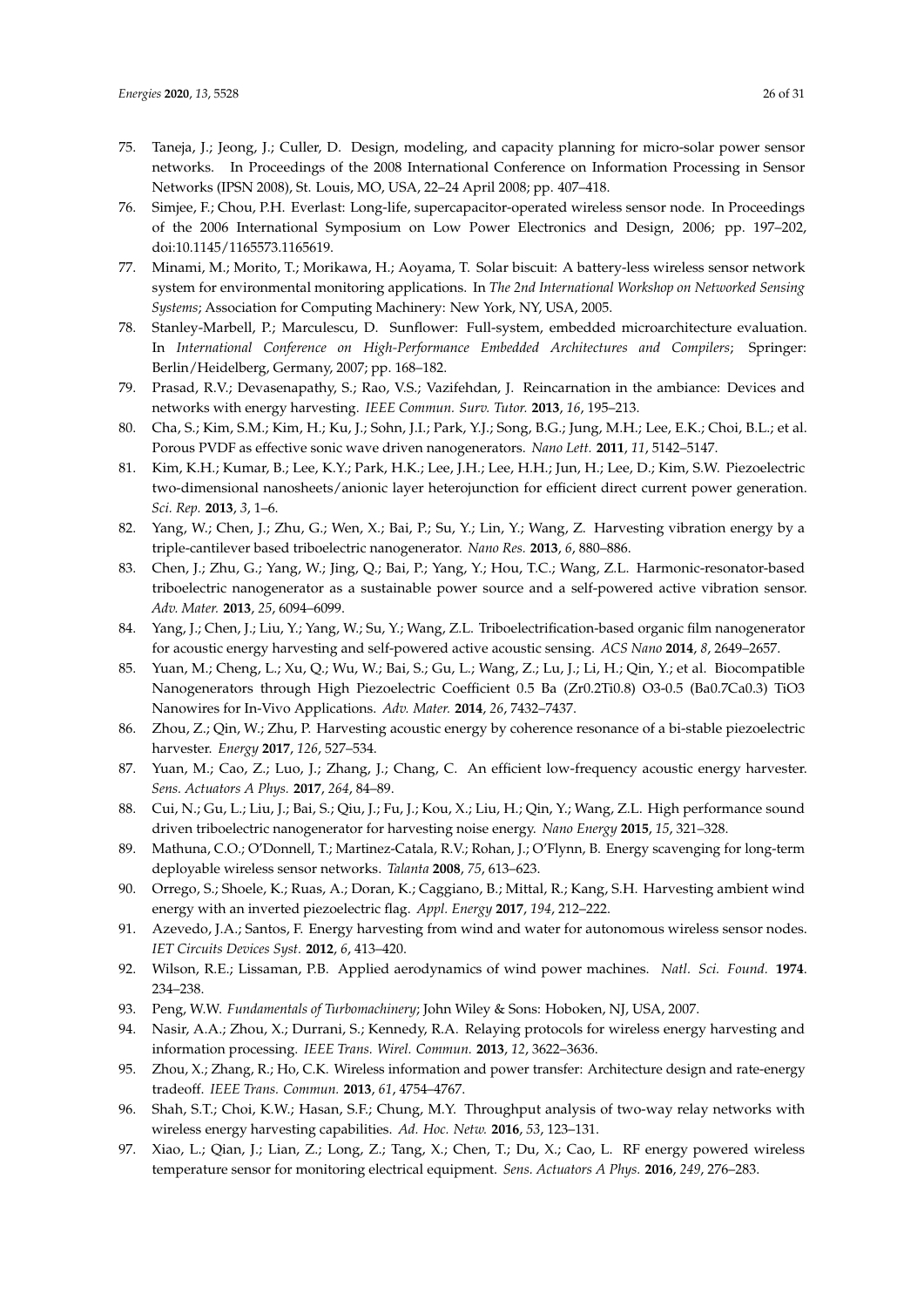- <span id="page-26-18"></span><span id="page-26-0"></span>98. Lawrence, E.; Snyder, G.J. A study of heat sink performance in air and soil for use in a thermoelectric energy harvesting device. In Proceedings of the Twenty-First International Conference on Thermoelectrics (ICT '02), Long Beach, CA, USA, 29 August 2002; pp. 446–449.
- 99. Sodano, H.; Dereux, R.; Simmers, G.; Inman, D. Power harvesting using thermal gradients for recharging batteries. In Proceedings of 15th International Conference on Adaptive Structures and Technologies, Bar Harbor, ME, USA, 25–27 October 2004; pp. 25–27.
- <span id="page-26-1"></span>100. Sodano, H.A.; Inman, D.J.; Park, G. A review of power harvesting from vibration using piezoelectric materials. *Shock Vib. Dig.* **2004**, *36*, 197–206.
- <span id="page-26-2"></span>101. Wang, Q.; Zhang, X.; Bowen, C.R.; Li, M.Y.; Ma, J.; Qiu, S.; Liu, H.; Jiang, S. Effect of Zr/Ti ratio on microstructure and electrical properties of pyroelectric ceramics for energy harvesting applications. *J. Alloys Compd.* **2017**, *710*, 869–874.
- <span id="page-26-3"></span>102. Haras, M.; Lacatena, V.; Morini, F.; Robillard, J.F.; Monfray, S.; Skotnicki, T.; Dubois, E. Thermoelectric energy conversion: How good can silicon be? *Mater. Lett.* **2015**, *157*, 193–196.
- <span id="page-26-4"></span>103. Brand, O.; Fedder, G.K.; Hierold, C.; Korvink, J.G.; Tabata, O. *Micro Energy Harvesting*; John Wiley & Sons: Morlenbach, Germany, 2015.
- <span id="page-26-5"></span>104. Sherazi, H.H.R.; Grieco, L.A.; Boggia, G. A comprehensive review on energy harvesting MAC protocols in WSNs: Challenges and tradeoffs. *Ad Hoc Netw.* **2018**, *71*, 117–134.
- <span id="page-26-6"></span>105. Prauzek, M.; Konecny, J.; Borova, M.; Janosova, K.; Hlavica, J.; Musilek, P. Energy harvesting sources, storage devices and system topologies for environmental wireless sensor networks: A review. *Sensors* **2018**, *18*, 2446.
- <span id="page-26-7"></span>106. Sudevalayam, S.; Kulkarni, P. Energy harvesting sensor nodes: Survey and implications. *IEEE Commun. Surv. Tutor.* **2010**, *13*, 443–461.
- <span id="page-26-8"></span>107. Habibzadeh, M.; Hassanalieragh, M.; Ishikawa, A.; Soyata, T.; Sharma, G. Hybrid solar-wind energy harvesting for embedded applications: Supercapacitor-based system architectures and design tradeoffs. *IEEE Circuits Syst. Mag.* **2017**, *17*, 29–63.
- <span id="page-26-9"></span>108. Ram, S.K.; Das, B.B.; Swain, A.K.; Mahapatra, K.K. Ultra-Low Power Solar Energy Harvester for IoT Edge Node Devices. In Proceedings of the 2019 IEEE International Symposium on Smart Electronic Systems (iSES) (Formerly iNiS), Rourkela, India, 16–18 December 2019; pp. 205–208.
- <span id="page-26-10"></span>109. Ram, S.K.; Sahoo, S.R.; Sudeendra, K.; Mahapatra, K. Energy efficient ultra low power solar harvesting system design with mppt for iot edge node devices. In Proceedings of the 2018 IEEE International Symposium on Smart Electronic Systems (iSES) (Formerly iNiS), Hyderabad, India, 17–19 December 2018; pp. 130–133.
- <span id="page-26-11"></span>110. Avalur, K.K.G.; Azeemuddin, S. System Efficiency Improvement technique for Automotive Power Management IC using maximum load current selector circuit. In Proceedings of the 2016 29th International Conference on VLSI Design and 2016 15th International Conference on Embedded Systems (VLSID), Kolkata, India, 4–8 January 2016; pp. 240–245.
- <span id="page-26-12"></span>111. Bedier, M.; Karami, A.; Galayko, D.; Basset, P. Autonomous energy management interface for electrostatic series-parallel charge pump vibrational energy harvester. In Proceedings of the 2017 15th IEEE International New Circuits and Systems Conference (NEWCAS), Strasbourg, France, 25–28 June 2017; pp. 385–388.
- <span id="page-26-13"></span>112. Sandhu, M.M.; Geissdoerfer, K.; Khalifa, S.; Jurdak, R.; Portmann, M.; Kusy, B. Towards Energy Positive Sensing using Kinetic Energy Harvesters. *arXiv* **2020**, arXiv:2002.05109.
- <span id="page-26-14"></span>113. Vullers, R.J.; Van Schaijk, R.; Visser, H.J.; Penders, J.; Van Hoof, C. Energy harvesting for autonomous wireless sensor networks. *IEEE Solid-State Circuits Mag.* **2010**, *2*, 29–38.
- <span id="page-26-15"></span>114. Sojan, S.; Kulkarni, R. A Comprehensive Review of energy harvesting techniques and its potential applications. *Int. J. Comput. Appl.* **2016**, *139*, 14–19.
- <span id="page-26-16"></span>115. Park, S.; Koh, B.; Wang, Y.; Kim, J.; Kim, Y.; Pedram, M.; Chang, N. Maximum power transfer tracking in a solar USB charger for smartphones. In Proceedings of the International Symposium on Low Power Electronics and Design (ISLPED), Beijing, China, 4–6 September 2013; pp. 88–93.
- <span id="page-26-17"></span>116. Monfray, S.; Puscasu, O.; Savelli, G.; Soupremanien, U.; Ollier, E.; Guerin, C.; Frechette, L.; Leveille, E.; Mirshekari, G.; Maitre, C.; et al. Innovative thermal energy harvesting for zero power electronics. In Proceedings of the 2012 IEEE Silicon Nanoelectronics Workshop (SNW), Honolulu, HI, USA, 10–11 June 2012; pp. 1–4.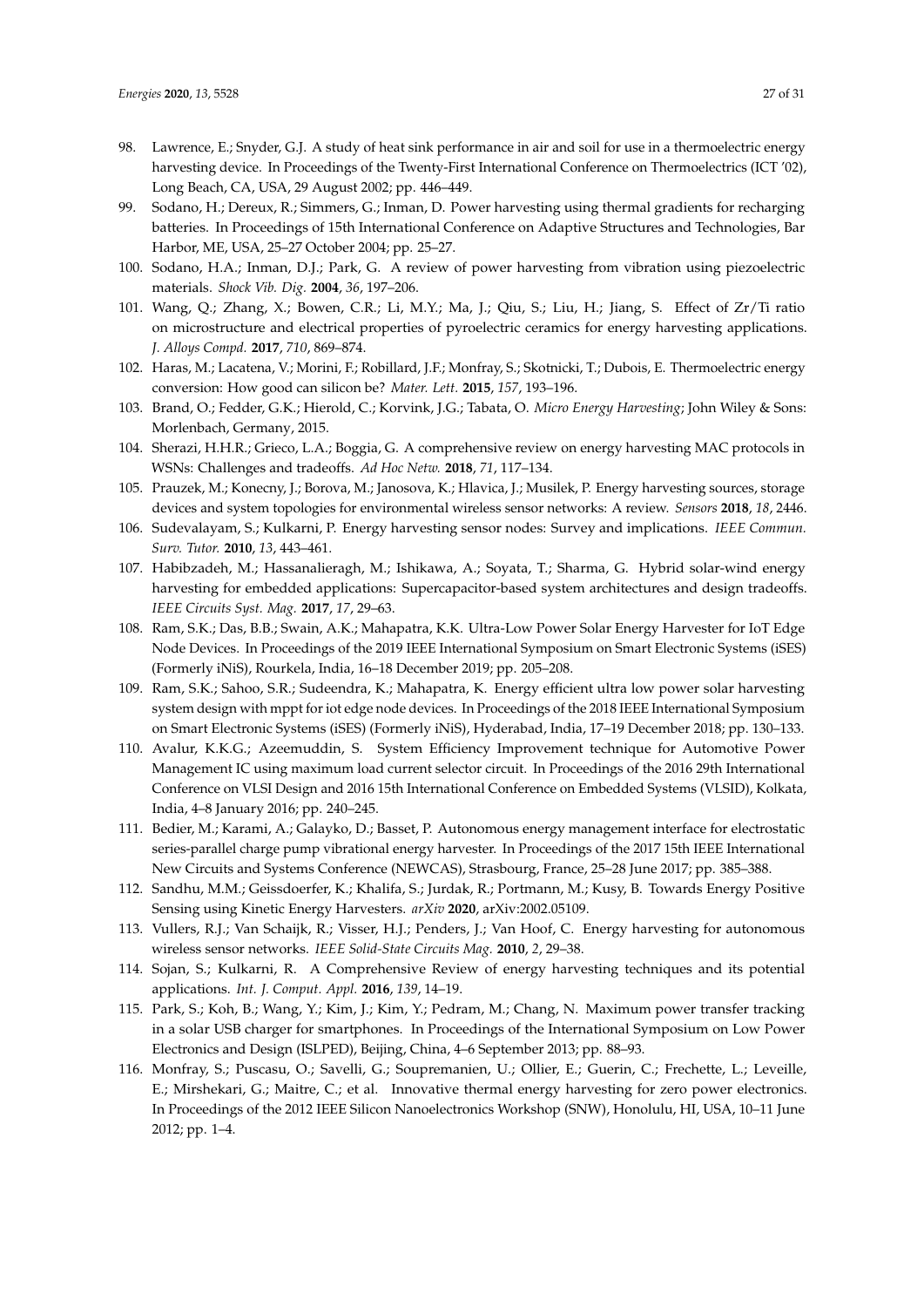- <span id="page-27-0"></span>117. Roy, A.; Klinefelter, A.; Yahya, F.B.; Chen, X.; Gonzalez-Guerrero, L.P.; Lukas, C.J.; Kamakshi, D.A.; Boley, J.; Craig, K.; Faisal, M.; et al. A 6.45*µ* W Self-Powered SoC With Integrated Energy-Harvesting Power Management and ULP Asymmetric Radios for Portable Biomedical Systems. *IEEE Trans. Biomed. Circuits Syst.* **2015**, *9*, 862–874.
- <span id="page-27-1"></span>118. Adila, A.S.; Husam, A.; Husi, G. Towards the self-powered Internet of Things (IoT) by energy harvesting: Trends and technologies for green IoT. In Proceedings of the 2018 2nd International Symposium on Small-Scale Intelligent Manufacturing Systems (SIMS), Cavan, Ireland, 7 May 2018; pp. 1–5.
- 119. Stojčev, M.K.; Kosanović, M.R.; Golubović, L.R. Power management and energy harvesting techniques for wireless sensor nodes. In Proceedings of the 2009 9th International Conference on Telecommunication in Modern Satellite, Cable, and Broadcasting Services, Nis, Serbia, 7–9 October 2009; pp. 65–72.
- 120. Chew, Z.J.; Zhu, M. Combined power extraction with adaptive power management module for increased piezoelectric energy harvesting to power wireless sensor nodes. In Proceedings of the 2016 IEEE SENSORS, Orlando, FL, USA, 30 October–3 November 2016; pp. 1–3.
- <span id="page-27-2"></span>121. Vinco, A.; Siddique, R.; Brunelli, D.; Wang, W. AA-Battery sized energy harvesting power management module for indoor light wireless sensor applications. In *Applications in Electronics Pervading Industry, Environment and Society*; Springer: Berlin/Heidelberg, Germany, 2016; pp. 91–97.
- <span id="page-27-3"></span>122. Dutta, P.; Feldmeier, M.; Paradiso, J.; Culler, D. Energy metering for free: Augmenting switching regulators for real-time monitoring. In Proceedings of the 2008 International Conference on Information Processing in Sensor Networks (IPSN 2008), St. Louis, MO, USA, 22–24 April 2008; pp. 283–294.
- <span id="page-27-4"></span>123. Pötsch, A.; Berger, A.; Leitner, C.; Springer, A. A power measurement system for accurate energy profiling of embedded wireless systems. In Proceedings of the 2014 IEEE Emerging Technology and Factory Automation (ETFA), Barcelona, Spain, 16–19 September 2014; pp. 1–4.
- <span id="page-27-5"></span>124. Sigrist, L.; Gomez, A.; Lim, R.; Lippuner, S.; Leubin, M.; Thiele, L. Measurement and validation of energy harvesting IoT devices. In Proceedings of the Design, Automation & Test in Europe Conference & Exhibition (DATE), Lausanne, Switzerland, 27–31 March 2017; pp. 1159–1164.
- <span id="page-27-6"></span>125. Akhtar, F.; Rehmani, M.H. Energy replenishment using renewable and traditional energy resources for sustainable wireless sensor networks: A review. *Renew. Sustain. Energy Rev.* **2015**, *45*, 769–784.
- <span id="page-27-7"></span>126. Ertugrul, N. Battery storage technologies, applications and trend in renewable energy. In Proceedings of the 2016 IEEE International Conference on Sustainable Energy Technologies (ICSET), Hanoi, Vietnam, 16 January 2016; pp. 420–425.
- <span id="page-27-8"></span>127. Chen, H.; Cong, T.N.; Yang, W.; Tan, C.; Li, Y.; Ding, Y. Progress in electrical energy storage system: A critical review. *Prog. Nat. Sci.* **2009**, *19*, 291–312.
- 128. May, G.J.; Davidson, A.; Monahov, B. Lead batteries for utility energy storage: A review. *J. Energy Storage* **2018**, *15*, 145–157.
- <span id="page-27-9"></span>129. Bedi, G.; Venayagamoorthy, G.K.; Singh, R.; Brooks, R.R.; Wang, K.C. Review of Internet of Things (IoT) in electric power and energy systems. *IEEE Internet Things J.* **2018**, *5*, 847–870.
- <span id="page-27-10"></span>130. Tan, X.; Li, Q.; Wang, H. Advances and trends of energy storage technology in microgrid. *Int. J. Electr. Power Energy Syst.* **2013**, *44*, 179–191.
- <span id="page-27-11"></span>131. Aneke, M.; Wang, M. Energy storage technologies and real life applications–A state of the art review. *Appl. Energy* **2016**, *179*, 350–377.
- 132. Zhang, C.; Wei, Y.L.; Cao, P.F.; Lin, M.C. Energy storage system: Current studies on batteries and power condition system. *Renew. Sustain. Energy Rev.* **2018**, *82*, 3091–3106.
- 133. Yadav, G.G.; Wei, X.; Huang, J.; Turney, D.; Nyce, M.; Banerjee, S. Accessing the second electron capacity of MnO<sup>2</sup> by exploring complexation and intercalation reactions in energy dense alkaline batteries. *Int. J. Hydrog. Energy* **2018**, *43*, 8480–8487.
- 134. Akinyele, D.; Rayudu, R. Review of energy storage technologies for sustainable power networks. *Sustain. Energy Technol. Assess.* **2014**, *8*, 74–91.
- <span id="page-27-12"></span>135. Kaldellis, J.; Zafirakis, D. Optimum energy storage techniques for the improvement of renewable energy sources-based electricity generation economic efficiency. *Energy* **2007**, *32*, 2295–2305.
- <span id="page-27-13"></span>136. Sullivan, J.; Gaines, L. *A Review of Battery Life-Cycle Analysis: State of Knowledge and Critical Needs*; Technical Report; Argonne National Lab. (ANL): Argonne, IL, USA, 2010.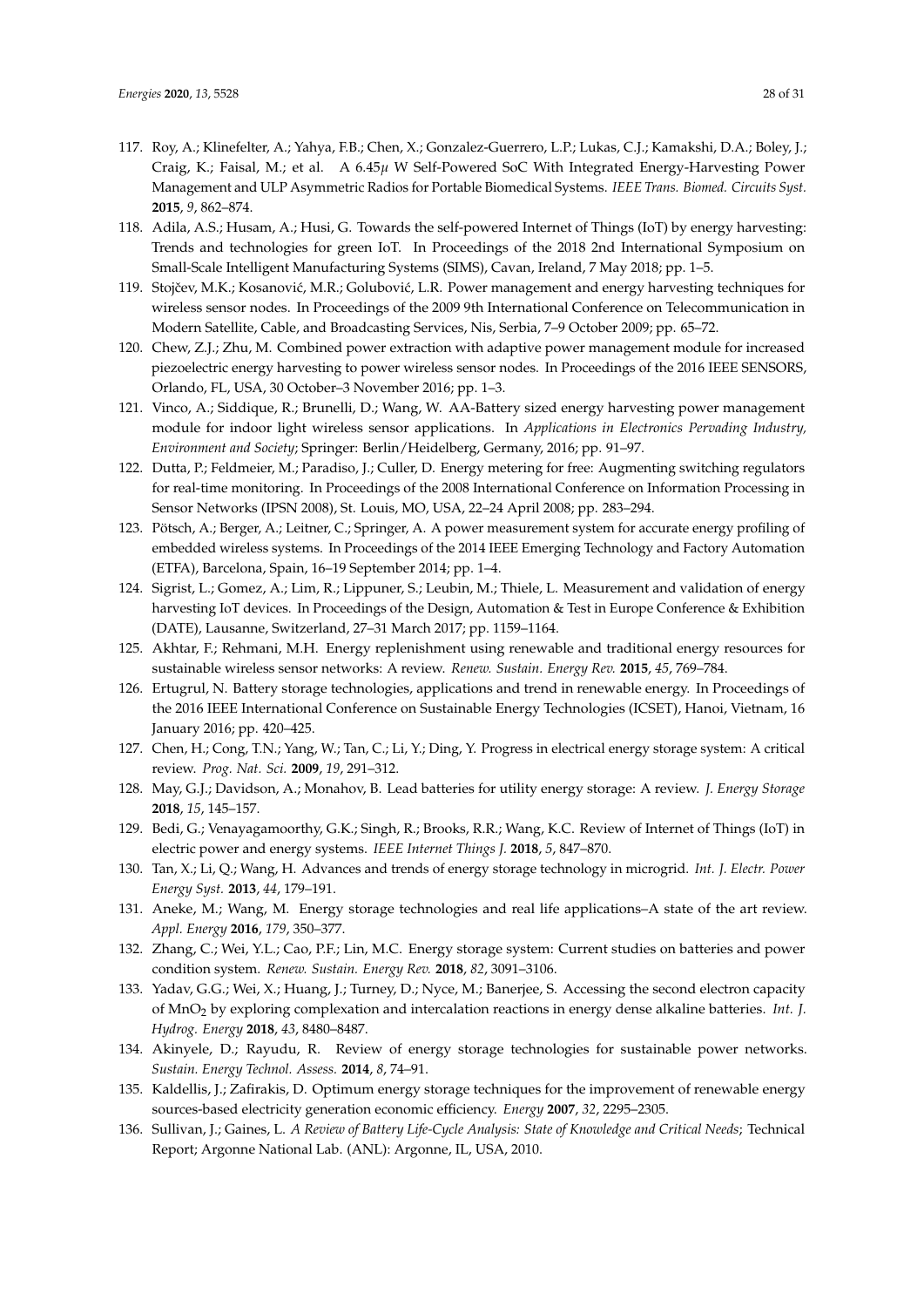- <span id="page-28-0"></span>137. Okonkwo, P.; Collins, E.; Okonkwo, E. Application of biopolymer composites in super capacitor. In *Biopolymer Composites in Electronics*; Elsevier: Amsterdam, The Netherlands, 2017; pp. 487–503, doi:10.1016/B978-0-12-809261-3.00018-8.
- <span id="page-28-1"></span>138. Penella-López, M.T.; Gasulla-Forner, M. *Powering Autonomous Sensors: An Integral Approach with Focus on Solar and RF Energy Harvesting*; Springer Science & Business Media: New York, NY, USA, 2011.
- <span id="page-28-2"></span>139. Libich, J.; Máca, J.; Vondrák, J.; Čech, O.; Sedlaříková, M. Supercapacitors: Properties and applications. *J. Energy Storage* **2018**, *17*, 224–227.
- <span id="page-28-3"></span>140. Merrett, G.V.; Weddell, A.S. Supercapacitor leakage in energy-harvesting sensor nodes: Fact or fiction? In Proceedings of the 2012 Ninth International Conference on Networked Sensing (INSS), Antwerp, Belgium, 11–14 June 2012; pp. 1–5.
- <span id="page-28-4"></span>141. Piller, S.; Perrin, M.; Jossen, A. Methods for state-of-charge determination and their applications. *J. Power Sources* **2001**, *96*, 113–120.
- <span id="page-28-5"></span>142. Ng, K.S.; Moo, C.S.; Chen, Y.P.; Hsieh, Y.C. Enhanced coulomb counting method for estimating state-of-charge and state-of-health of lithium-ion batteries. *Appl. Energy* **2009**, *86*, 1506–1511.
- <span id="page-28-6"></span>143. Prauzek, M.; Krömer, P.; Rodway, J.; Musilek, P. Differential evolution of fuzzy controller for environmentally-powered wireless sensors. *Appl. Soft Comput.* **2016**, *48*, 193–206.
- <span id="page-28-7"></span>144. Kalawoun, J.; Biletska, K.; Suard, F.; Montaru, M. From a novel classification of the battery state of charge estimators toward a conception of an ideal one. *J. Power Sources* **2015**, *279*, 694–706.
- <span id="page-28-8"></span>145. Pop, V.; Bergveld, H.J.; Danilov, D.; Regtien, P.P.; Notten, P.H. State-of-the-art of battery state-of-charge determination. In *Battery Management Systems: Accurate State-of-Charge Indication for Battery-Powered Applications*; 2008: Springer: Dordrecht , The Netherlands; pp. 11–45.
- <span id="page-28-9"></span>146. Zhang, Y.; Zhang, F.; Shakhsheer, Y.; Silver, J.D.; Klinefelter, A.; Nagaraju, M.; Boley, J.; Pandey, J.; Shrivastava, A.; Carlson, E.J.; et al. A Batteryless *µ*W MICS/ISM-Band Energy Harvesting Body Sensor Node SoC for ExG Applications. *IEEE J. Solid-State Circuits* **2012**, *48*, 199–213.
- <span id="page-28-10"></span>147. Sharma, H.; Haque, A.; Jaffery, Z.A. Solar energy harvesting wireless sensor network nodes: A survey. *J. Renew. Sustain. Energy* **2018**, *10*, 023704.
- <span id="page-28-11"></span>148. Tech-Edge: "TI Introduces the Industry's Lowest Power Battery Management Solution for Wearable and IoT products". Available online: [http://www.tech3dge.com/ti-introduces-the-industryssmallest-and-lowest](http://www.tech3dge.com/ti-introduces-the-industryssmallest-and-lowest-power-battery-management-solution-forwearables-and-iot-products/)[power-battery-management-solution-forwearables-and-iot-products/](http://www.tech3dge.com/ti-introduces-the-industryssmallest-and-lowest-power-battery-management-solution-forwearables-and-iot-products/) (accessed on 2 September 2019).
- <span id="page-28-12"></span>149. Wilden, J.; Chandrakar, A.; Ashok, A.; Prasad, N. IoT based wearable smart insole. In Proceedings of the 2017 Global Wireless Summit (GWS), Cape Town, South Africa, 15–18 October 2017; pp. 186–192.
- <span id="page-28-13"></span>150. Kadirvel, K.; Ramadass, Y.; Lyles, U.; Carpenter, J.; Ivanov, V.; McNeil, V.; Chandrakasan, A.; Lum-Shue-Chan, B. A 330nA energy-harvesting charger with battery management for solar and thermoelectric energy harvesting. In Proceedings of the 2012 IEEE International Solid-State Circuits Conference, San Francisco, CA, USA, 19–23 February 2012; pp. 106–108.
- <span id="page-28-14"></span>151. Keysar, S.; Friedlander, R.; Holzer, R. Everlasting solar battery for better agriculture. In Proceedings of the International CIPA Conference 2012 on Plasticulture for a Green Planet, Tel Aviv, Israel, 15–17 May 2012; pp. 325–332, doi:10.17660/ActaHortic.2014.1015.35.
- <span id="page-28-15"></span>152. WibiSmart The Power of Light. Available online: <http://wibismart.com/> (accessed on 3 December 2019).
- <span id="page-28-16"></span>153. ReVibe Energy. Available online: <http://revibeenergy.com/productsservices/> (accessed on 5 December 2019).
- <span id="page-28-17"></span>154. Kang, J.; Yu, R.; Maharjan, S.; Zhang, Y.; Huang, X.; Xie, S.; Bogucka, H.; Gjessing, S. Toward secure energy harvesting cooperative networks. *IEEE Commun. Mag.* **2015**, *53*, 114–121.
- <span id="page-28-18"></span>155. Perera, T.D.P.; Jayakody, D.N.K.; Sharma, S.K.; Chatzinotas, S.; Li, J. Simultaneous wireless information and power transfer (SWIPT): Recent advances and future challenges. *IEEE Commun. Surv. Tutor.* **2017**, *20*, 264–302.
- <span id="page-28-21"></span>156. Liu, Q.; Yildirim, K.S.; Pawełczak, P.; Warnier, M. Safe and secure wireless power transfer networks: Challenges and opportunities in RF-based systems. *IEEE Commun. Mag.* **2016**, *54*, 74–79.
- <span id="page-28-19"></span>157. Nguyen, T.G.; So-In, C.; Ha, D.B. Secrecy performance analysis of energy harvesting wireless sensor networks with a friendly jammer. *IEEE Access* **2017**, *5*, 25196–25206.
- <span id="page-28-20"></span>158. Shakhov, V.; Nam, S.; Choo, H. Flooding attack in energy harvesting wireless sensor networks. In Proceedings of the 7th International Conference on Ubiquitous Information Management and Communication, Kota Kinabalu, Malaysia, 17–19 January 2013; pp. 1–5, doi: 10.1145/2448556.2448605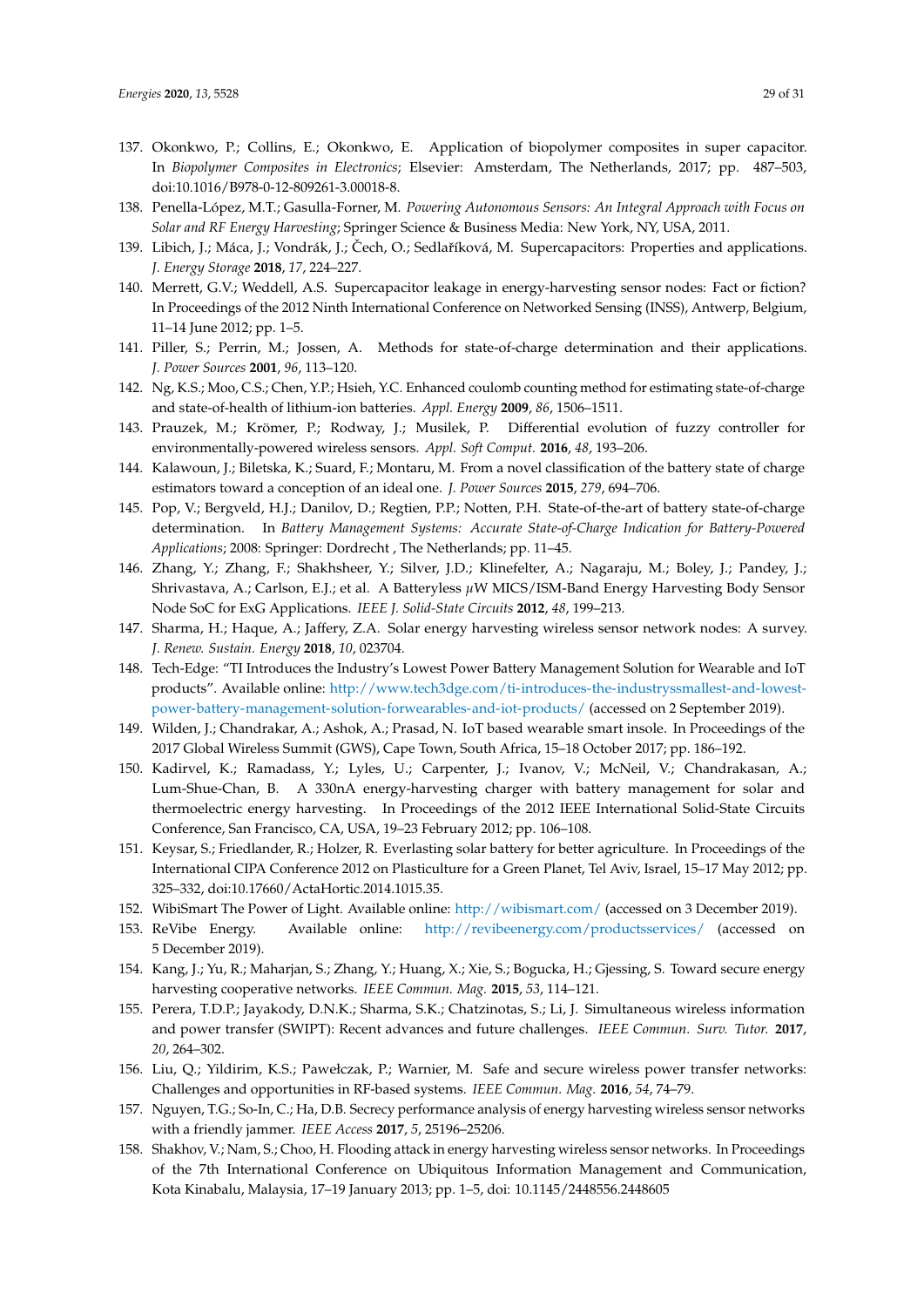- <span id="page-29-0"></span>159. Belmega, E.V.; Chorti, A. Protecting secret key generation systems against jamming: Energy harvesting and channel hopping approaches. *IEEE Trans. Inf. Forensics Secur.* **2017**, *12*, 2611–2626.
- 160. Belmega, E.V.; Chorti, A. Energy harvesting in secret key generation systems under jamming attacks. In Proceedings of the 2017 IEEE International Conference on Communications (ICC), Paris, France, 21–25 May 2017; pp. 1–6.
- 161. Rezgui, G.; Belmega, E.V.; Chorti, A. Mitigating jamming attacks using energy harvesting. *IEEE Wirel. Commun. Lett.* 2018, *8*, 297–300.
- 162. Hoang, D.T.; Niyato, D.; Wang, P.; Kim, D.I. Performance analysis of wireless energy harvesting cognitive radio networks under smart jamming attacks. *IEEE Trans. Cogn. Commun. Netw.* **2015**, *1*, 200–216.
- 163. Knorn, S.; Teixeira, A. Effects of Jamming Attacks on a Control System with Energy Harvesting. *IEEE Control Syst. Lett.* **2019**, *3*, 829–834.
- 164. Guo, J.; Zhao, N.; Yu, F.R.; Liu, X.; Leung, V.C. Exploiting adversarial jamming signals for energy harvesting in interference networks. *IEEE Trans. Wirel. Commun.* **2016**, *16*, 1267–1280.
- 165. Luo, Z.; Wang, W.; Qu, J.; Jiang, T.; Zhang, Q. ShieldScatter: Improving IoT Security with Backscatter Assistance. In Proceedings of the 16th ACM Conference on Embedded Networked Sensor Systems, Shenzhen, China, 4–7 November 2018; pp. 185–198, doi:10.1145/3274783.3274841.
- <span id="page-29-1"></span>166. Niyato, D.; Wang, P.; Kim, D.I.; Han, Z.; Xiao, L. Game theoretic modeling of jamming attack in wireless powered communication networks. In Proceedings of the 2015 IEEE International Conference on Communications (ICC), London, UK, 8–12 June 2015; pp. 6018–6023.
- <span id="page-29-2"></span>167. Chang, S.Y.; Kumar, S.L.S.; Tran, B.A.N.; Viswanathan, S.; Park, Y.; Hu, Y.C. Power-positive networking using wireless charging: protecting energy against battery exhaustion attacks. In Proceedings of the 10th ACM Conference on Security and Privacy in Wireless and Mobile Networks, Boston, MA, USA, 18–20 July 2017; pp. 52–57, doi:10.1145/3098243.3098265.
- 168. Chang, S.Y.; Kumar, S.L.S.; Hu, Y.C.; Park, Y. Power-positive networking: Wireless-charging-based networking to protect energy against battery DoS attacks. *ACM Trans. Sens. Netw. TOSN* **2019**, *15*, 1–25.
- <span id="page-29-3"></span>169. Pu, C.; Lim, S.; Jung, B.; Min, M. Mitigating stealthy collision attack in energy harvesting motivated networks. In Proceedings of the MILCOM 2017—2017 IEEE Military Communications Conference (MILCOM), Baltimore, MD, USA, 23–25 October 2017; pp. 539–544.
- <span id="page-29-4"></span>170. Nozaki, Y.; Yoshikawa, M. Tamper Resistance Evaluation Method for Energy Harvester. In Proceedings of the 2018 3rd International Conference on Computational Intelligence and Applications (ICCIA), Hong Kong, China, 28–30 July 2018; pp. 200–204, doi:10.1145/3378936.3378980.
- <span id="page-29-12"></span><span id="page-29-5"></span>171. Moukarzel, M.; Hicks, M. Reap What You Store: Side-channel Resilient Computing Through Energy Harvesting. In Proceedings of the Fifth ACM International Workshop on Energy Harvesting and Energy-Neutral Sensing Systems, Delft, The Netherlands, 5 November 2017; pp. 21–26, doi:10.1145/3142992.3142996.
- <span id="page-29-6"></span>172. Yang, Z.; Huang, Q.; Zhang, Q. Nicscatter: Backscatter as a covert channel in mobile devices. In Proceedings of the 23rd Annual International Conference on Mobile Computing and Networking, Snowbird, UT, USA, 16–20 October 2017; pp. 356–367, doi:10.1145/3117811.3117814.
- <span id="page-29-7"></span>173. Luo, Z.; Wang, W.; Xiao, J.; Huang, Q.; Jiang, T.; Zhang, Q. Authenticating on-body backscatter by exploiting propagation signatures. *Proc. ACM Interact. Mob. Wearable Ubiquitous Technol.* **2018**, *2*, 1–22.
- <span id="page-29-8"></span>174. Di Mauro, A.; Papini, D.; Dragoni, N. *Security Challenges for Energy-Harvesting Wireless Sensor Networks*; PECCS: New York, NY, USA, 2012; pp. 422–425.
- <span id="page-29-9"></span>175. Krishnan, A.S.; Suslowicz, C.; Dinu, D.; Schaumont, P. Secure intermittent computing protocol: Protecting state across power loss. In Proceedings of the 2019 Design, Automation & Test in Europe Conference & Exhibition (DATE), Florence, Italy, 25–29 March 2019; pp. 734–739.
- <span id="page-29-10"></span>176. Yu, H.; Guo, S.; Yang, Y.; Ji, L.; Yang, Y. Secrecy energy efficiency optimization for downlink two-user OFDMA networks with SWIPT. *IEEE Syst. J.* **2017**, *13*, 324–335.
- 177. Zhao, D.; Tian, H.; Zhang, P. A Secure Wireless Information and Energy Cooperation Transmission Strategy in Spectrum Sharing Networks With Untrusted Dual-Relay. *IEEE Access* **2019**, *7*, 115487–115504.
- <span id="page-29-11"></span>178. Wang, G.; Meng, C.; Heng, W.; Chen, X. Secrecy energy efficiency optimization in AN-aided distributed antenna systems with energy harvesting. *IEEE Access* **2018**, *6*, 32830–32838.
- 179. Monti, G.; Congedo, F.; Arcuti, P.; Tarricone, L. Resonant energy scavenger for sensor powering by spurious emissions from compact fluorescent lamps. *IEEE Sens. J.* **2014**, *14*, 2347–2354.